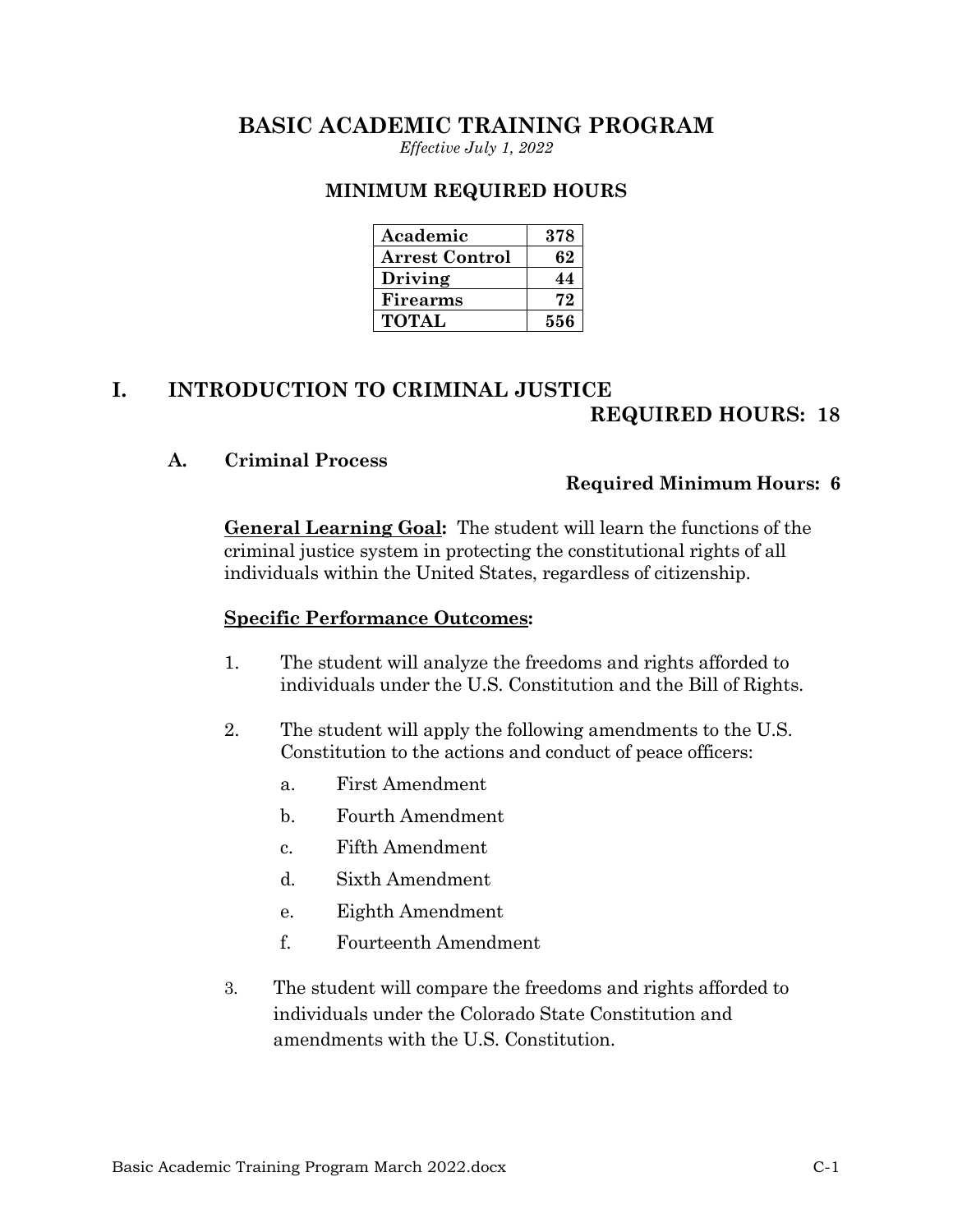- 4. The student will examine the major goals of the criminal justice system:
	- a. Guarantee due process and equal justice
	- b. Reduce crime, fear of crime, and public disorder
	- c. Protection of life and property
	- d. Enforcement of laws
	- e. Improve the quality of life
- 5. The student will distinguish between the three components of the criminal justice system.
	- a. Law Enforcement
	- b. Courts (prosecution and adjudication)
	- c. Corrections
- 6. The student will differentiate between criminal and civil law and explain the interrelationships of the components of the criminal justice system with the legislative, judicial, and executive processes.
- 7. The student will explain the different roles and functions of federal, state, and local agencies and their interdependence within the criminal justice system.
- 8. The student will discuss the purpose of multi-jurisdictional task forces (MJTF's).
- 9. The student will explain the mission of the Colorado Information and Analysis Center (CIAC).

*Colorado State Constitution*, as amended *United States Constitution -* Bill of Rights

# **Recommended Source Material:**

*Criminal Justice,* Fagin (Prentice Hall), 2006

*Criminal Justice: Introductory Cases & Materials,* Skolnick, Feeley, McCoy (Foundation Publishing), 6<sup>th</sup> ed., 2004

*Introduction to Criminal Justice*, Larry J. Siegel and John L. Worrall, Cengage Learning; 16th edition (January 1, 2017)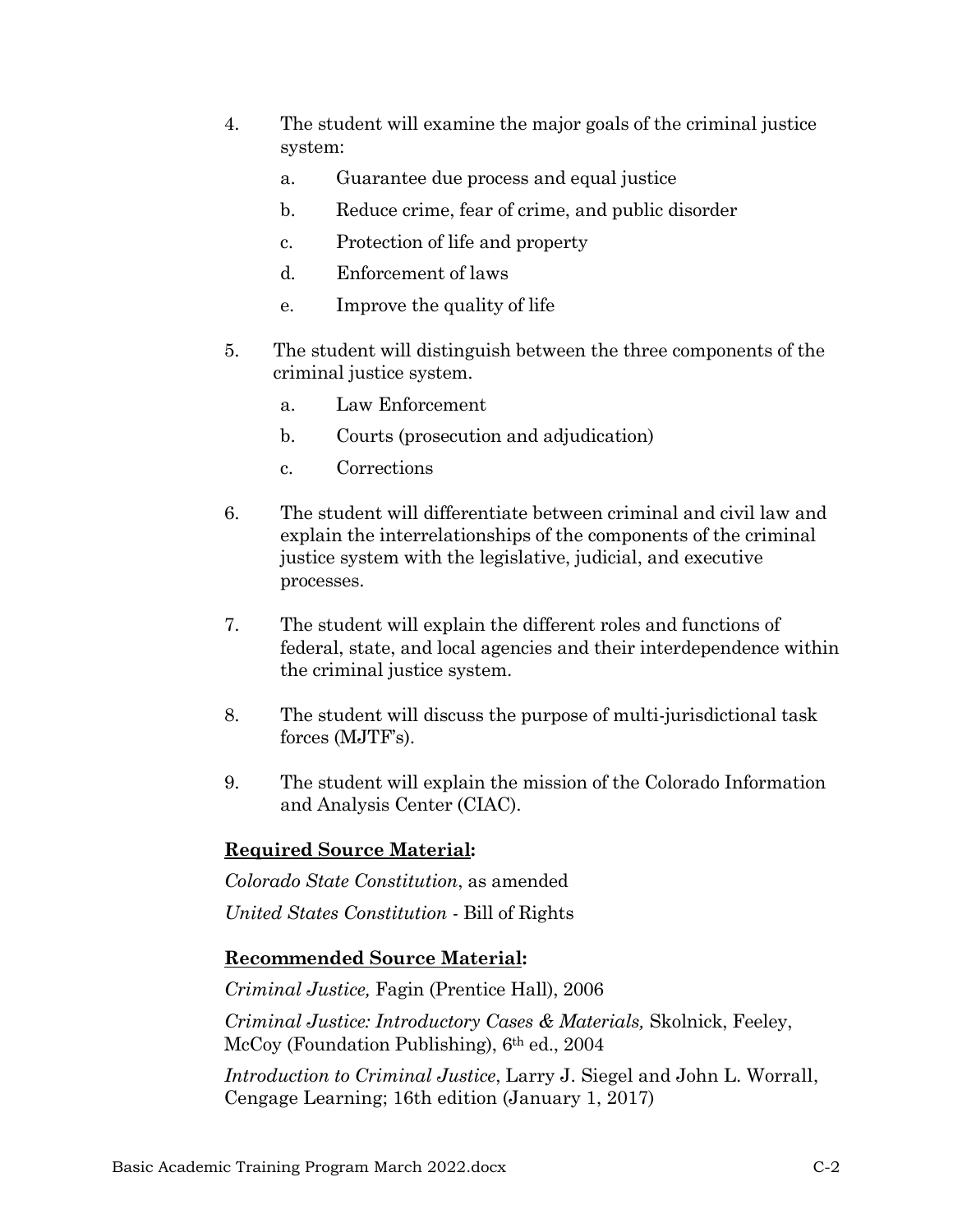*IACP Training Key 483: Using Civil Remedies to Combat Crime*

### **B. Judicial Process**

# **Required Minimum Hours: 4**

**General Learning Goal:** The student will describe and explain the organization and operation of the judicial process and the role of law enforcement in this process.

### **Specific Performance Outcomes:**

- 1. The student will explain the primary responsibilities of the following:
	- a. Federal supreme, appellate, and district courts
	- b. State supreme, appeals, and district courts
	- c. County and municipal courts
	- d. Attorneys-prosecuting and defense, public defenders
- 2. The student will explain and define the following terms as they relate to the judicial process in criminal cases:
	- a. Arrest
	- b. Bail
	- c. Arraignment
	- d. Preliminary hearing
	- e. Indictment
	- f. Plea bargaining
	- g. Trial
	- h. Disposition
- 3. The student will explain the role of discretion at the law enforcement officer's level and the impact discretion has on the individuals involved in an investigation.

# **Required Source Material**:

*Colorado Peace Officer's Legal Source Book, Chapter 12* [Colorado District Attorney's Council (CDAC)/Colorado Attorney General]

*Colorado Revised Statutes* Title 16*,* Articles 2,3,4, and 5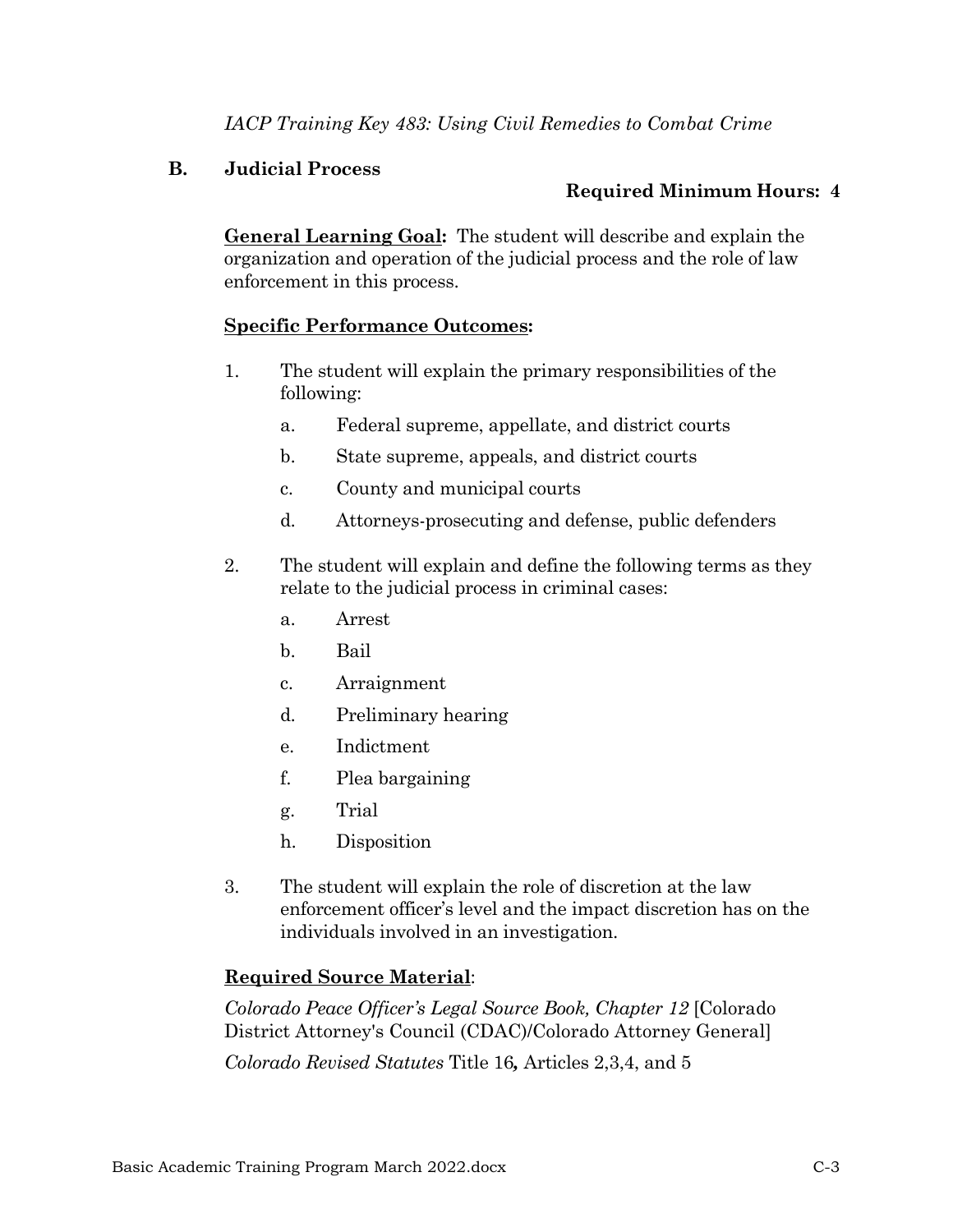# **Recommended Source Material:**

*Colorado Courts at a Glance* (Colorado Judicial Branch) <https://www.courts.state.co.us/Courts/Education/Brochures.cfm>

*Criminal Justice,* Fagin (Prentice Hall) 2006

*Introduction to Criminal Justice*, Siegel and Worrall (Cengage Learning), 2017

# **C. Law Enforcement Ethics and Anti-Bias Policing Required Minimum Hours: 8**

**General Learning Goal:** The student will be able to identify the traits that officers should exemplify and explain the benefits of professional and ethical behavior to the officer, department, and community

- 1. The student will be able to identify the ethical expectations of a peace officer as it relates to the following groups:
	- a. Community
	- b. Victim, witnesses, suspect
	- c. Department
	- d. Governmental agencies
	- e. Fellow officers
- 2. The student will be able to describe the importance of ethical conduct as it relates to the restrictions on accessing and releasing criminal justice information and associated penalties concerning the NCIC/CCIC system.
- 3. Using the Law Enforcement Code of Ethics, the student will analyze situations that present conflicting values.
- 4. The student will be able to identify the traits that officers should exemplify and explain the benefits of professional and ethical behavior to the officer, department, and community.
- 5. The student will be able to describe the consequences of unethical/unprofessional conduct to the peace officer, department and community, and explain why an officer should respond to a co-worker's unprofessional conduct.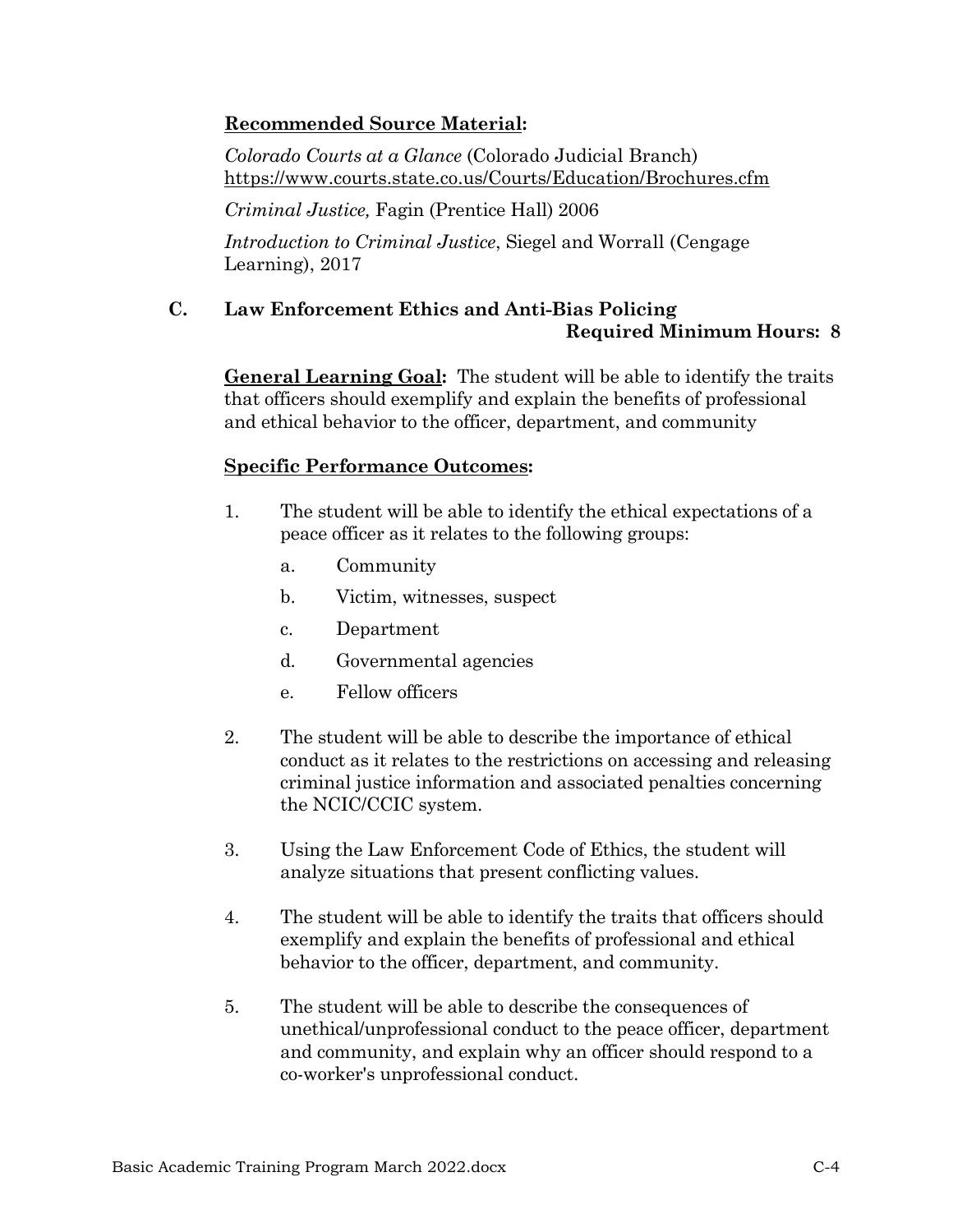- 6. The student will be able to define
	- a. Diversity
	- b. Stereotype
	- c. Prejudice
	- d. Discrimination
- 7. The student will be able to identify personal, professional, and organizational benefits of valuing diversity within the community and law enforcement.
- 8. The student will discuss situations illustrating the intersection of race, gender, and disability, and their impact on law enforcement.
- 9. The student will examine cultural biases and beliefs regarding people with disabilities.

### **Recommended Source Material:**

*Arresting Police Video,* Included in the "POST Anti-Bias Train the Trainer" materials

*Case Studies – Facilitation Format*

- *a. Being in the Wrong Neighborhood*
- *b. Driving the Wrong Car*
- *c. Suspicious Car*

*Character and Cops: Ethics in Policing,* Delattre (American Enterprise Inc. Press)

*CBI-Misuse of CCIC Data Handout, FACs and PowerPoint* (Colorado Bureau of Investigation)

*CCIC Training Manual* (Colorado Bureau of Investigation)

*Driving While Black,* Included in the "POST Anti-Bias Train the Trainer" materials

*Police Ethics: The Corruption of Noble Cause,* Crank and Caldero (Lexis Publishing), latest edition

*State of Colorado Demographics –* U.S. Census <http://www.census.gov/quickfacts/table/PST045215/08>

Americans with Disabilities Act. 42 U.S. Code § 12102 - Definition of disability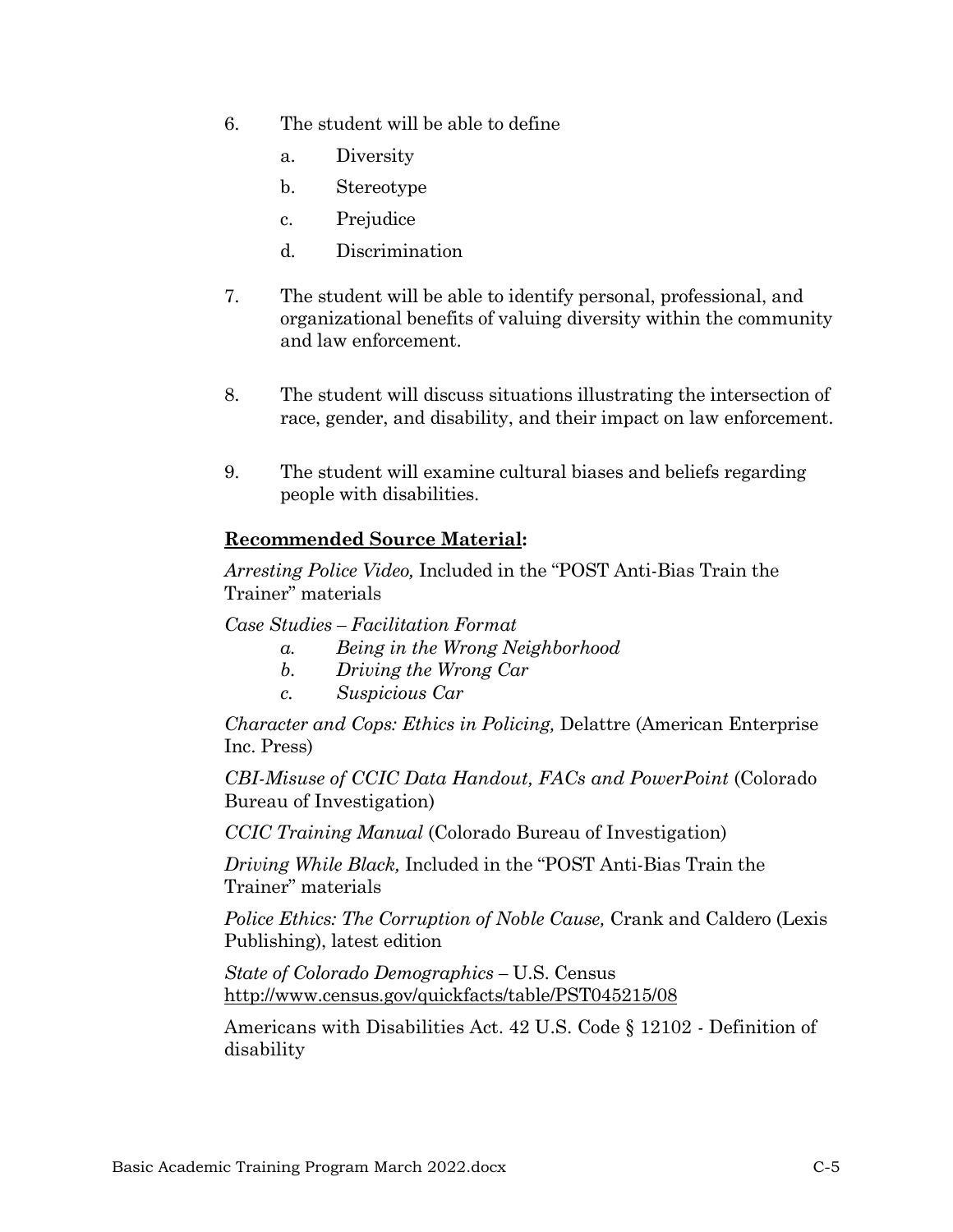Improving Police Interactions with People with Disabilities [https://www.aapd.com/improving-police-interactions-with-people-with](https://www.aapd.com/improving-police-interactions-with-people-with-disabilities/)[disabilities/](https://www.aapd.com/improving-police-interactions-with-people-with-disabilities/)

Media Coverage of Law Enforcement Use of Force and Disability, [https://rudermanfoundation.org/white\\_papers/media-coverage-of-law](https://rudermanfoundation.org/white_papers/media-coverage-of-law-enforcement-use-of-force-and-disability/)[enforcement-use-of-force-and-disability/](https://rudermanfoundation.org/white_papers/media-coverage-of-law-enforcement-use-of-force-and-disability/)

Think Change Talks: Breaking the Barrier of Disability Bias, https://thinkchange.training/disability-bias/

Think Change Talks: Breaking the Barrier of Disability Bias Discussion Guide, https://www.flipsnack.com/thinkchange/breakingthe-barrier-of-disability-talks-discussion-guide/full-view.html

Think Change Talks: The Intersection of Race and Disability, https://thinkchange.training/intersection-race-disability/

# **II. BASIC LAW**

# **REQUIRED HOURS: 68**

### **A. Arrest, Search & Seizure**

# **Required Minimum Hours: 12**

**General Learning Goal:** The student will have a basic understanding of current rules for peace officer conduct as it pertains to arrest, search and seizure.

- 1. The student will describe and explain rules, elements and provisions of Colorado Revised Statues, Title 16, Articles 1, 2, and 3.
- 2. The student will explain the laws and court decisions as they pertain to the basic principles of search and seizure law:
	- a. Fourth Amendment protections
	- b. Reasonable expectation of privacy
	- c. Reasonable suspicion vs. Probable cause
- 3. The student will be able to explain the laws and court decisions for warrant searches and seizures:
	- a. Fourth Amendment requirements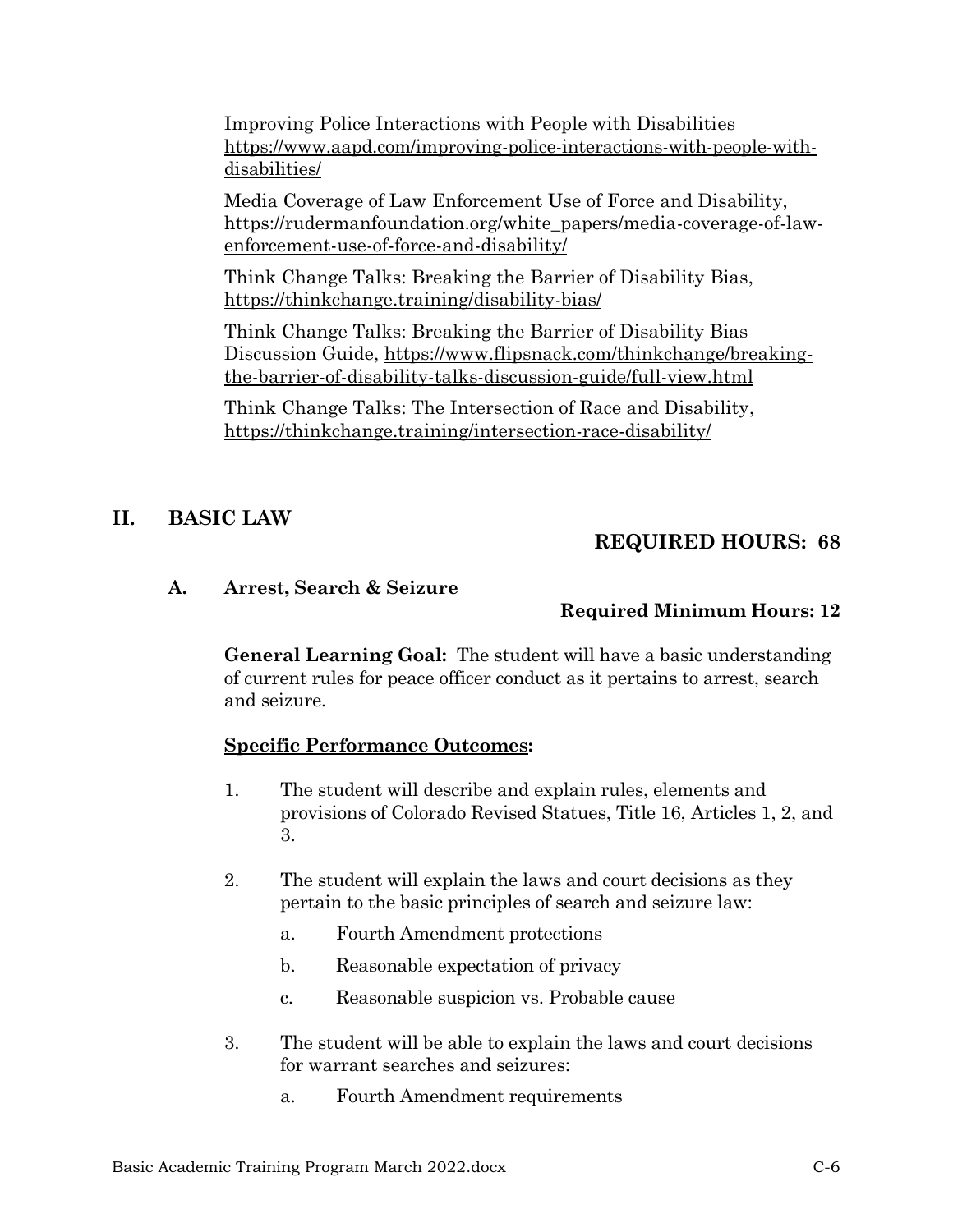- b. Probable cause
- c. Affidavits in support of warrant searches
- d. Execution of a search warrant
- 4. The student will be able to explain the laws and court decisions for warrantless searches and seizures:
	- a. Plain view searches
	- b. Warrantless searches in general
	- c. Pat-Down frisk searches
	- d. Consent searches
	- e. Exigent circumstance searches
	- f. Searches incident to arrest
	- g. Probation/parole searches
- 5. The student will be able to explain the laws and court decisions for searches and seizures involving motor vehicles:
	- a. Probable cause searches of vehicles
	- b. Plain view searches of vehicles
	- c. Consent searches of vehicles
	- d. Searches of vehicles incident to custodial arrests
	- e. Searches of vehicles as instrumentalities
	- f. Vehicle inventory searches
- 6. The student will be able to explain the laws and court decisions for searches and seizures involving bodily intrusions:
	- a. Warrant requirement for bodily intrusion searches and seizures
	- b. Warrantless bodily intrusion searches and seizures
	- c. Use of force during bodily intrusion searches and seizures
- 7. The student will be able to explain the laws and court decisions regarding identification procedures:
	- a. Field show ups
	- b. Photographic arrays
	- c. Custodial lineups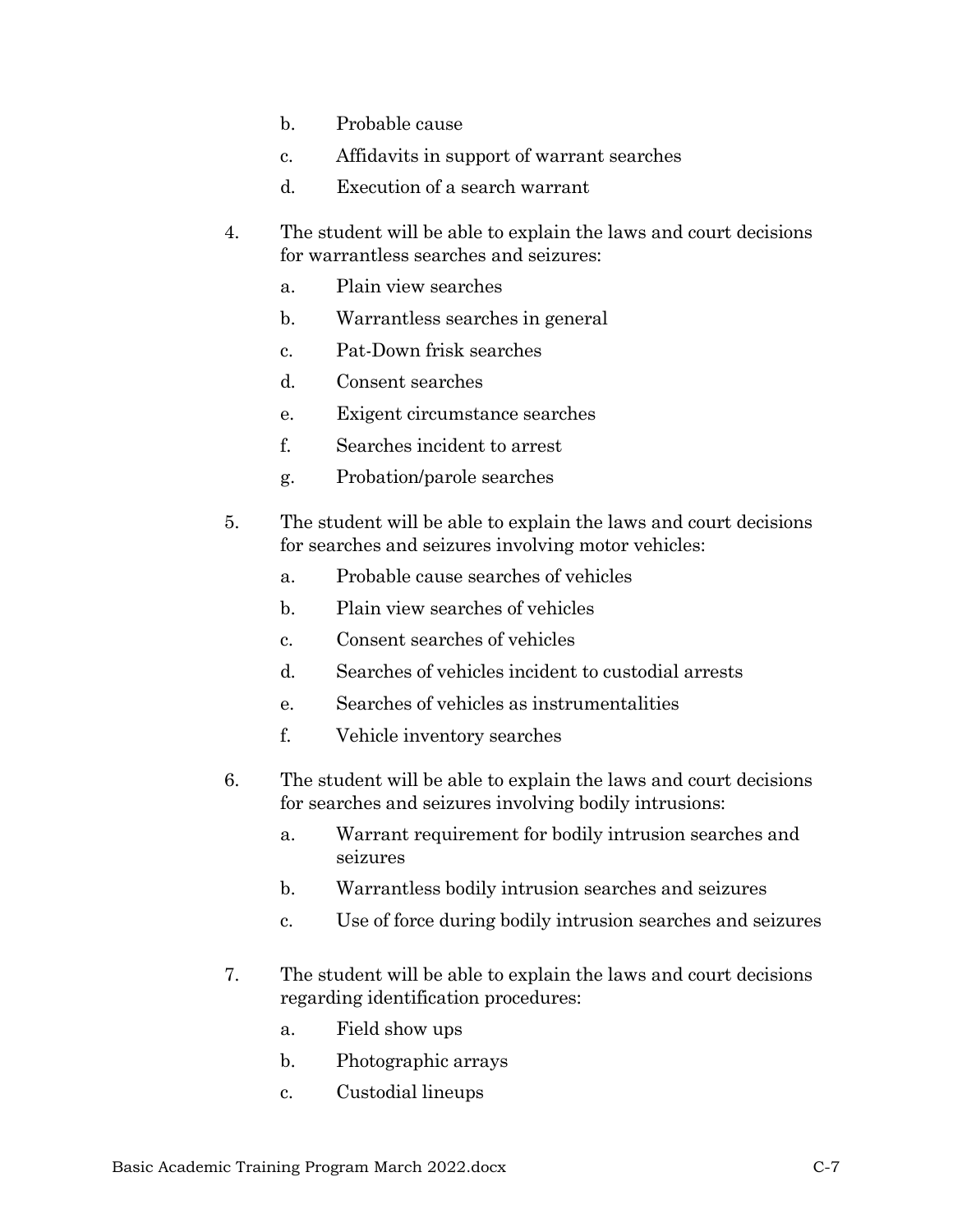*Colorado Peace Officer's Legal Source Book, Chapter 2-9 & 11* [Colorado District Attorney's Council (CDAC)/Colorado Attorney General]

*Colorado Peace Officers Handbook* with Search and Seizure, *Latest* edition. Blue360 Media.

### **B. The Legal Aspects of Interview and Interrogation Required Minimum Hours: 2**

**General Learning Goal:** The student will have a basic understanding of the laws of interview and interrogation of criminal defendants

# **Specific Performance Outcomes:**

- 1. The student will distinguish between an interview and an interrogation.
- 2. The student will explain the laws and court decisions as they pertain to statements in an interview/interrogation:
	- a. Voluntariness
	- b. Knowingly
	- c. Duress, Coercion, and Trickery
	- d. Witnesses
	- e. Miranda Considerations (U.S. Const. 5th Amendment)
	- f. Escobedo Considerations (U.S. Const. 6th Amendment)
- 3. The student will explain the value of taking statements from both hostile and friendly witnesses.
- 4. The student will understand the legal problems encountered during interview/interrogation situations.
- 5. The student will explain how techniques may differ when interviewing or interrogating people with disabilities and the atypical reactions that may result.

# **Required Source Material:**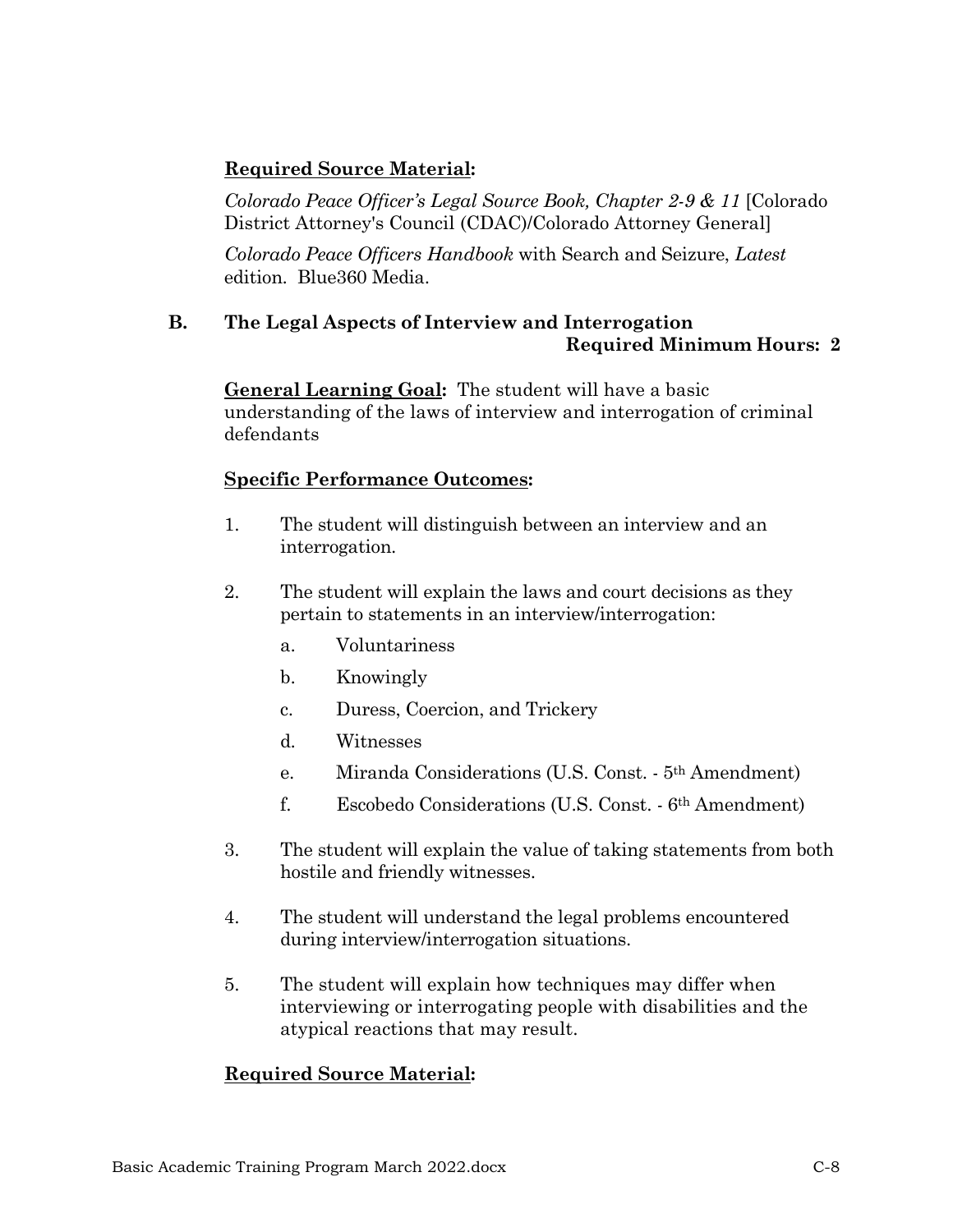*Colorado Peace Officers Legal Source Book, Section 9* (Colorado District Attorney's Council/Colorado Attorney General)

Colorado Revised Statutes

# **Recommended Source Material:**

*Understanding Police Interrogation: Confessions and Consequences,* William Douglas Woody and Krista D. Forrest, et. al*., 2020*

Commission on Improving First Responder Interactions with Persons with Disabilities Toolkit

**C. Evidence**

# **Required Minimum Hours: 2**

**General Learning Goal:** The student will have a basic understanding of the fundamental characteristics of admissible evidence, the reasons evidence is excluded, and how officer conduct can affect the admission of evidence.

- 1. The student will be able to distinguish between evidence and proof.
- 2. The student will be able to categorize evidence as direct or circumstantial and will understand that both are acceptable evidence, and neither is necessarily more reliable than the other.
- 3. The student will be able to describe the basic criteria for admitting evidence; will be able to distinguish between evidence that satisfies these criteria and evidence that fails to satisfy these criteria; and will be able to explain how these criteria impact officer conduct and investigation. To be admissible, evidence must be:
	- a. Relevant
	- b. Reliable
	- c. Not unduly prejudicial
	- d. Supported by adequate foundation; and
	- e. Constitutionally obtained.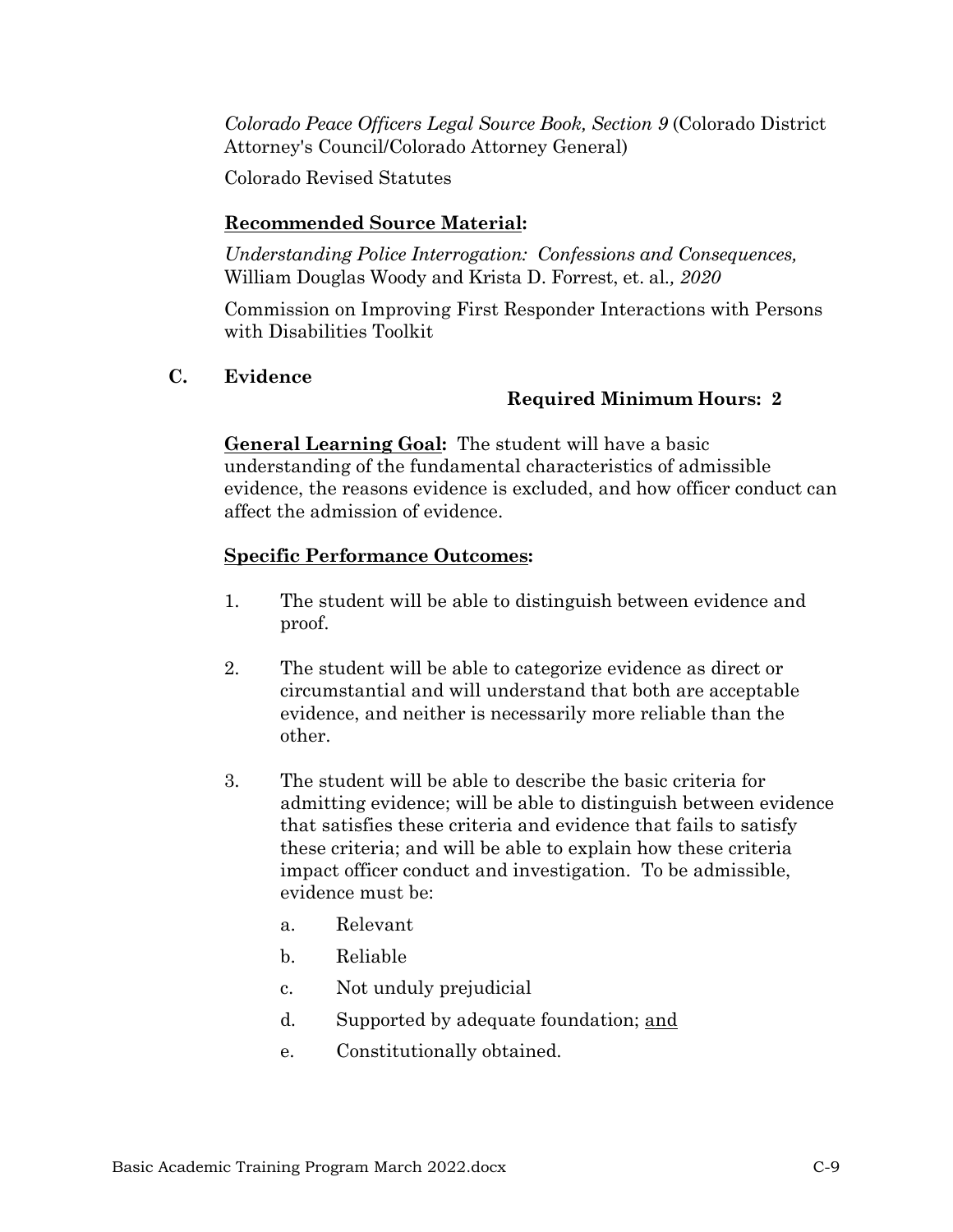- 4. The student will be able to identify circumstances, which may cause evidence to be excluded, to include the failure to properly and timely disclose evidence as required by both the U.S. and Colorado Constitutions, Colorado law and Rule 16 of the Colorado Rules of Criminal Procedure.
- 5. The student will be able to understand the basic definition of hearsay and how the hearsay rule applies to the following types of evidence:
	- a. Admissions, confessions and statements of Defendants, Colorado Rule of Evidence 801(d)(2)(A).
	- b. Officer reports, including video and audio material; and
	- c. The hearsay exceptions identified in Rule 803(1) through 803(4).
- 6. As applicable to peace officers, the student will be able to explain the requirements and expectations for admitting evidence pursuant to Colorado Rules of Evidence 701, 702 and 703 regarding expert witness testimony; will be able to identify the types of testimony from officers defined as expert testimony by court decisions; and will understand the requirements for pre-trial disclosure as set forth in Rule 16, Part I.(d)(3) of the Colorado Rules of Criminal Procedure.

# *Colorado Rules of Evidence*

*Rule 16, Colorado Rules of Criminal Procedure* (Colorado Supreme Court)

# **Recommended Source Material:**

*Colorado Peace Officers Legal Source Book, Chapters 11 and 14*  (Colorado District Attorney's Council/Colorado Attorney General)

# **D. Colorado Criminal Code**

# **Required Minimum Hours: 32**

**General Learning Goal:** The student will have basic understanding and knowledge of the Colorado Criminal Code, to be able to correctly identify and apply criminal violations in a variety of likely situations.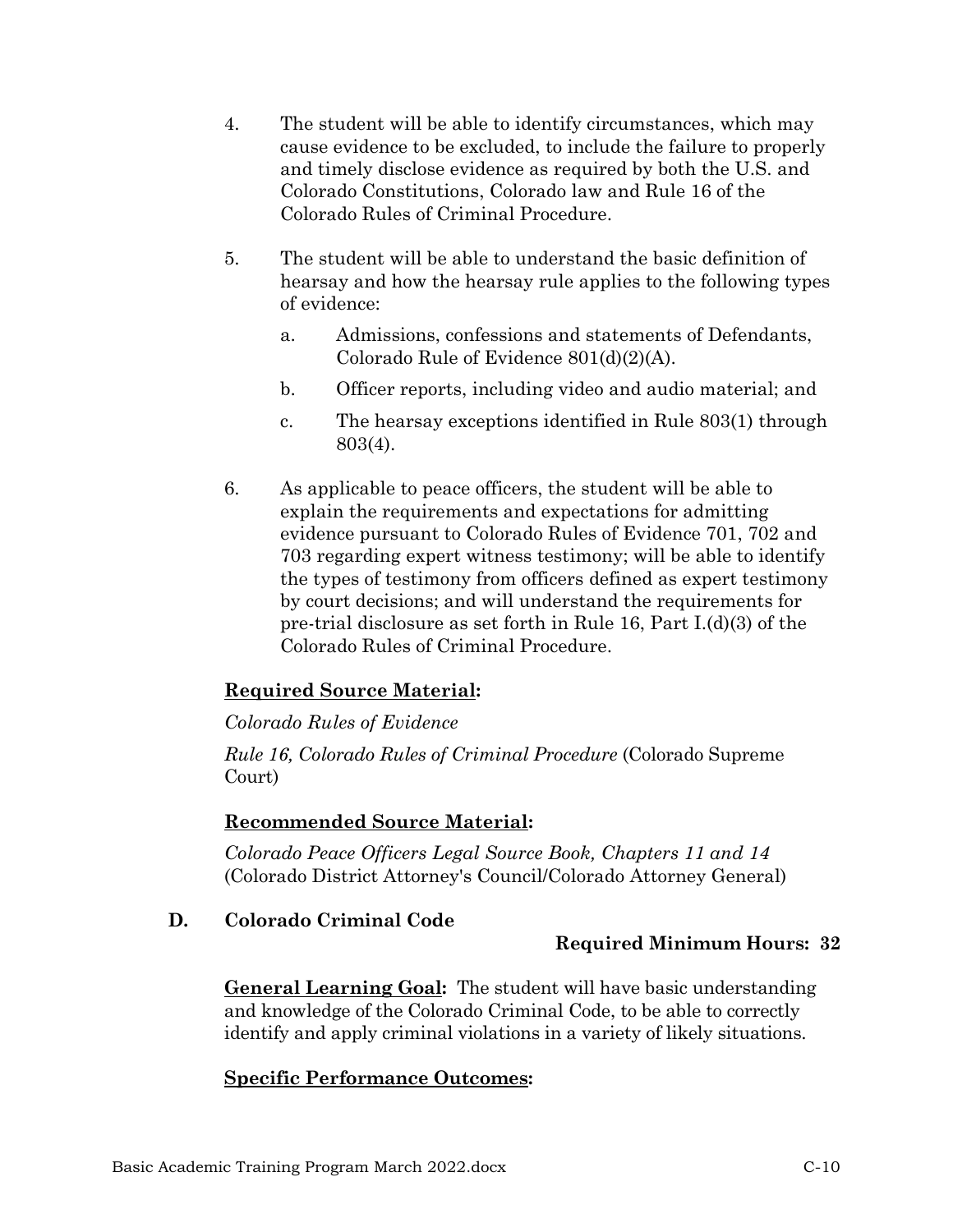- 1. The student will be able to identify elements of Colorado Criminal violations; be able to locate in more than one resource current Colorado Criminal Code statutes; and be able to apply the provisions of the Code in a variety of scenarios and situations.
- 2. The student will be able to identify the Principles of Criminal Culpability. (18-1-5 C.R.S.)
- 3. The student will be able to understand, as set forth in the applicable statutes:
	- a. Rights of defendant (18-1-4 C.R.S.)
	- b. Definitions (18-1-901 C.R.S.)
	- c. Legal Accountability and Complicity (18-1-601 605  $C.R.S.$
	- d. Justification and Exemptions from Criminal
		- (1) Responsibility (18-2-7 C.R.S.)
		- (2) Responsibility (18-1-8 C.R.S.)
	- e. Inchoate offenses (18-2-1-4 C.R.S.)
- 4. The student will be able to identify the elements of crimes, and to distinguish between felony and misdemeanor/petty offenses, of the following offenses:
	- a. Crimes Against Persons
		- (1) Homicide and Related Offenses (18-3-1 C.R.S.)
		- (2) Assaults (18-3-2 C.R.S.)
		- (3) Kidnapping (18-3-3 C.R.S.)
		- (4) Unlawful Sexual Behavior (18-3-401 through 18-3- 405.7, 412.5 and 412.6 C.R.S.)
		- (5) Stalking (18-3-6 C.R.S.)

# b. Offenses Against Property

- (1) Arson (18-4-1 C.R.S.)
- (2) Burglary (18-4-2 C.R.S.)
- (3) Robbery (18-4-301 through 18-4-303 C.R.S.)
- (4) Theft (18-4-401, 405, 406, 409, 414 and 415 C.R.S.)
- (5) Aggravated motor vehicle theft (18-4-409 C.R.S.)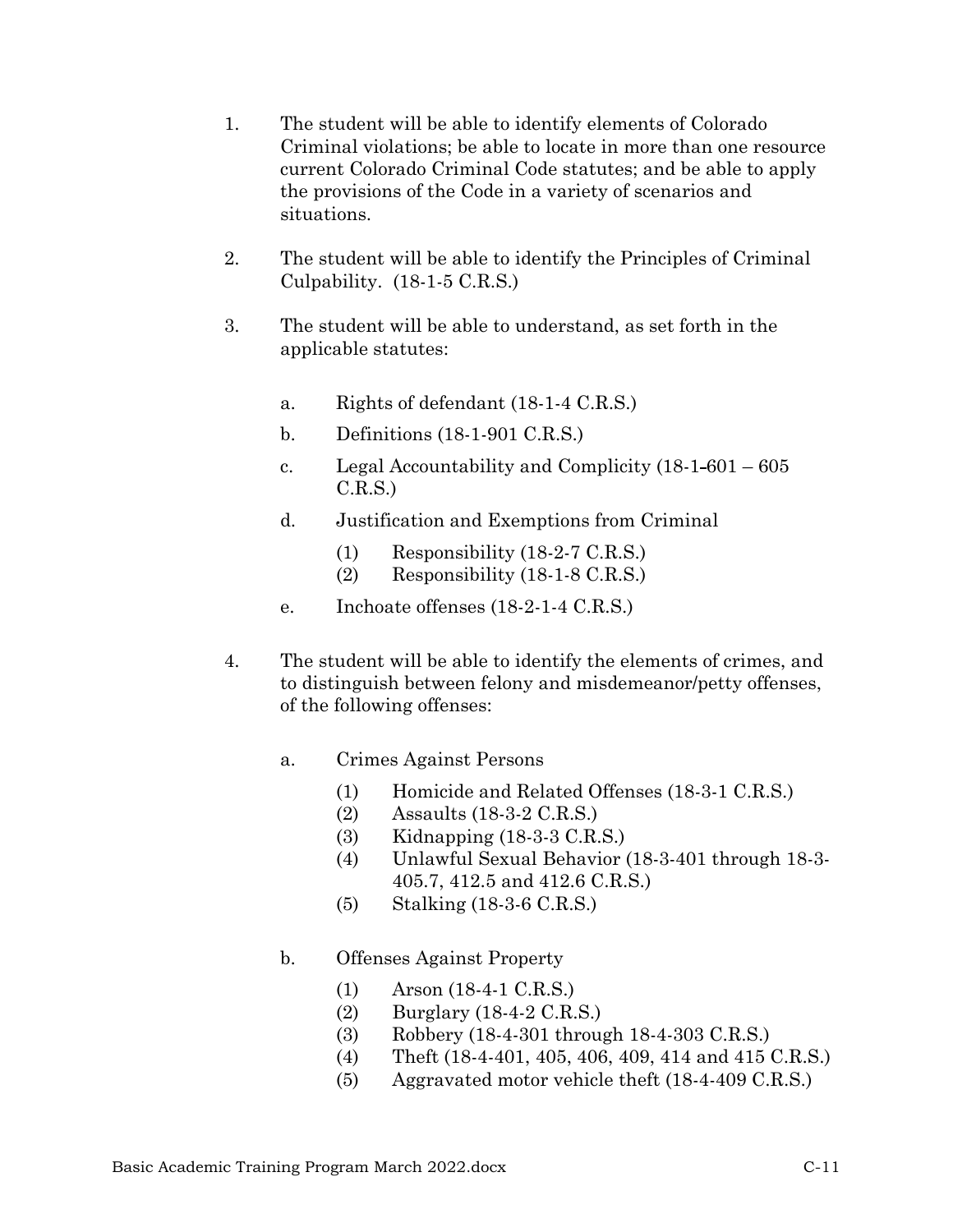- (6) Trespass, Tampering, Criminal Mischief (18-4-501 through 506 and 18-4-512 through 514 C.R.S.)
- c. Offenses Involving Fraud
	- (1) Forgery and related offenses (18-5-101, 102, 104 and 110 C.R.S.)
	- (2) Fraud by check, Secured Creditor or Debtor (18-5- 205 and 206 C.R.S.)
	- (3) Identity Theft and Related Offenses Financial Transaction Device Crime (18-5-7 C.R.S.) 18-5-9
- d. Offenses Involving the Family Relations
	- (1) Incest (18-6-301 and 18-6-302 C.R.S.)
	- (2) Child Abuse (18-6- 401 C.R.S.)
	- (3) Sexual Exploitation of a child (18-6-403 and 404 C.R.S.)
	- (4) Harboring a minor (18-6-601 C.R.S.)
	- (5) Contributing to the delinquency of a minor (18-6- 701 C.R.S.)
	- (6) Domestic Violence (18-6-8 C.R.S.)
- e. Wrongs to At-Risk Adults (18-6.5-102*,* 103 and 108 C.R.S.)
- f. Public Indecency (18-7-301 through 302 C.R.S.)
- g. Sexual Conduct in Correctional Institutions (18-7-701 C.R.S.)
- h. Governmental Operations
	- (1) Obstruction of Public Justice (18-8-102-116 C.R.S.)
	- (2) Escapes and Offenses Relating to Custody (18-8- 201, 203, 204, 204.1, 204.2, 206, 208, 208.1, 211 and 212 C.R.S.)
	- (3) Bribery (18-8-302 C.R.S.)
	- (4) Abuse of Public Office (18-8-404 and 405 C.R.S.)
	- (5) Tampering with physical evidence (18-8-610 C.R.S.)
	- (6) Victims and Witnesses Protection (18-8-704 through 707 C.R.S.)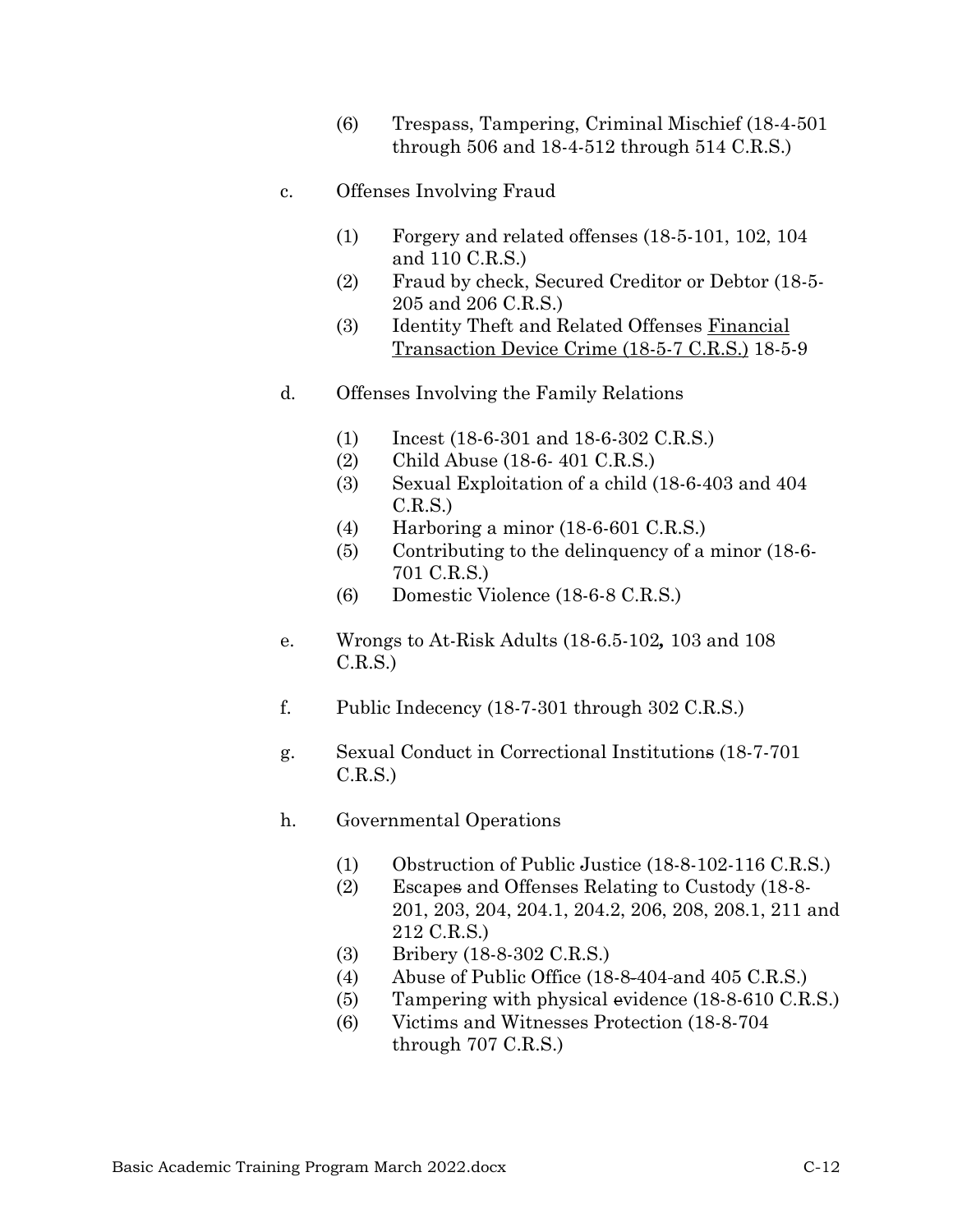- i. Offenses against Public Peace, Order and Decency (18-9- 101 – 106, 111, 112, 116, 116.5, 117, 118, 119, 121 and 124 C.R.S.)
- j. Cruelty to Animals (18-9-201, 202 and 204.5 (only) C.R.S.)
- k. Offenses Involving Communications (18-9-306.5 C.R.S.)
- l. Offenses Relating to Firearms and Weapons (18-12-101, 102, 103, 104, 105, 105.5, 106, 106.5, 107.5, 108, 108.5, 111 and 112 C.R.S.)
- m. Permits to Carry Concealed Handguns (18-12-2 C.R.S.)
- n. Miscellaneous Offenses (18-13-101, 107, 121 and 122 C.R.S.)

*Colorado Revised Statutes Colorado Jury Instructions – Criminal* 

### **E. Colorado Children's Code**

### **Required Minimum Hours: 4**

**General Learning Goal:** The student will understand that the Children's Code consists of two systems with different goals and procedures relative to investigating dependency and neglect, status offenders and crimes committed by juveniles.

- 1. The student will explain the neglect and dependence section of the code relating to:
	- a. Neglected or dependent child, 19-3-102 (A through G) C.R.S. and Child not neglected-when, 19-3-103 C.R.S.
	- b. Persons required to report child abuse or neglect, 19-3-304 C.R.S.
	- c. Evidence of abuse-color photographs and X-rays, 19-3-306 C.R.S.
	- d. Taking children into custody, 19-3-401 C.R.S.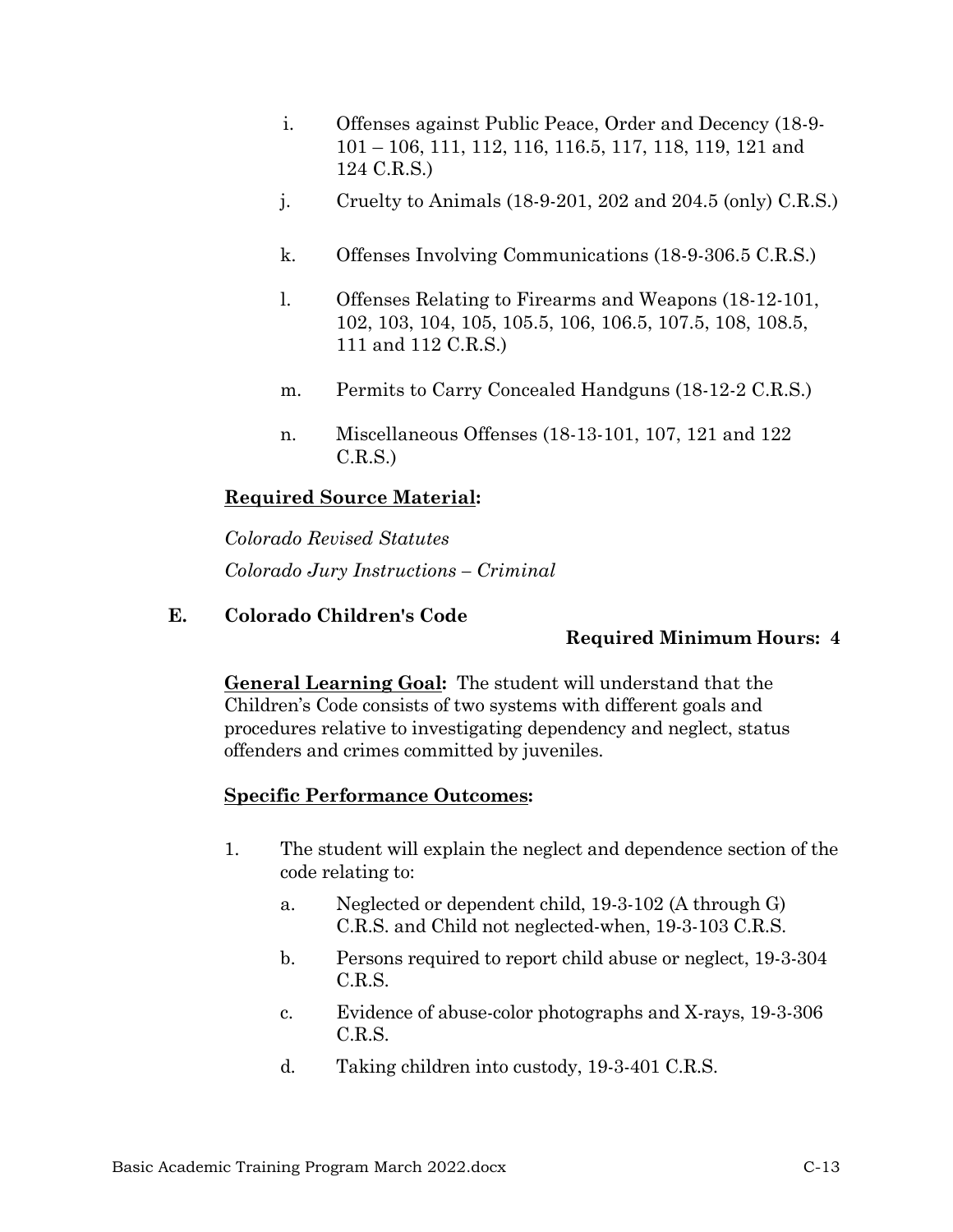- e. Investigative responsibility: Action upon report of intrafamilial, institutional, or third-party abuseinvestigations-child protection team-rules, 19-3-308 C.R.S.
- f. Recorded interviews of child, 19-3-308.5 C.R.S.
- g. Emergency possession of certain abandoned children: 19-3- 304.5 C.R.S.
- 2. The student will explain the obligations of peace officers and the rights of juveniles during the investigation phase and the criminal proceedings.
	- a. Jurisdiction, 19-2.5-103 C.R.S.
	- b. Taking juvenile into custody, 19-2.5-209 C.R.S.
	- c. Issuance of a lawful warrant taking a juvenile into custody, 19-2.5-204 C.R.S.
	- d. Fingerprinting-juvenile under arrest-ordered by court, 19-2.5-207 C.R.S.
	- e. Search warrants-issuance-grounds, 19-2.5-205 C.R.S.
	- f. Search warrants-application, 19-2.5-206 C.R.S.
	- g. Consent to search, 19-2.5-202 C.R.S.
	- h. Duty of officer-screening teams-notification-release or detention, 19-2.5-303 C.R.S.
	- i. Limitations on detention, 19-2.5-304
	- j. Detention and shelter hearing time limits findings review - confinement with adult offenders - restrictions., 19- 2.5-305
	- k. Preliminary investigation, 19-2.5-201 C.R.S.
- 3. The student will understand the provisions of the Juvenile Justice and Delinquency Prevention (JJDP) Act and its application regarding custody separation/secure holding for juveniles. The student will understand sight/sound separation from adults and NOT holding juveniles securely for status offenses.
- 4. The student will explain the impact that a child's disability may have on investigating crimes involving the child.

C*olorado Revised Statutes*, *Title 19*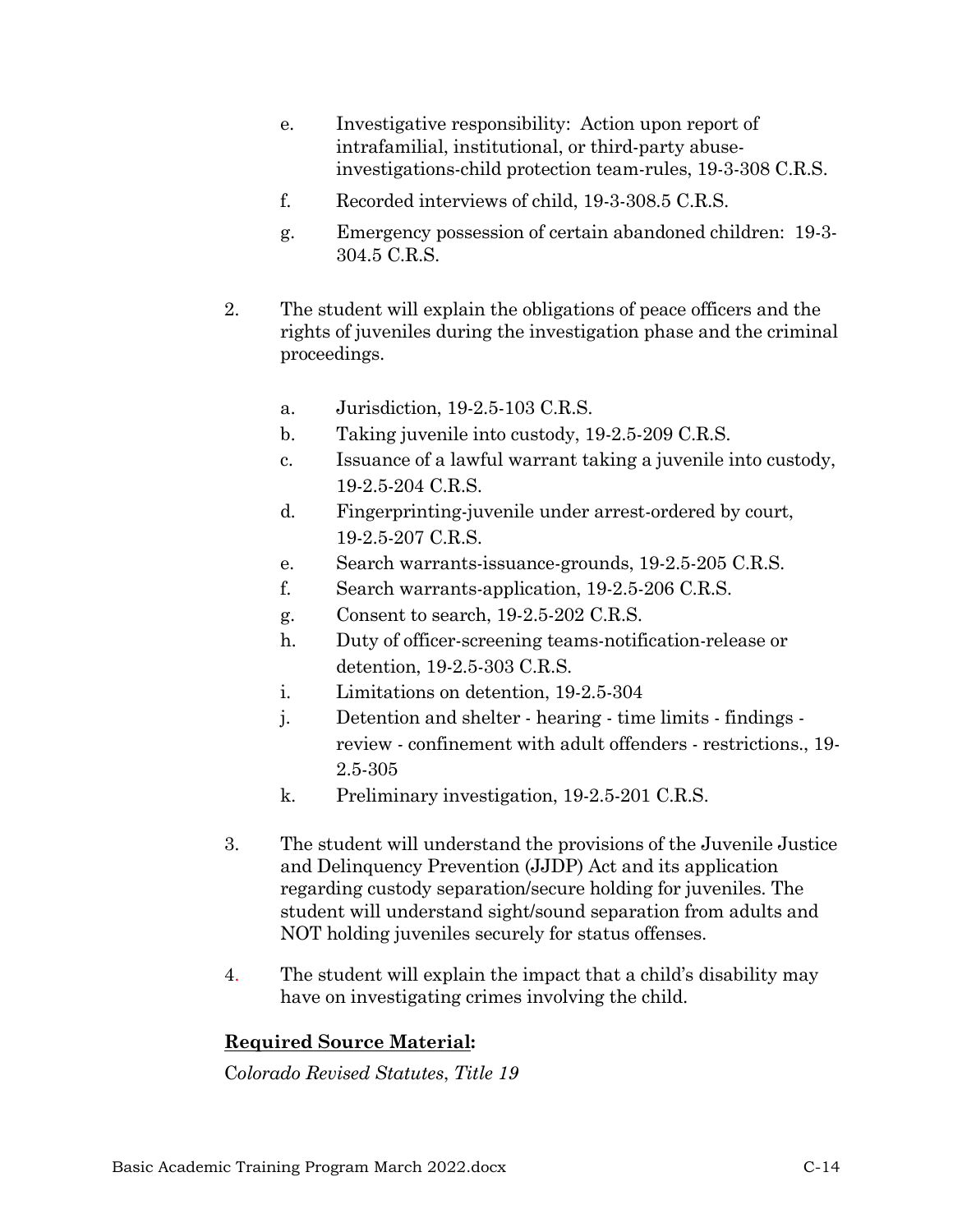*Colorado's Guide for Implementing the Core Protections of the Juvenile (*Colorado Department of Public Safety, Division of Criminal Justice), revised 2006

<http://hermes.cde.state.co.us/drupal/islandora/object/co%3A4572>

*An examination of the questioning styles of police officers and caregivers when interviewing children with intellectual disabilities*, The British Psychological Society, 2006, provided in Commission toolkit

*Think Change Course: Transforming the School to Prison Pipeline, https://www.thinkchange.academy/p/transforming-the-specialeducation-school-to-prison-pipline*

# **F. Legal Liability**

# **Required Minimum Hours: 4**

**General Learning Goal:** The student will identify criminal charges and civil causes of action that may result from the improper performance of police duties.

- 1. The student will explain the difference between civil and criminal liability.
- 2. The student will identify, describe, and provide examples of the following types of civil actions:
	- a. Negligent torts
	- b. Intentional torts
	- c. Constitutional torts
- 3. The student will examine the provisions of 13-21-131 C.R.S. (Civil action for deprivation of rights) and identify the types of claims involved and how the actions of a peace officer may affect liability and indemnification.
- 4. The student will examine the provisions of 24-31-901 through 906 C.R.S. (Law Enforcement Integrity) and explain:
	- a. A peace officer's obligations with respect to incident recordings and the possible consequences for noncompliance with those obligations (24-31-902);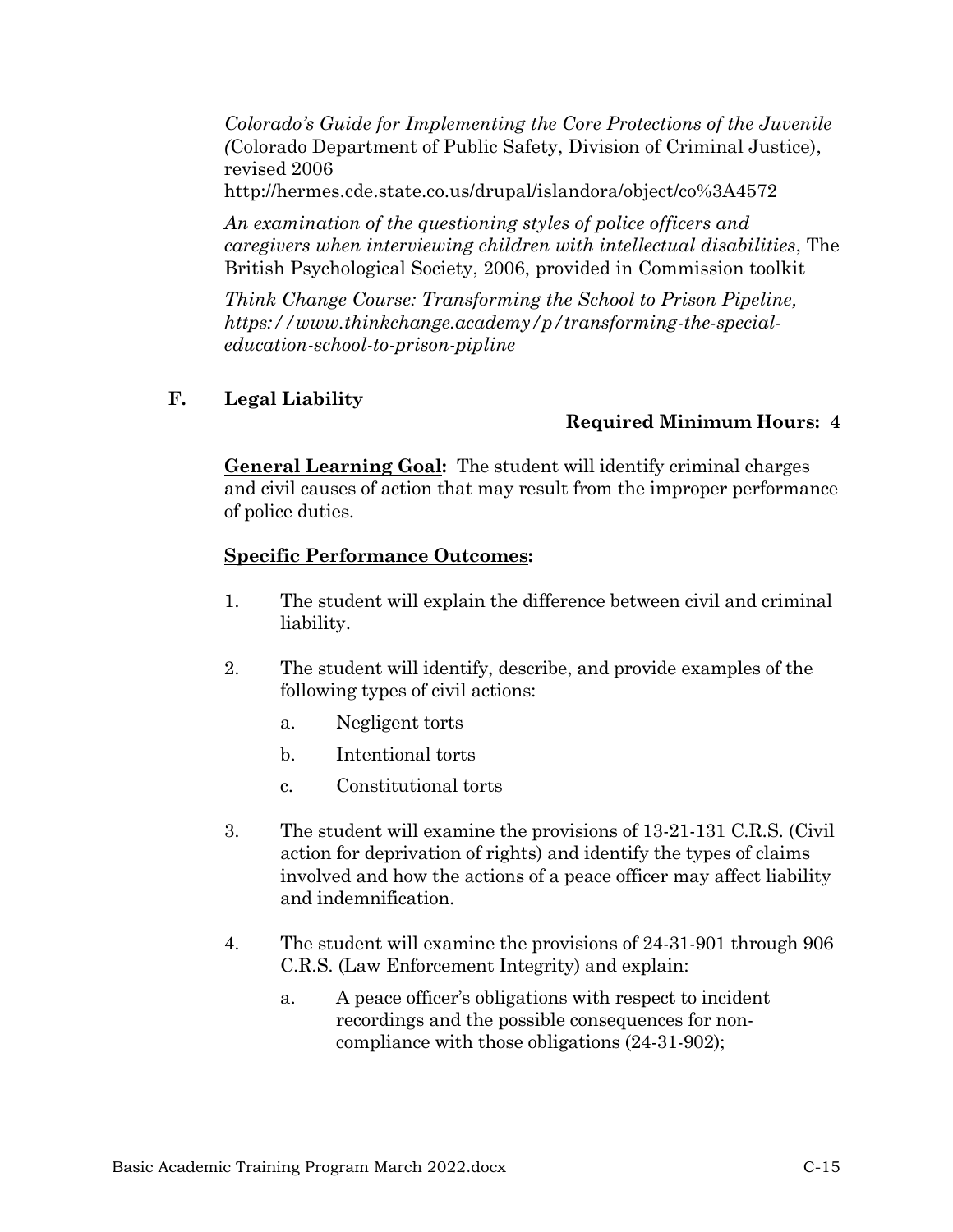- b. The potential effect on a peace officer's P.O.S.T. certification resulting from criminal charges, civil liability, or internal investigations (24-31-904); and
- c. The protections afforded whistleblower officers (24-31-906).
- 5. The student will identify and provide examples of state and Federal criminal charges that may result from improper police actions.
- 6. The student will examine the provisions of 18-8*-*801 to 804 C.R.S. and explain the reporting requirements contained therein.
- 7. The student will explain the provisions of 18-1-707 (Use of Force by Peace Officers) and 24-31-905 (Prohibited LE Action in Response to Protests).
- 8. The student will define terms involved in civil lawsuits, specifically:
	- a. Discovery and discovery methods
	- b. Vicarious liability
	- c. Supervisor liability
	- d. Governmental immunity (federal)
	- e. Governmental immunity (Colorado, 24-10-106 C.R.S.)

*Colorado Peace Officer's Legal Source Book*, *Chapter 16* [Colorado District Attorney's Council (CDAC)/Colorado Attorney General]

*Colorado Revised Statutes 13-21-131*

*Colorado Revised Statutes 18-8-801 through 18-8-804*

*Colorado Revised Statutes 24-10-101 through 24-10-114.5*

*Colorado Revised Statutes 24-31-901 through 24-31-906*

*Title VII of the Civil Rights Act of 1964*

*Title 42 USC section 1983*

*Title 18 USC Section 241*

*Title 18 USC Section 242*

# **G. Liquor Code**

# **Required Minimum Hours: 2**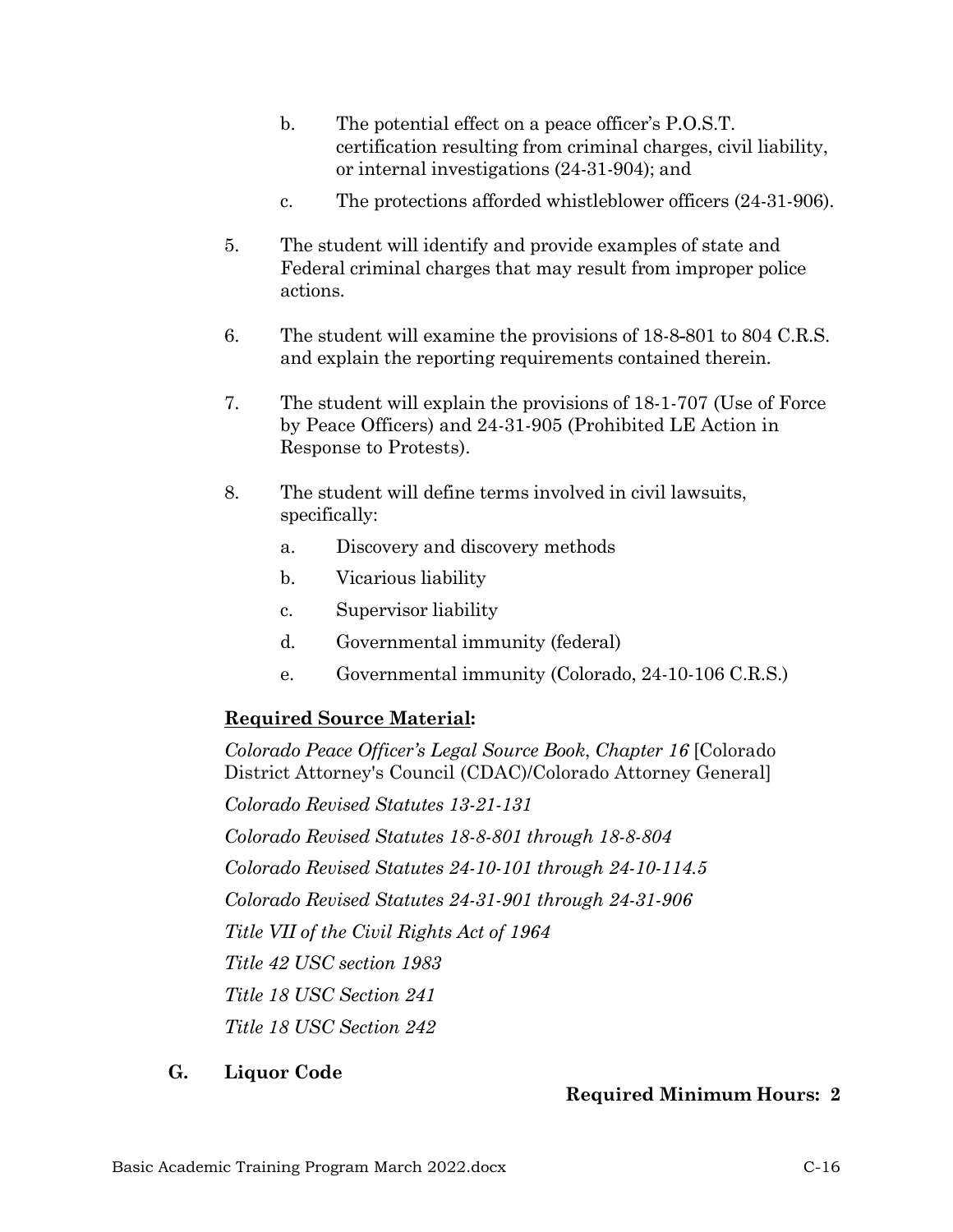**General Learning Goal:** The student will identify and explain violations of the Liquor and Beer Code.

### **Specific Performance Outcomes:**

- 1. The student will identify and explain the elements of and restrictions imposed in Title 44, Article 3 and Article, and the Colorado Code of Regulations specifically:
	- a. Colorado Beer Code
		- (1) Definitions *(*44-3-103 C.R.S.)
		- (2) Exemptions *(*44-3-106 C.R.S.)
	- b. Colorado Liquor Code
		- (1) Definitions (44-3-103 C.R.S.)
		- (2) Unlawful acts exceptions (44-3-901 C.R.S.)
		- (3) Testing for intoxication by law enforcement officers (44-3-902 C.R.S.)
		- (4) Violations-penalties (44-3-904 C.R.S.)
		- (5) Duties of inspectors and police officers (44-3-905  $C.R.S.$
	- c. Classes of Licenses and Permits
		- (1) 44-3-401 C.R.S*.*
	- d. Colorado Code of Regulations 1 CCR 203-2
- 2. The student will explain peace officer enforcement procedures for Code [Colorado Code of Regulations (CCR)] Violations.
- 3. The student will recognize the types of personal identification, which constitute an acceptable verification of age. (CCR 47-912)
- 4. The student will identify the different types of Colorado Retail Liquor/Beer Licenses and Permits as described in 12-47-401 C.R.S.

### **Required Source Material:**

*Colorado Revised Statutes 12-46-101 through 107 and 12-47-101 through 907*

# **Recommended Source Material:**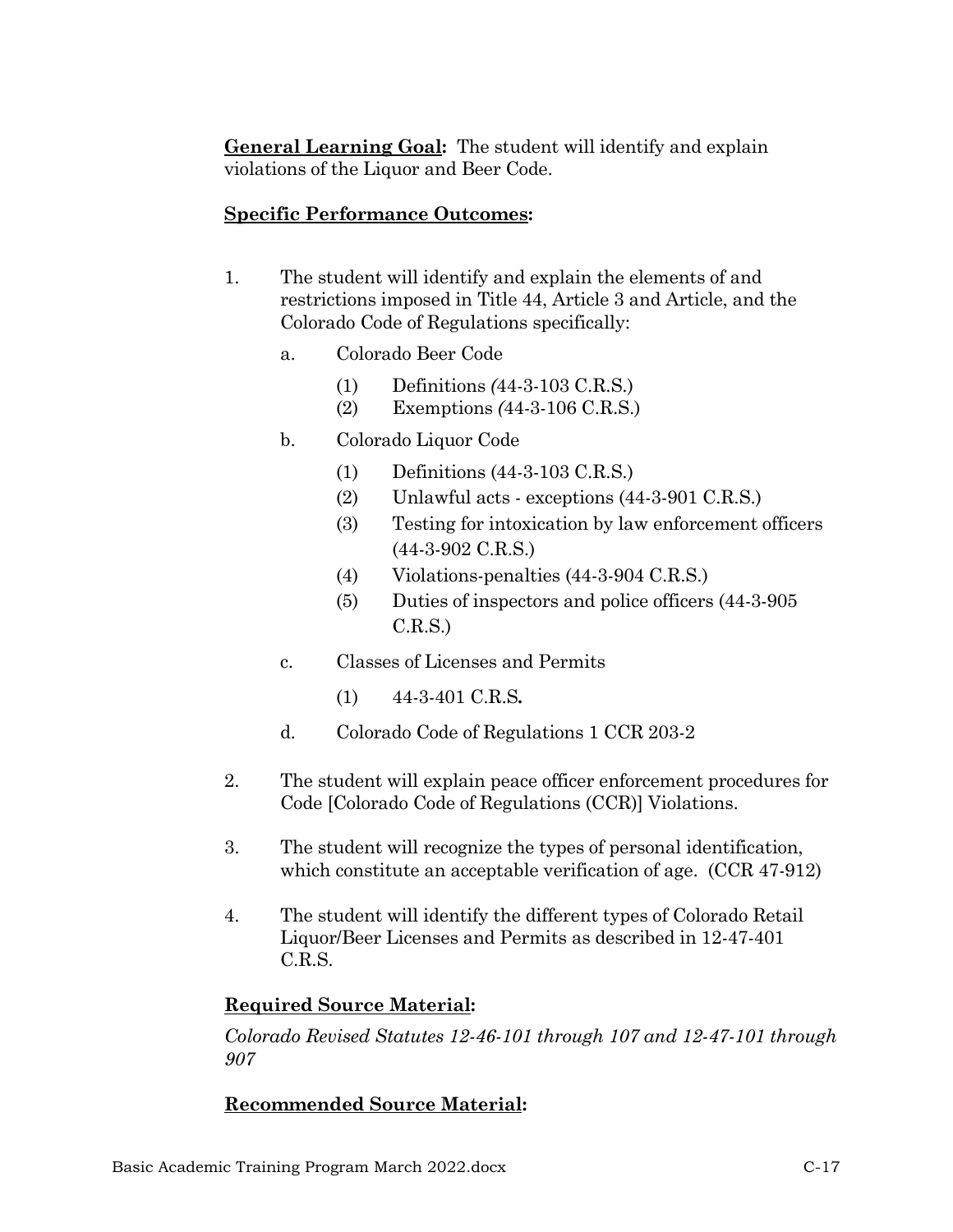*Colorado Peace Officer's Handbook*, *Latest* edition. Blue360 Media.

### **H. Controlled Substances: General**

# **Required Minimum Hours: 2**

**General Learning Goal:** The student will identify and explain violations of the Uniform Controlled Substance Act of 1992.

### **Specific Performance Outcomes:**

- 1. The student will explain the definitions of controlled substances as described in  $18-18-102$  C.R.S.
- 2. The student will understand and explain the schedules of controlled substances as defined in 18-18-2 C.R.S., specifically:
	- a. Schedule I (18-18-203 C.R.S.)
	- b. Schedule II (18-18- 204 C.R.S.)
	- c. Schedule III (18-18- 205 C.R.S.)
	- d. Schedule IV–Repeal (18-18- 206 C.R.S.)
	- e. Schedule V (18-18- 207 C.R.S.)
- 3. The student will be familiar with the specific controlled substance offenses as defined in 18-18-4 C.R.S., specifically 18-18-404 through 18-18-430.5 C.R.S.

# **Required Source Material:**

*Colorado Revised Statutes 18-18-101 through 18-18-432*

# **Recommended Source Material:**

*Colorado Peace Officer's Handbook*, *Latest* edition. Blue360 Media.

# I. **Controlled Substances Introduction to Marijuana Required Minimum Hours: 2**

**General Learning Goal:** The student will understand violations of Amendments 64 of the Colorado Constitution (Article XVIII, Section 14- Medical use of marijuana for persons suffering from debilitating medical conditions, and Section 16 - Personal use and regulation of marijuana)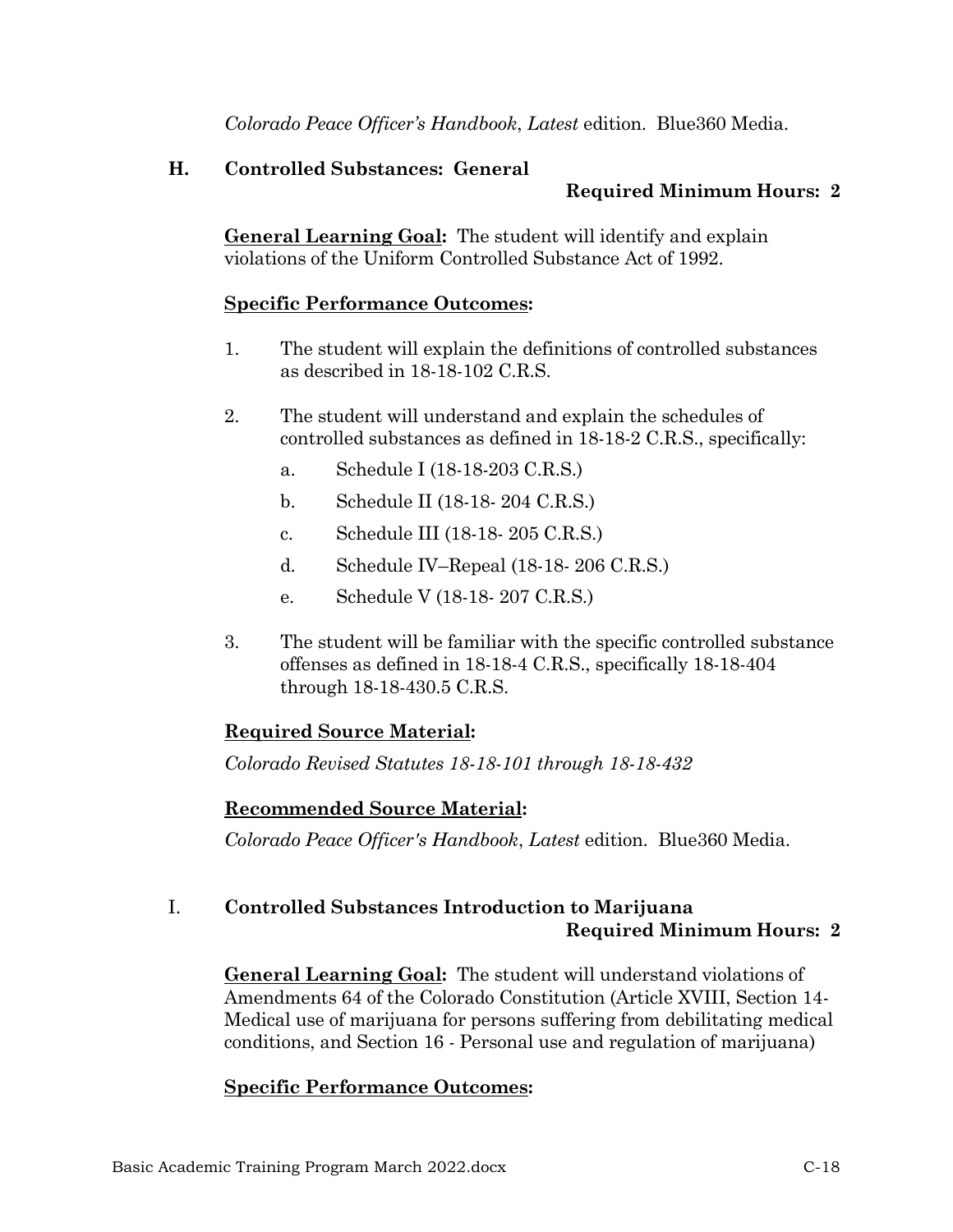The student will explain:

- 1. Medical Use of Marijuana (Amendment 20), including:
	- a. CO Const. Article XVIII, Section 14
	- b. Definitions: medical marijuana, the marijuana registry, caregivers, licensed physician, patient.
	- c. Amounts: by statute; doctor recommendation, use by minors. Exception from Criminal Law
	- d. Medical use of marijuana for persons suffering from debilitating medical conditions [18-18-406.3 (5)]
	- e. Marijuana Enforcement Division.
- 2. Use and Regulation of Marijuana (Amendment 64), including:
	- a. CO Const. Article XVIII, Section 16
	- b. Definitions
	- c. Federal law considerations
	- d. Differences from medical marijuana
	- e. Grows: Medical and recreational safety hazards, what can be grown, and visibility
	- f. Applicable laws
		- (1) Distribution
		- (2) Distribution to minor
		- (3) Cultivation
		- (4) Possession
		- (5) Open use
	- g. Related Issues
		- (1) Edibles
		- (2) Forms of marijuana
		- (3) Black market/transportation and out of state seizures
		- (4) Internet-based distribution
		- (5) Butane extraction
		- (6) Impaired driving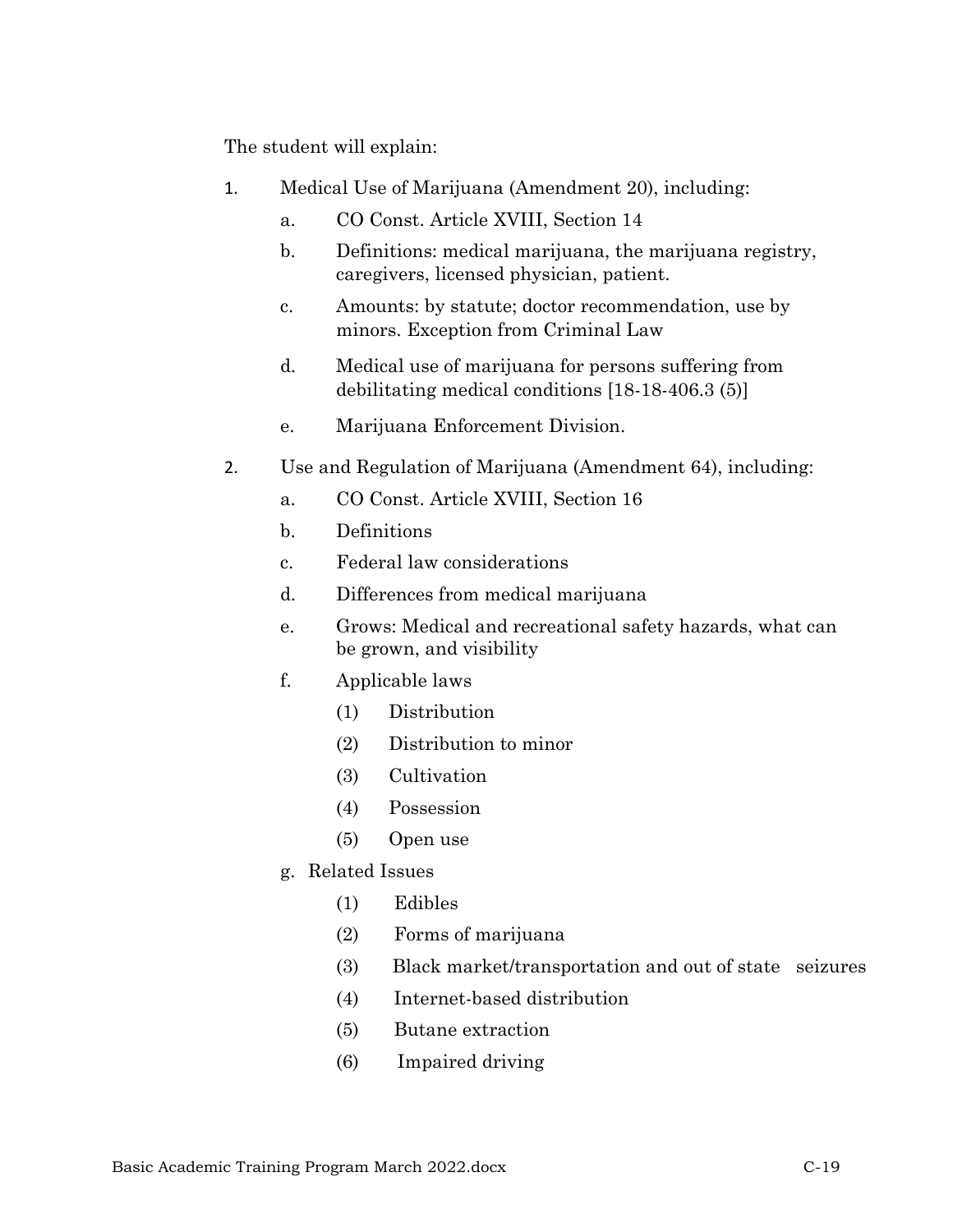3. **Instructor Qualifications**: The coverage of the 2-hour section on marijuana laws, regulations and investigative procedures will be instructed by persons who have successfully completed the 2 day "Marijuana Train-the-Trainer" course as designed by POST, or equivalent experience (Equivalent can be satisfied by 3 years in a full-time marijuana enforcement unit and approval by the POST marijuana curriculum manager. POST marijuana curriculum manager must observe instructor teaching the POST-approved curriculum as part of the approval process.).

### **Required Source Material**

Colorado Revised Statutes 18-18-101 through 18-18-432

Colorado Peace Officer's Handbook (Lexus Nexis Publishing)

1 CCR 212-1 Rules regarding the sales, manufacturing, and dispensing of medical marijuana (Colorado Department of Revenue, Marijuana Enforcement Division)

1 CCR 212-2, Permanent rules related to the Colorado retail marijuana code (Colorado Department of Revenue, Marijuana C-21 Return to Table of Contents Enforcement Division)

Colorado Peace Officer's Statutory Source Book

Colorado Department of Public Health and Environment (CDPHE): [http://www.colorado.gov/pacific/cdphe/law-enforcement-medical](http://www.colorado.gov/pacific/cdphe/law-enforcement-medical-marijuana-registry)[marijuana-registry](http://www.colorado.gov/pacific/cdphe/law-enforcement-medical-marijuana-registry)

CDPHE: Registry Portal Login

<https://medicalmarijuana.colorado.gov/state-co-entellitrak/>

Colorado Department of Agriculture

[https://www.colorado.gov/pacific/agplants/pesticide-use-cannabis](https://www.colorado.gov/pacific/agplants/pesticide-use-cannabis-production-information)[production-information](https://www.colorado.gov/pacific/agplants/pesticide-use-cannabis-production-information)

Butane Hash Oil Explosion Video (Shortened) [https://www.youtube.com/watch?v=3P\\_CEXRt010](https://www.youtube.com/watch?v=3P_CEXRt010)

### **J. Court Testimony**

### **Required Minimum Hours: 4**

**General Learning Goal:** The student will understand the critical role that clear, complete and credible testimony plays in communicating facts to a judge or jury.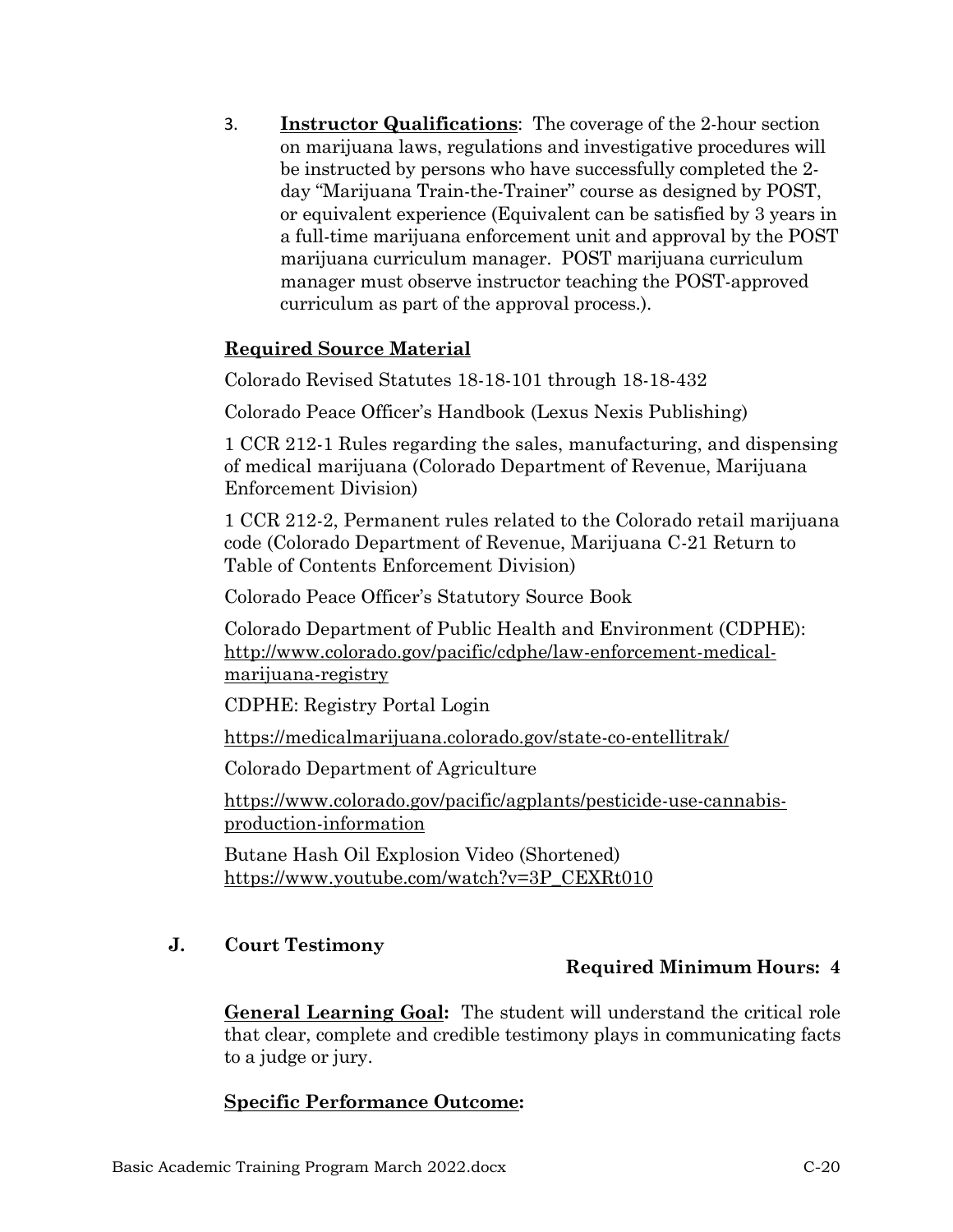- 1. The student will cite the importance of reviewing reports, personal notes, relevant training, policy, and other legal authority prior to testimony.
- 2. The student will recognize the ethical obligation to testify truthfully to the facts regardless of personal or professional bias.
- 3. The student will provide examples of the courtroom strategies used by prosecuting and defense attorneys and the appropriate responses to those strategies.
- 4. In a mock court scenario, the student will demonstrate professional courtroom demeanor while testifying in court, to include proper attire, courteous attitude, posture, and courtroom procedures.

**Recommendation**: The mock court may be scheduled to integrate with Report Writing, Crime Scene Documentation, Traffic Crash Documentation and Major Case Considerations to allow students to testify on their own investigations and reports in multiple contexts.

# **Required Source Material:**

*Colorado Peace Officer's Legal Source Book*, *Chapter 14* [Colorado District Attorney's Council (CDAC)/Colorado Attorney General]

**K. Identity Theft**

# **Required Minimum Hours: 2**

### **General Learning Goal:** The student will have a basic understanding of the problem of identity theft and be able to share this knowledge with citizens.

- 1. The student will be able to define Identity Theft.
- 2. The student will be able to identify how identities are stolen.
- 3. The student will recognize the vulnerability of the elderly and persons with disabilities to identity theft.
- 4. The student will be able to explain ways to prevent identity theft to include Social Security Number issues.
- 5. The student will be able to explain steps in the reporting of identity theft and how victims can minimize losses.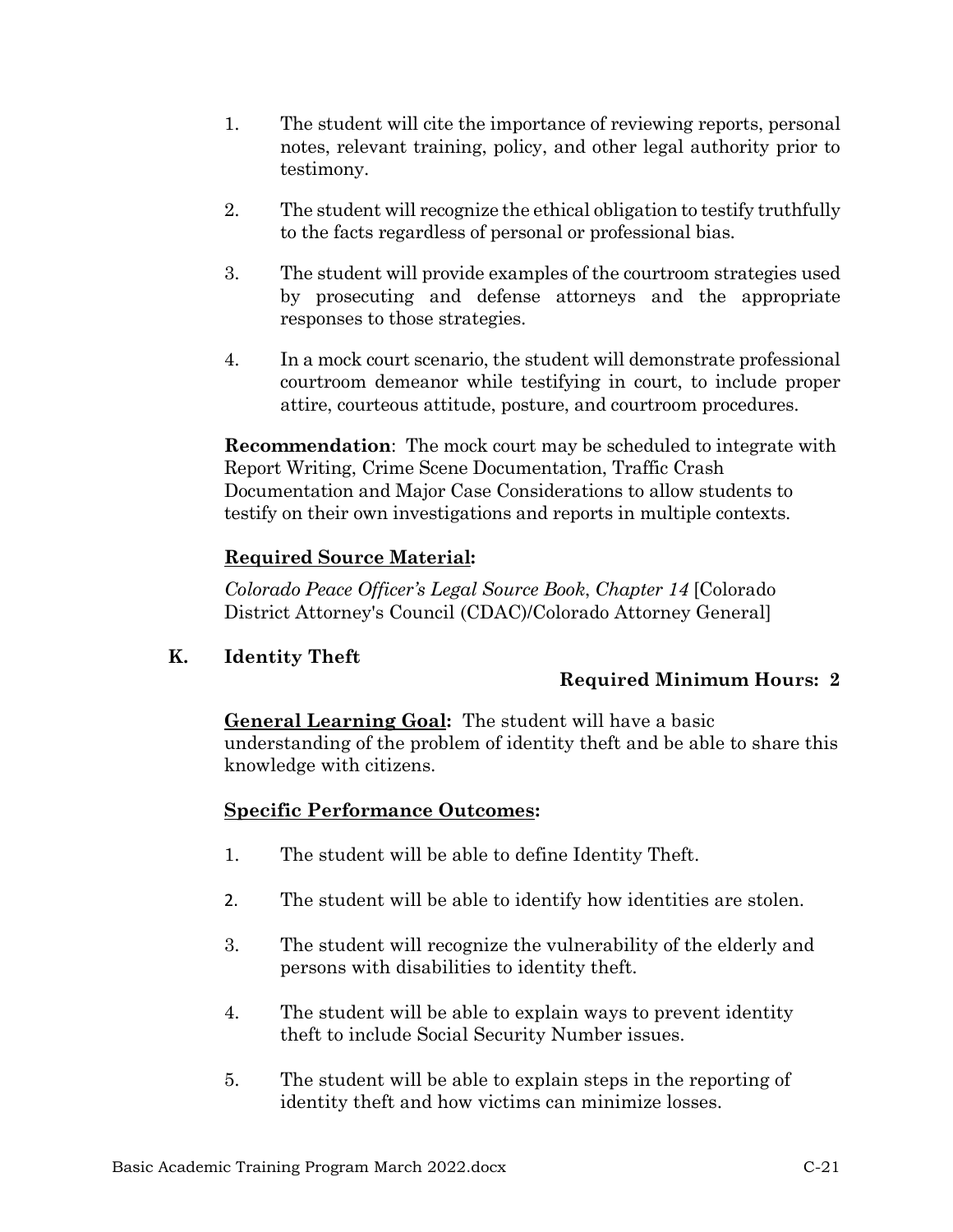- 6. The student will be able to explain steps businesses can take to protect their customers from identity theft.
- 7. The student will have a general knowledge of State and Federal Criminal and Civil violations that are applicable to identity theft.

Identity Theft; Colorado Attorney General's Office [www.stopfraudcolorado.gov/fraud-center/identity-theft.html](http://www.stopfraudcolorado.gov/fraud-center/identity-theft.html)

### **Recommended Source Material:**

Identity Theft; Federal Trade Commission

<https://www.consumer.ftc.gov/topics/identity-theft>

<https://www.aarp.org/money/scams-fraud/info-2019/identity-theft.html>

Commission on Improving First Responder Interactions with Persons with Disabilities Toolkit

# **III. HUMAN RIGHTS AND VICTIM'S RIGHTS REQUIRED HOURS: 28**

# **A. Victim's Rights**

# **Required Minimum Hours: 4**

**General Learning Goal:** The student will explain the laws relating to victim rights and community resources available for crime victim's services.

- 1. The student will be able to identify the legal basis of law enforcement's responsibilities to victim's rights.
- 2. The student will be able to explain rights granted to victims of crime by Victim's Rights Act, including but not limited to the legal requirements for providing victim's written notice.
- 3. The student will be able to define law enforcement responsibilities to victims of crime, including persons with disabilities.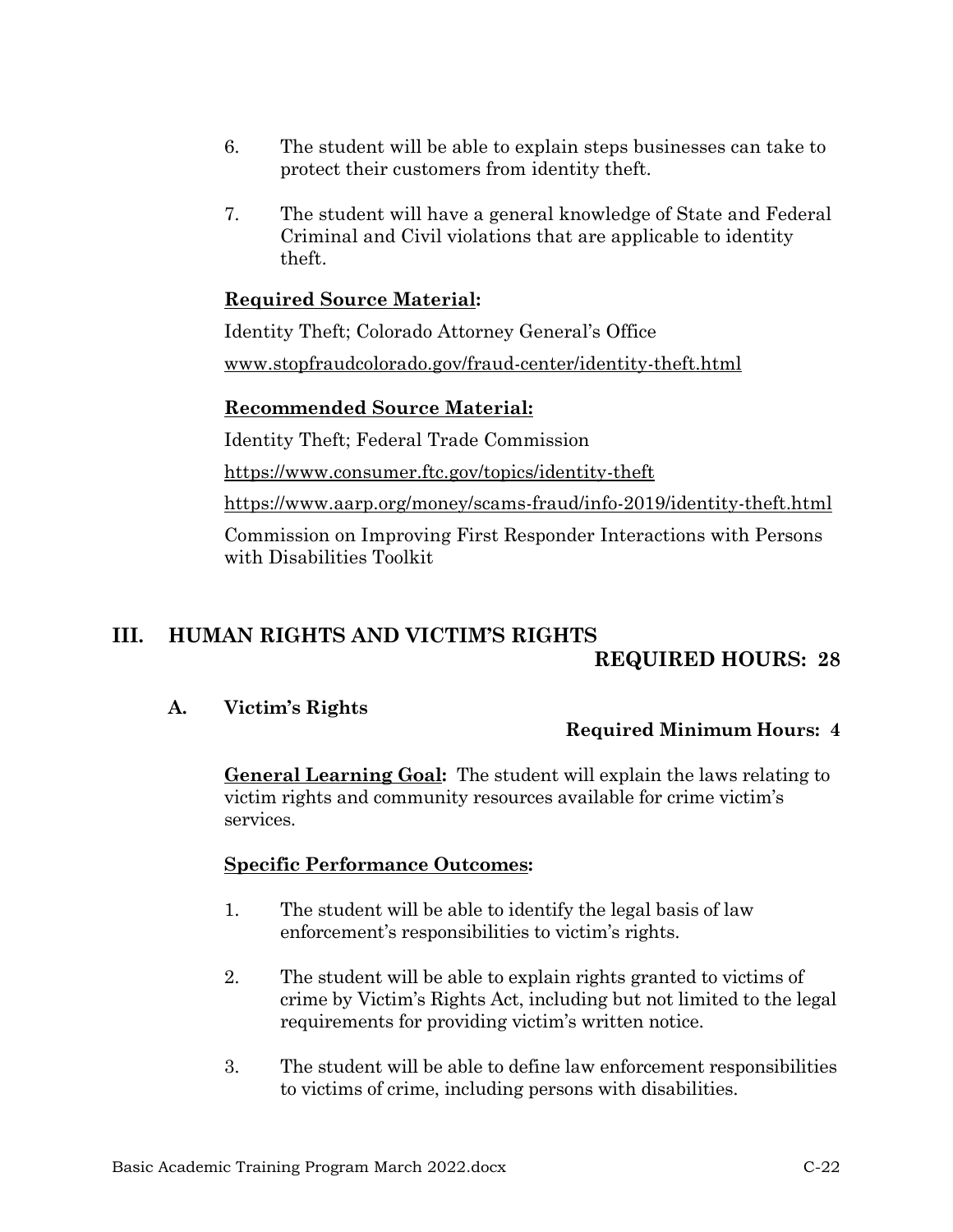- 4. The student will recognize the benefits of developing relationships with disability advocacy organizations that can assist throughout the investigation.
- 5. The student will be able to define the district attorney's responsibilities to victims of crime.

*Colorado Revised Statutes* 24-4.1-301 through 24.4.1-304 also known as the Victims' Rights Act.

*Colorado Constitutional Amendment Rights of Victims* (Amendment 16a)

Colorado Organization for Victims Assistance. [www.coloradocrimevictims.org](http://www.coloradocrimevictims.org/)

**B. Domestic Violence**

### **Required Minimum Hours: 8**

**General Learning Goal:** The student will be able to recognize and investigate an act of domestic violence.

### **Specific Performance Outcomes:**

The student will demonstrate an understanding of:

- 1. Domestic Violence Definitions and Statutes
	- a. Definitions (18-6-800.3 C.R.S.)
	- b. Domestic Violence evidence of similar transactions [18- 6-801.5 (1) C.R.S.]
	- c. Intimate relationship
		- (1) People v. Disher (No. 07SC1088, 224 P 3d 254)
- 2. Domestic Violence Dynamics
	- a. Victim and offender characteristics
	- b. Power and control
	- c. Understanding trauma
	- d. Relationship history
	- e. Risk and lethality factors
		- (1) Sexual violence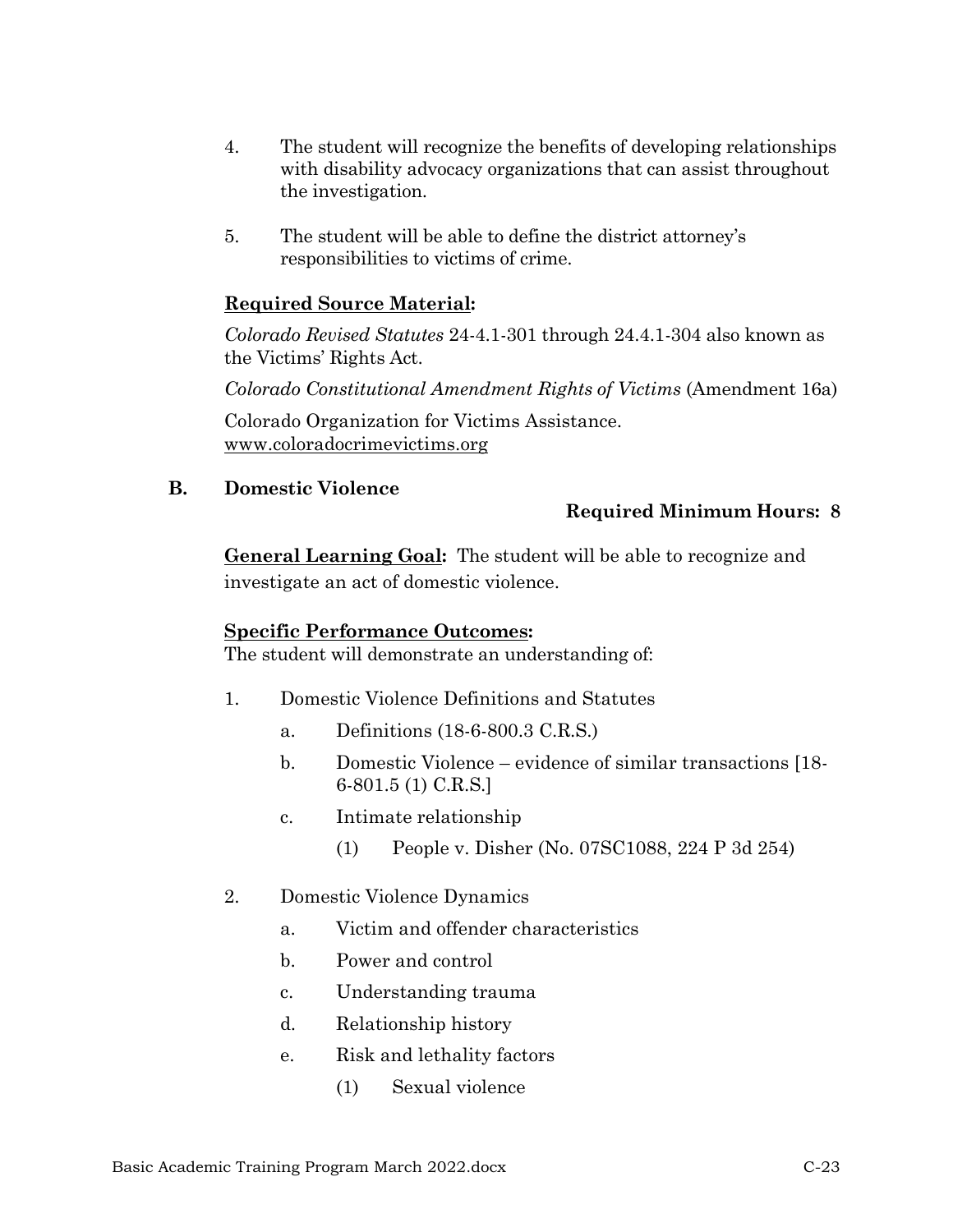- (2) Strangulation
- (3) Isolation
- (4) Separation
- (5) Threats of suicide
- (6) Weapons
- (7) Escalation
- (8) VPO
- 3. Duties of peace officers (18-6-803.6 C.R.S.)
	- a. Developing probable cause
	- b. Evidence collection, documentation, and follow-up
		- (1) Medical release forms
	- c. Predominate aggressor: four prong analysis
		- (1) Any prior complaints of domestic violence
		- (2) The relative severity of the injuries inflicted on each person
		- (3) The likelihood of future injury to each person
		- (4) The possibility that one of the persons acted in selfdefense
			- (a) Consider offensive vs. defensive injuries
	- d. Dual arrest
		- (1) Shelters and community resources
	- e. Involvement of children
		- (1) Persons required to report child abuse or neglect (19-3-304 C.R.S.)
		- (2) Child abuse (18-6-401 C.R.S.)
- 4. Protection orders
	- a. Criminal
	- b. Protection order against defendant (18-1-1001 C.R.S.) or by local ordinance
	- c. Civil [Procedure for permanent civil protection orders (13- 14-106)]
	- d. Emergency Protection Order (13-14-103 C.R.S.)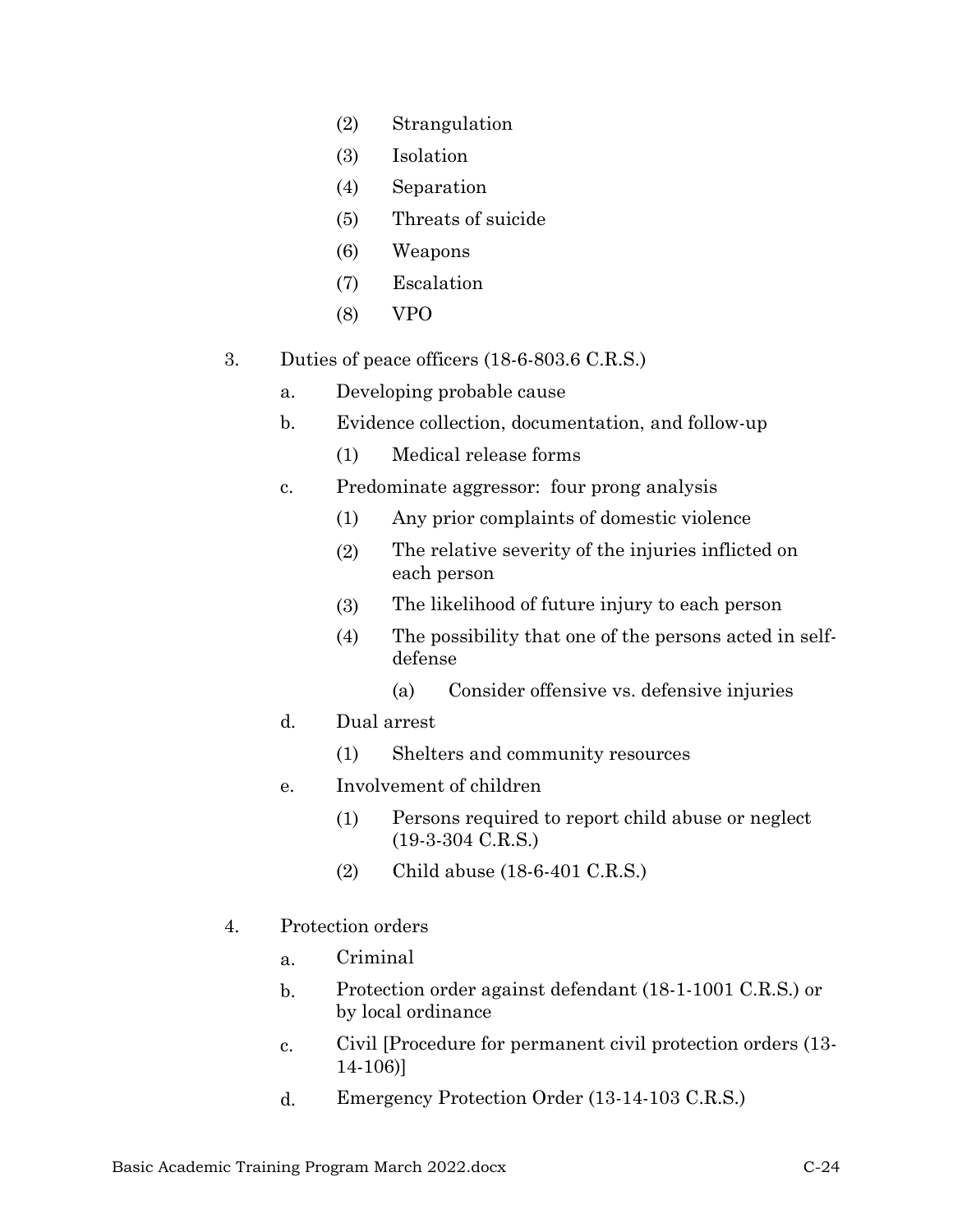- e. Full faith and credit [Foreign protection orders (13-14-110 C.R.S.)]
- f. Mandatory arrest probable cause {Crime of violation of a protection order [18-6-803.5 3 (b) C.R.S.]}
- g. Notice to defendant/restrained party
	- (1) Permission language on the protection order
- h. Firearms prohibition
	- (1) Criminal (18-1-1001 C.R.S.)
	- (2) Civil [13-4-102 (22) C.R.S.]
	- (3) Domestic violence sentencing [18-6-801 (8) C.R.S.]
- 5. Working effectively with advocates
	- a. Law enforcement advocates
	- b. Community based advocates
	- c. Privilege (Who may not testify without consent [13-90-107 (1)(k) C.R.S.]
	- d. Information, referrals, and support
	- e. Department policy
- 6. Interviews
	- a. Separate parties
	- b. Interviews of the victim, children, suspect and witnesses
	- c. Evidence based investigation
		- (1) Look for corroborating evidence
		- (2) Identify other witnesses
	- d. Prior incidents
		- (1) Evidence of similar transactions (18-6-801.5 C.R.S.)
	- e. Benefits of recording
		- (1) Department policy
	- f. Cultural considerations during the interview
- 7. Special considerations
	- a. Cultural/Religious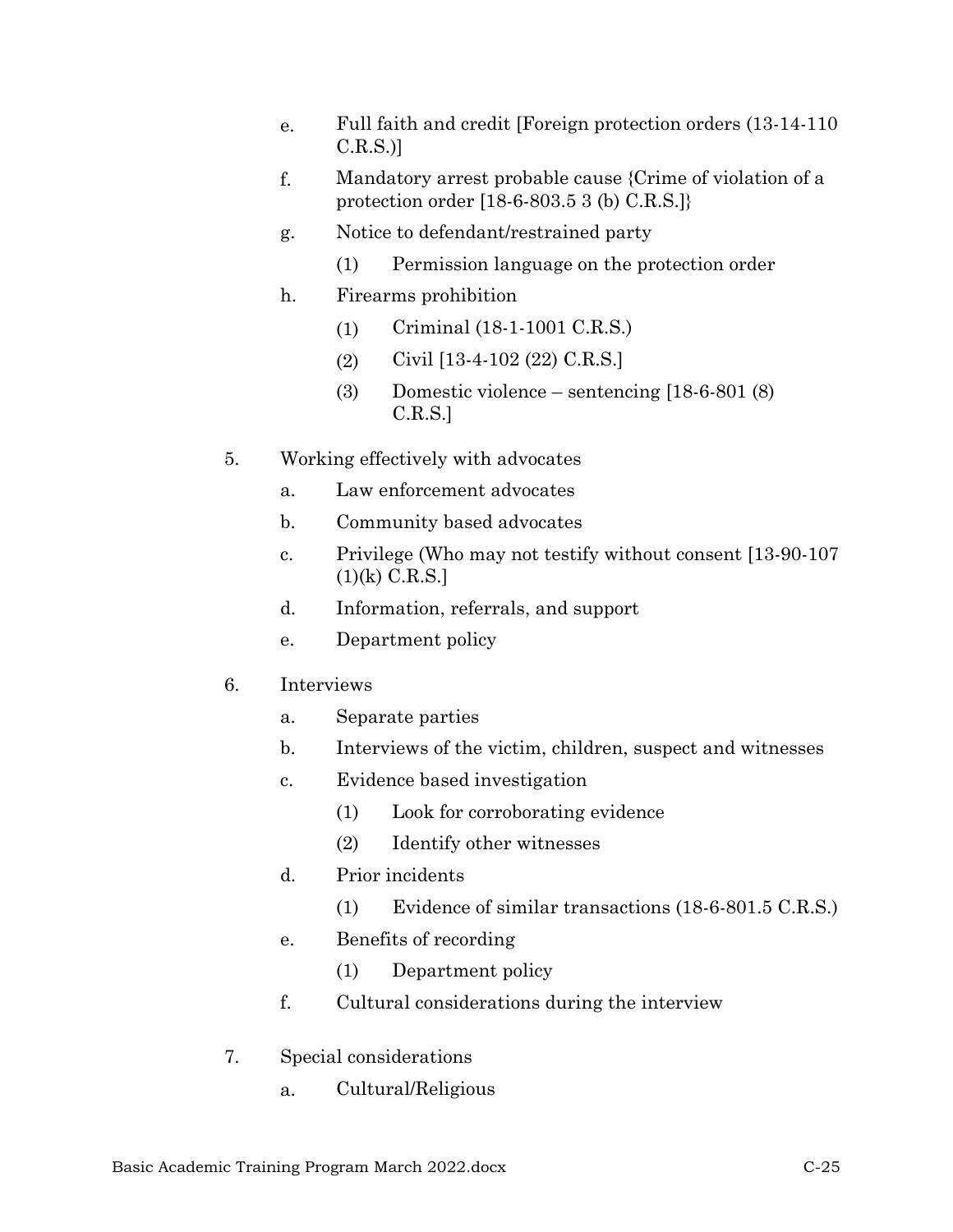- b. Sexual orientation/identification
- c. Drugs and Alcohol
- d. Mental Health
- e. Person with disabilities and special needs
- f. Children
- g. Animal abuse
- h. Elder Abuse
- 8. Strangulation
	- a. Evidence collection, documentation, and follow-up
	- b. Visible and/or non-visible injuries
	- c. Charging considerations
	- d. Victim interview
		- (1) Questions specific to strangulation
- 9. Stalking (18-3- 602 C.R.S.)
	- a. Definitions
		- (1) Credible threat
		- (2) Repeated
	- b. Serious emotional distress
		- (1) Fear, stress and/or changes made by the victim as a result of the offender's conduct
	- c. Investigation
		- (1) Technology
		- (2) Stalking log
- 10. Report writing
	- a. Documenting the factual basis of the domestic violence
	- b. Documenting detailed contact information for all parties
	- c. Department policy
- 11. Officer safety concerns specific to domestic violence calls
	- a. Approaching the scene
	- b. Entering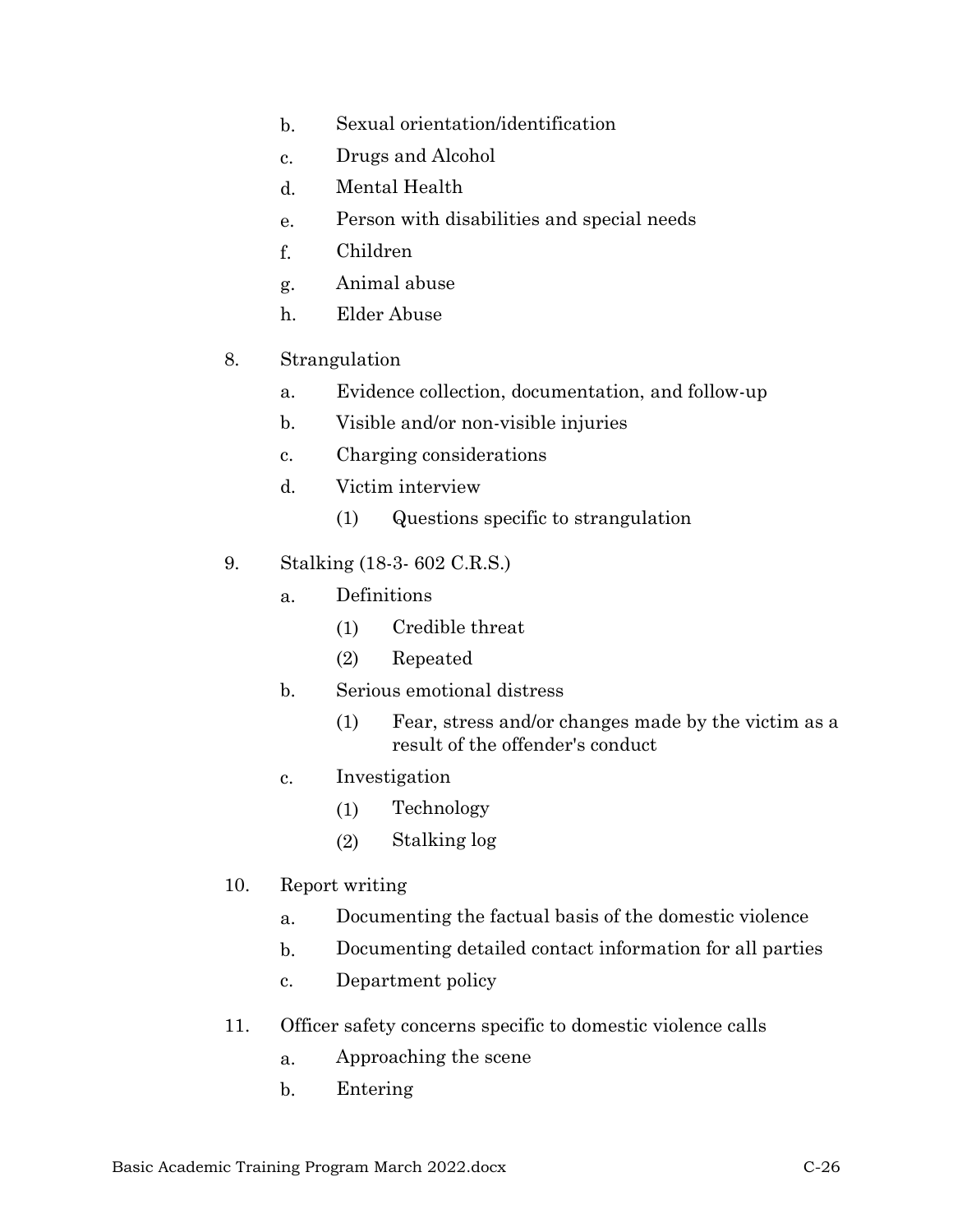- c. Stabilizing
- d. Awareness
- e. Arrest
- 12. Witness intimidation

*Colorado Revised Statutes* 18-6-800.3 through 18-6-803.7

### **Recommended Source Material:**

*Domestic Violence – A Coordinated Response Through Community Policing* [Colorado Coalition Against Domestic Violence (CACDV)] <http://ccadv.org/>

*Colorado Peace Officers Handbook*, *Latest* edition. Blue360 Media.

*A Typology of Domestic Violence: intimate terrorism, violent resistance, and situational couple violence* by Michael P. Johnson

*Violence Against Women.* Paul Thomas Clements, PhD, RN; Jennifer Pierce-Weeks, RN, SANE-P, SANE-A; Karyn E. Holt, PhD, CNM; A (Publisher: STM Learning, Inc.)

*Police and professionals' views and actions relating to domestic violence and women with intellectual disabilities,* Journal of Applied Research in Intellectual Disabilities, Wiley-Blackwell, 2018. provided in Commission toolkit

### **C. Bias Motivated Hate Crimes**

### **Required Minimum Hours: 4**

**General Learning Goal:** The student will discuss incidents of ethnic intimidation, hate crimes and responsibilities of peace officers relative to these crimes.

- 1. The student will identify and explain the elements of the crime and classifications of Bias-Motivated, 18-9-121 C.R.S*.*
- 2. The student will explain the importance of prompt and broad police response to "hate crimes", to include but not limited to accurate and thorough evidence gathering, report writing, intervention and follow up.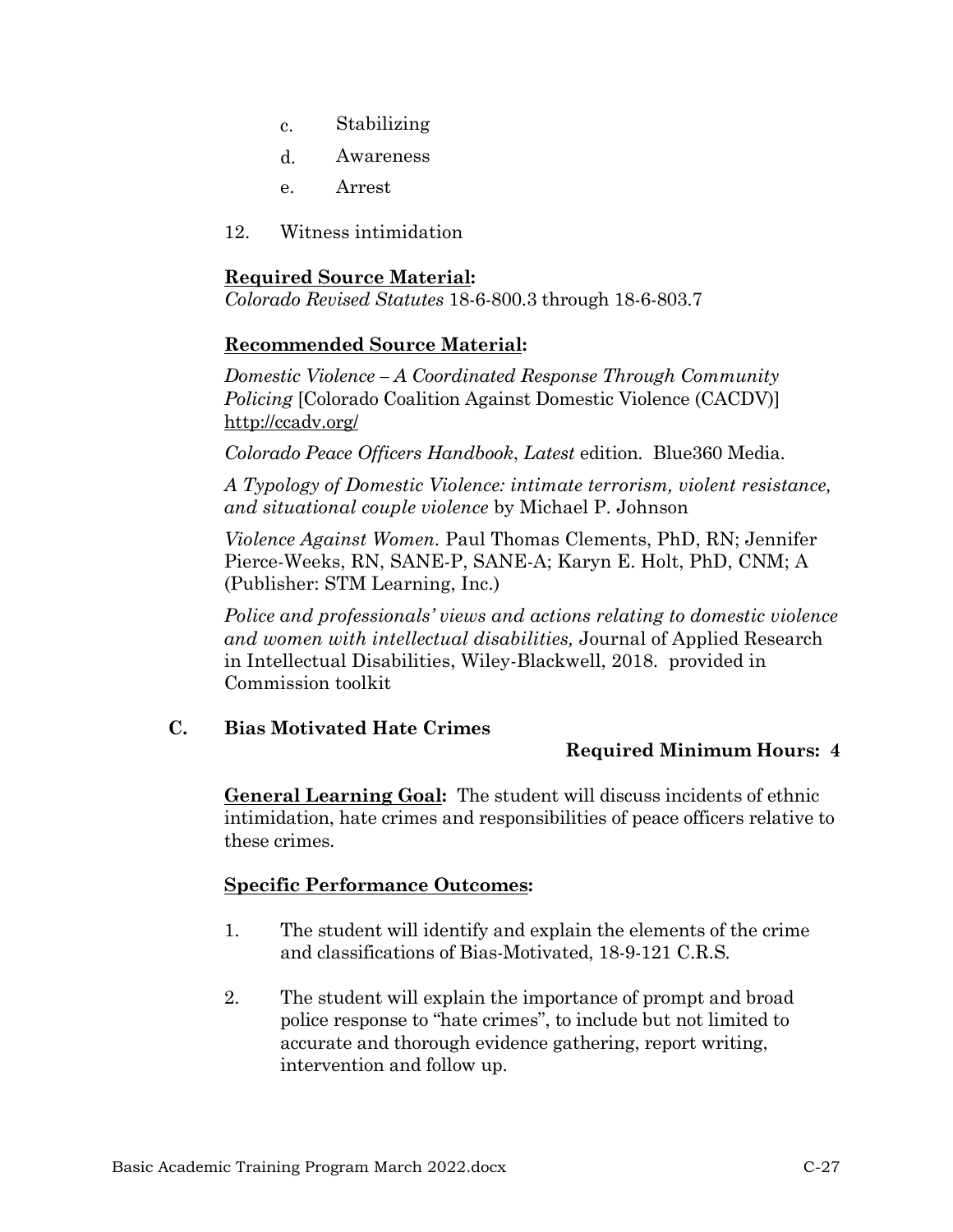- 3. The student will explain the dynamics of prejudice which should include the:
	- a. Impact of hate crimes upon their victims
	- b. Meaning and causes of prejudice
	- c. Relationship between stereotyping and prejudice
- 4. The student will discuss the legal provisions and terms pertaining to bias crimes, ethnic intimidation, and civil damages.
- 5. The student will learn the roles of the officer responding to a hate crime incident.
- 6. The student will determine whether there is sufficient cause to believe that a hate/bias crime has been committed.
- 7. The student will describe the impact of hate crimes on victims, the victim's families, and the community.
- 8. The student will explain that CRS 18-9-111 broadened the definition of a bias-motivated hate crime to include physical, cognitive, or mental disability.

*Colorado Revised Statutes,* 18-9-111

*Colorado Revised Statutes,* 18-9-121

*FBI/U.S. Department of Justice Civil Rights Program,*  [https://www.justice.gov/hatecrimes.](https://www.justice.gov/hatecrimes) Sections 1981,1981a, 1982, 1983.

Commission on Improving First Responder Interactions with Persons with Disabilities Toolkit

# **D. Interaction with Special Populations**

### **Required Minimum Hours: 8**

**General Learning Goal:** The student will understand the laws protecting the rights of persons with disabilities in order to serve all individuals to whom the law applies.

# **Specific Performance Outcomes:**

1. The student will explain the protections afforded to persons with disabilities under the Americans with Disabilities Act and why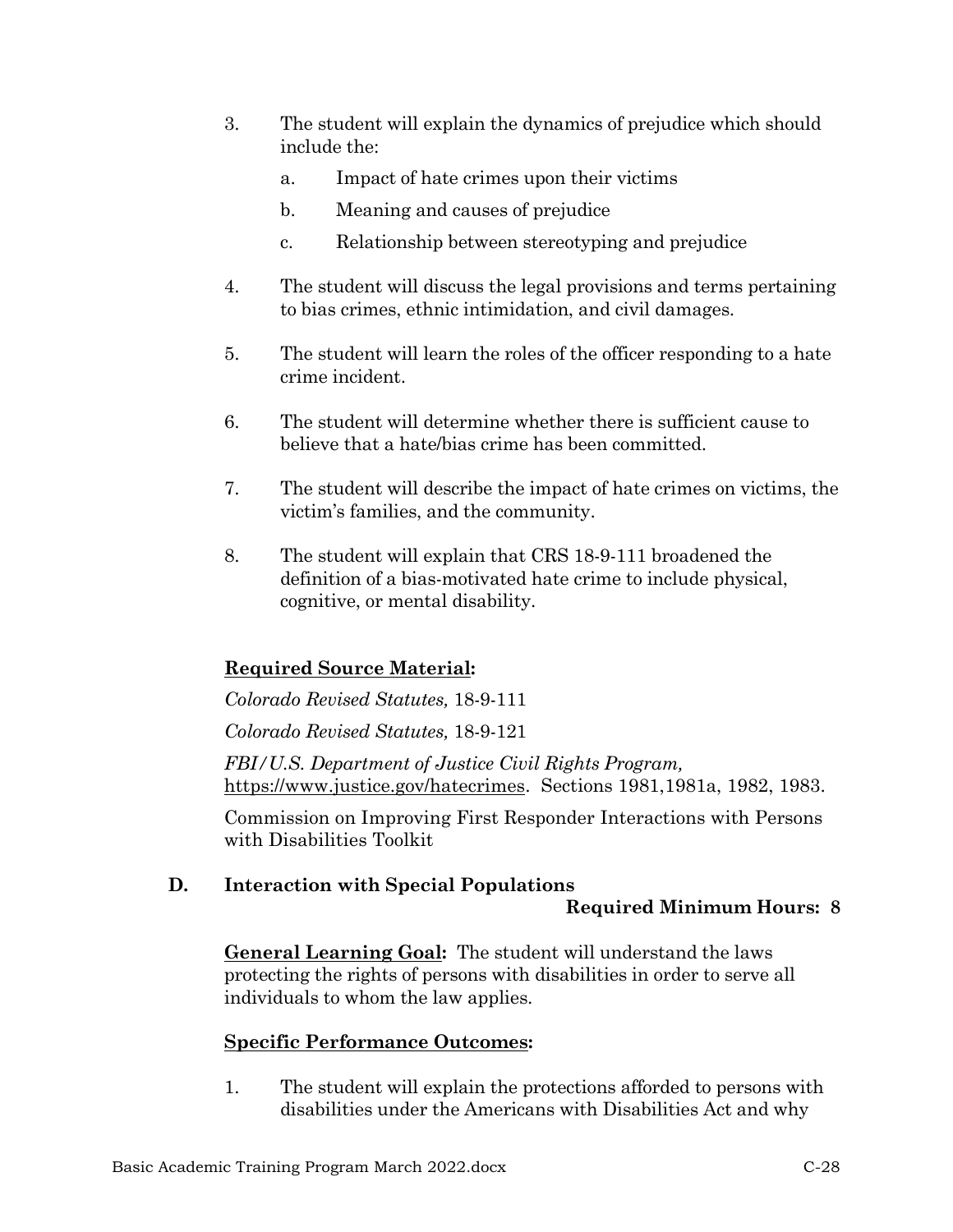they were needed, including but not limited to providing effective communication and reasonable accommodations for people with disabilities.

- 2. The student will be able to define disability as defined by the Americans with Disabilities Act. 42 U.S. Code § 12102 - Definition of disability.
- 3. The student will describe and explain behavior that may be indicative of persons with special needs requiring peace officer intervention. These persons include but are not limited to the mentally ill, the elderly and the physically impaired.
- 4. The student will identify signs of abuse, neglect, and inadequate care.
- 5. The student will identify the key provisions that impact law enforcement of the following federal and state laws enacted to protect the rights of persons with disabilities including, but not limited to:
	- a. Americans with Disabilities Act, Title II
	- b. Section 504 of Civil Rights Act regarding "disparate impact"
	- c. Applicable Colorado Statutes
- 6. The student will recognize indicators that could lead an officer to believe an individual is:
	- a. a danger to self
	- b. dangerous to others
	- c. gravely disabled
- 7. The student will identify specific provisions of the law which apply to persons with disabilities concerning public access and the use of service animals.
- 8. The student will describe the types of safety nets, service providers, and resources to assist persons with disabilities, their families, friends, and caregivers.
- 9. In a practical application, the student will recognize the impact of a peace officer when interacting with a person with a disability.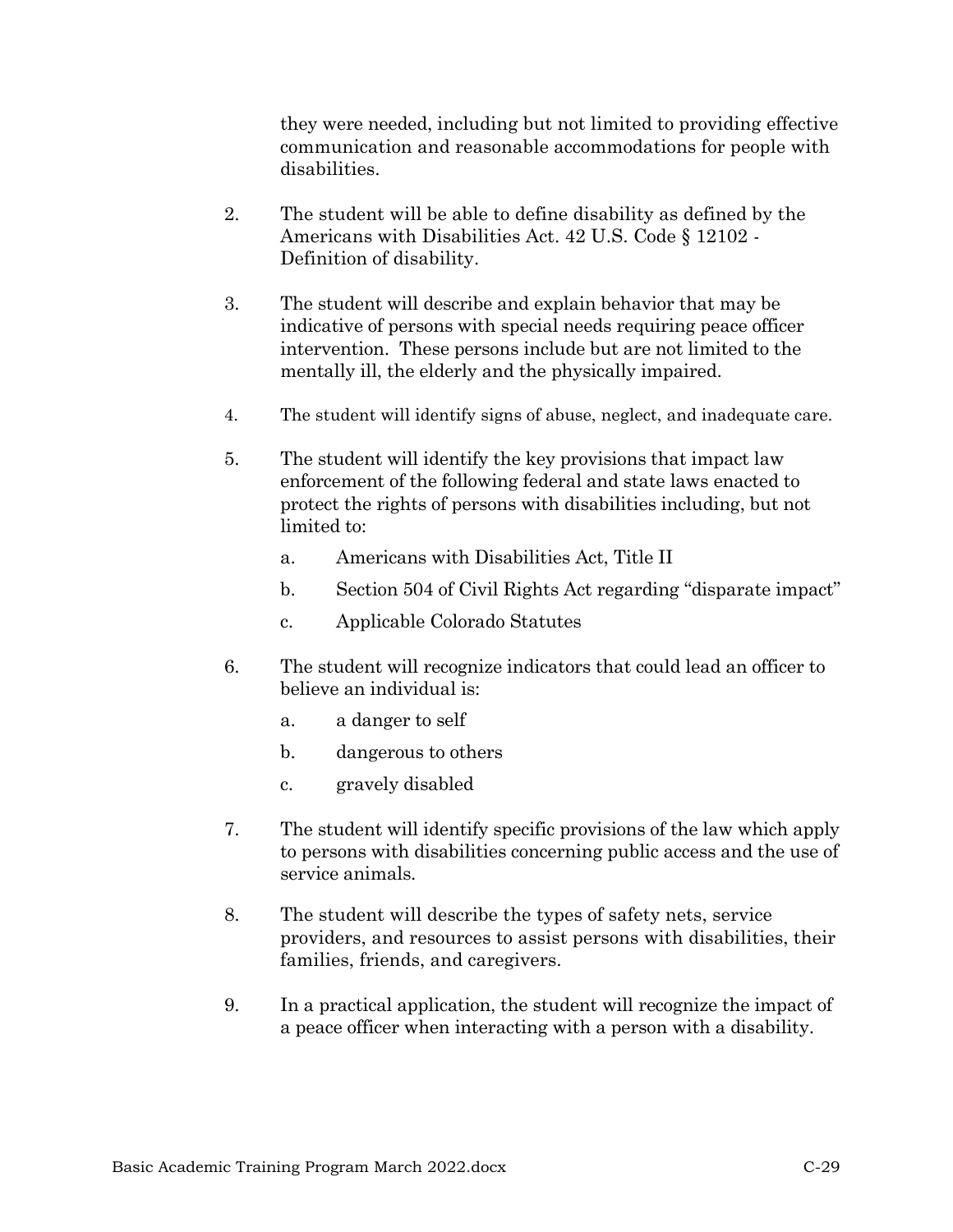- 10. In practical applications, the student will interact with people with disabilities in a variety of commonly encountered situations. Situations will include:
	- a. Auditory disabilities
	- b. Visual disabilities
	- c. Physical disabilities, such as epilepsy
	- d. Intellectual and Developmental Disabilities,
	- e. Cognitive Disabilities, such as dementia, autism, learning disability, or brain injury.
- 11. **Instructor Qualifications**: This course should be instructed by persons with a foundation in issues regarding the disability community.

Note: Practical applications may include a panel discussion, videos, written scenarios, or role play. It is valuable to include role players with lived experience provided this can be done safely and effectively and to include representatives of the disabled community.

# **Required Source Material:**

*Americans with Disabilities Act*, [www.ada.gov](http://www.ada.gov/) 

*ADA Update: A Primer for State and Local Governments* [https://www.ada.gov/regs2010/titleII\\_2010/title\\_ii\\_primer.html#genera](https://www.ada.gov/regs2010/titleII_2010/title_ii_primer.html#generalnonreq) [lnonreq](https://www.ada.gov/regs2010/titleII_2010/title_ii_primer.html#generalnonreq)

CRS 24-34-803 Rights of individuals with service animals

Commonly Asked Questions About the Americans with Disabilities Act And Law Enforcement, *[https://www.ada.gov/q%26a\\_law.htm](https://www.ada.gov/q%26a_law.htm)*

# **Recommended Source Material:**

*Ready San Diego First Responder Access & Functional Needs Training Series* 

[https://www.youtube.com/playlist?list=PLxNmLzgMtRHPFQ35Z83jvU](https://www.youtube.com/playlist?list=PLxNmLzgMtRHPFQ35Z83jvUdFMPmpJDKWh) [dFMPmpJDKWh](https://www.youtube.com/playlist?list=PLxNmLzgMtRHPFQ35Z83jvUdFMPmpJDKWh)

Commission on Improving First Responder Interactions with Persons with Disabilities Toolkit

Disability Law History, https://disabilitylawco.org/resources/disabilitylaw-history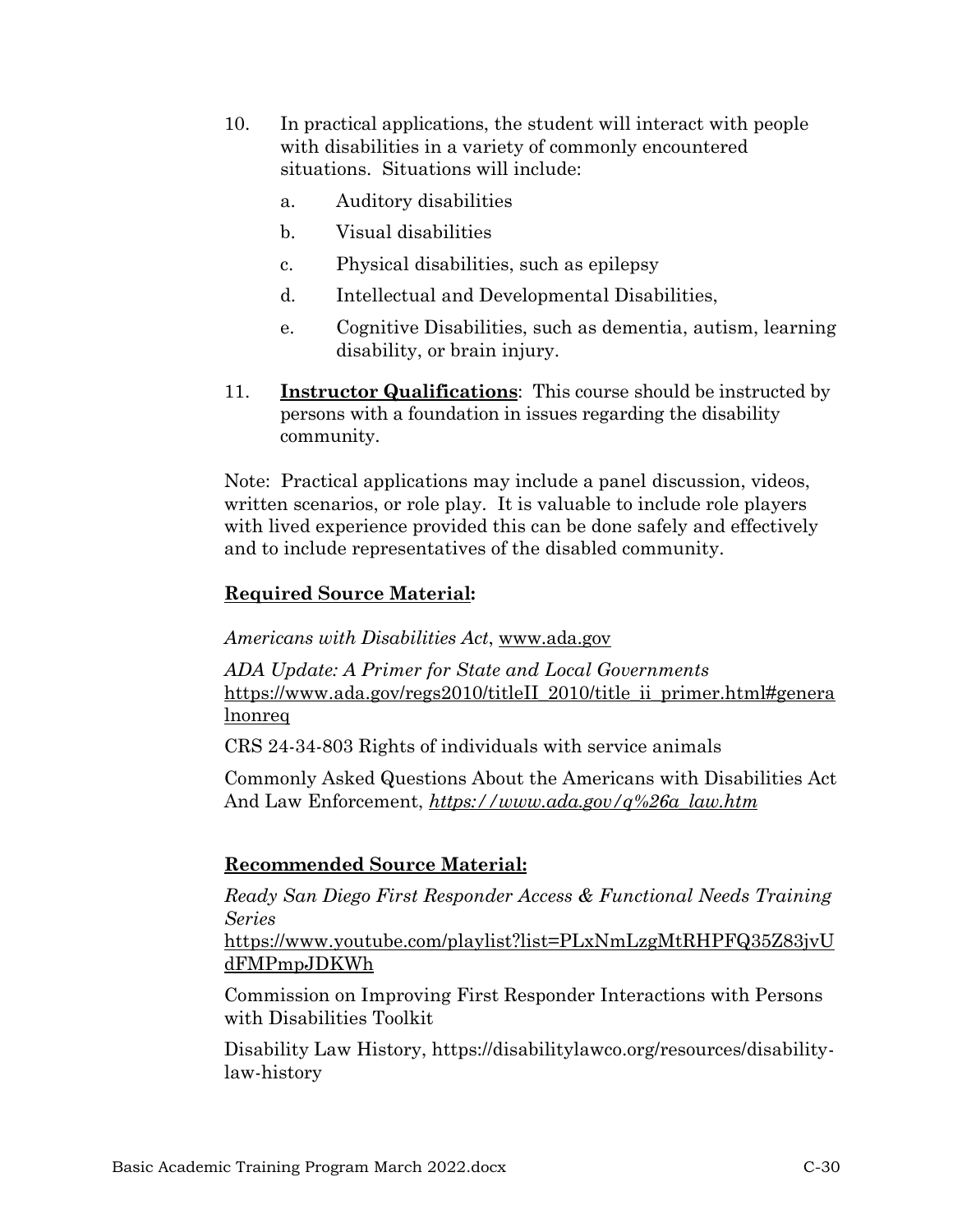*Service, Therapy, and Emotional Support Animals,* 44 Colo. Law. 69 (July 2015).

Commission on Improving First Responder Interactions with Persons with Disabilities Toolkit

# E. **Interacting with Individuals in Mental Health Crisis Required Minimum Hours: 4**

**General Learning Goal:** To train peace officers who can identify persons with mental illness and handle situations involving persons in crisis effectively.

# **Specific Performance Outcomes:**

- 1. The student will be able to identify behaviors of mental illness to aid in responding to mental illness related crises.
- 2. The student will recognize that, in itself, a mental health crisis or disability is not criminal in nature and that a more lasting solution is to divert those persons away from the criminal justice system.
- 3. The student will recognize behavioral cues that may make it necessary to isolate, contain, and assess a person in crisis, for their own safety.
- 4. In a practical application, the student will apply verbal and nonverbal strategies when responding to a person in crisis that may allow for de-escalation of emotion and more successful resolutions.
- 5. The student will be able to identify people with suicidal or homicidal ideations.

# **Recommended Source Material:**

Mental Health First Aid (MHFA)

American Psychological Association Diagnostic and Statistical Manual of Mental Health Disorders (DSM-5)

National Alliance on Mental Illness (NAMI) Resource Guides

National Institute on Mental Illness Brochures/Fact Sheets

Crisis Intervention Training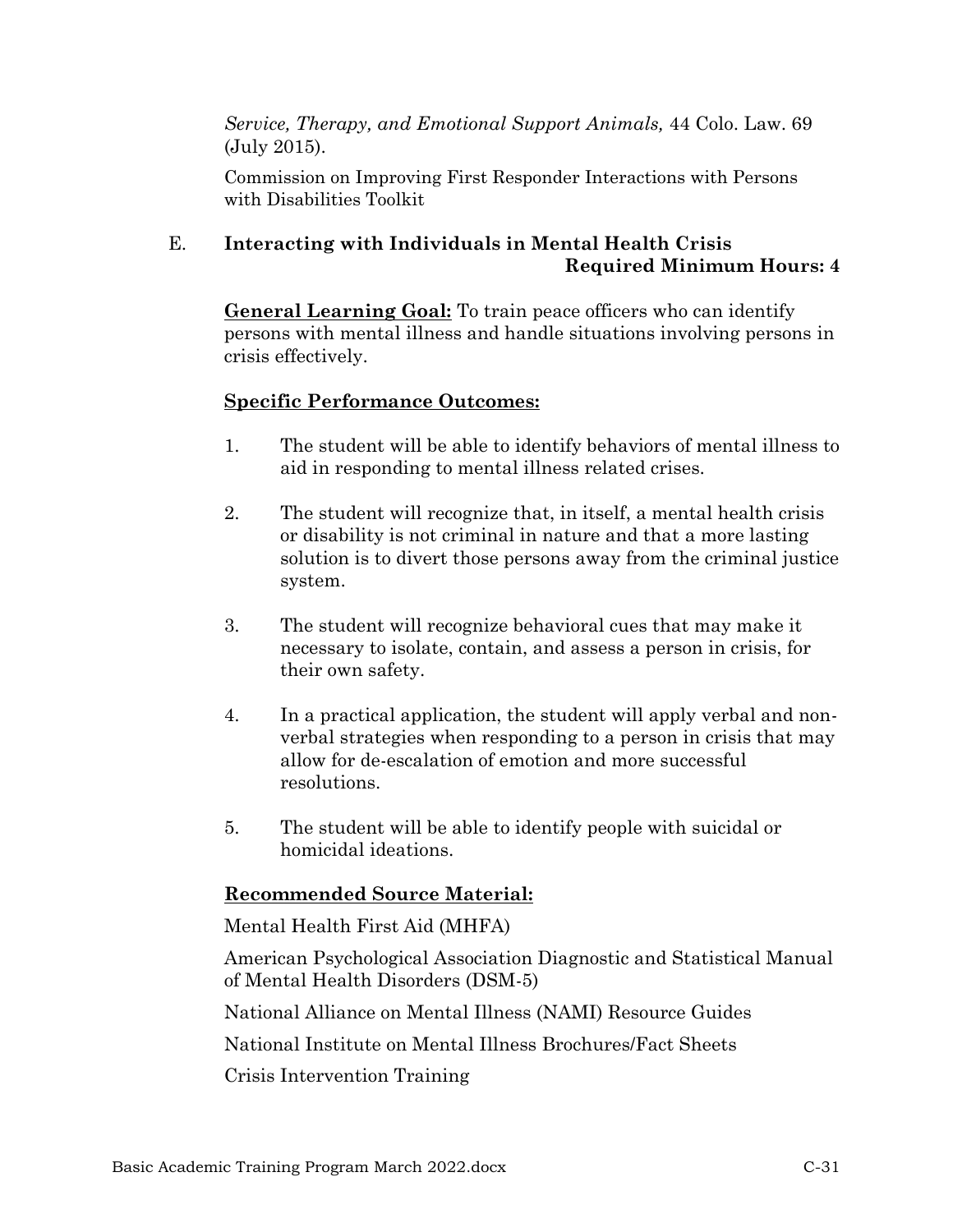Integrating Communications, Assessment and Tactics (ICAT-Police Executive Research Forum)

Columbia-Suicide Severity Rating Scale (C-SSRS),

Commission on Improving First Responder Interactions with Persons with Disabilities Toolkit

### **IV. COMMUNITY INTERACTION**

### **REQUIRED HOURS 4**

#### **A. Community Policing**

#### **Required Minimum Hours: 2**

**General Learning Goal:** The student will learn about community policing and the necessary elements for implementation of community policing practice and philosophy. The student will recognize community partnerships as an integral component in community policing and problem solving.

#### **Specific Performance Outcomes:**

- 1. The student will define community policing, identifying core components, and evaluate the effectiveness of community policing philosophies and strategies to reduce crime and disorder.
- 2. The student will analyze roles of the organization and the line officer in community policing.
- 3. The student will identify how to build and sustain productive partnerships community advocacy organizations and other resources for problem solving.
- 4. The student will understand that a community is not a monolith but is comprised of multiple interests and viewpoints that should be considered and respected.
- 5. The student will recognize that enforcement action is not always necessary or beneficial to solve a community problem.

#### **Recommended Source Material:**

*Collaboration Toolkit: How to Build, Fix and Sustain Productive Partnerships,* Rinehart, Laszlo and Briscoe (U.S. Department of Justice)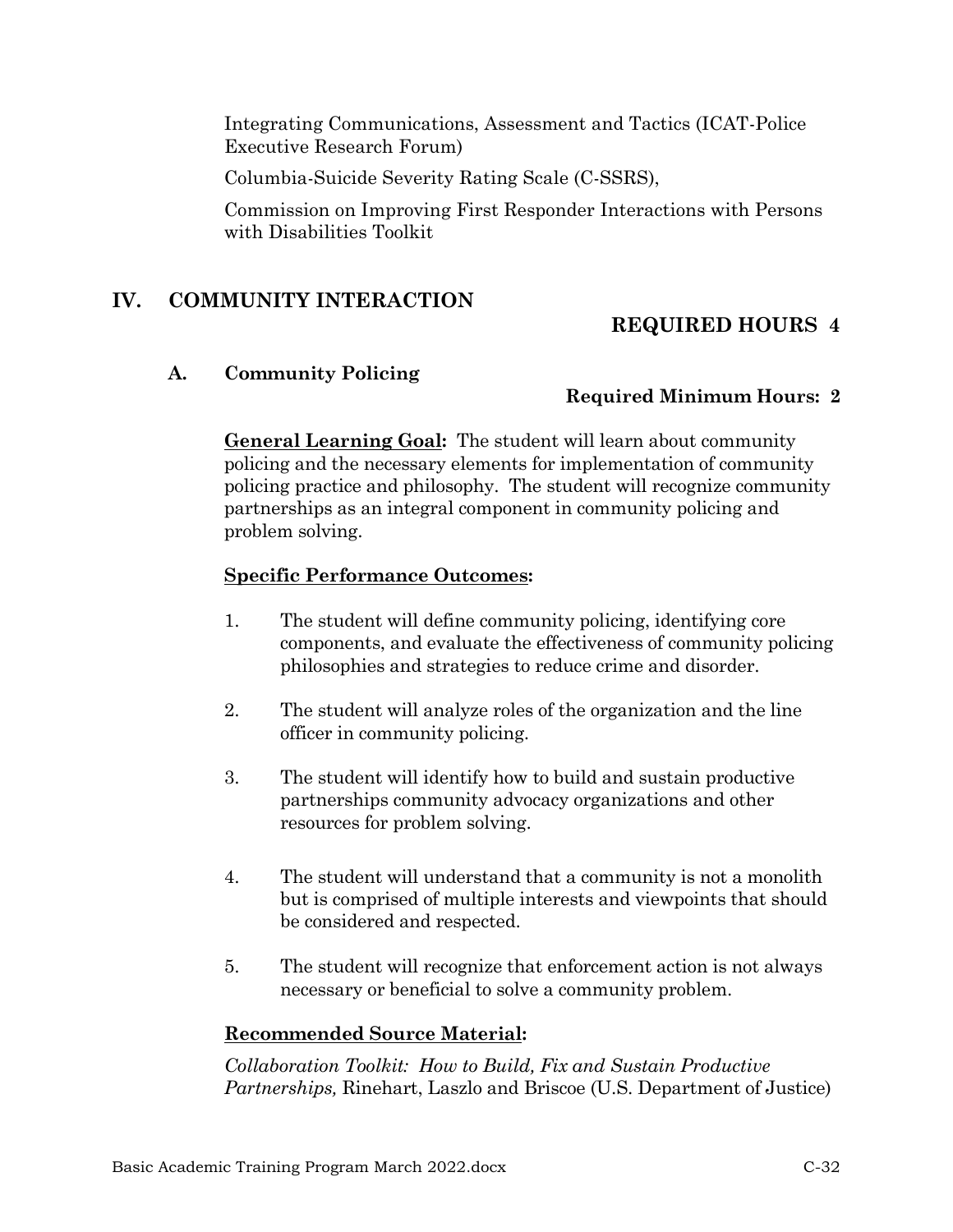*Community Policing: A Contemporary Perspective, Bucqueroux and* Trojanowicz (Anderson Publishing)

*Understanding Community Policing: A Framework for Action (Bureau of* Justice Assistance)

*Introduction to the Special Issue on policing and the community. Behav. Sci. Law. 2019; 37:633–635. [https://doi.org/10.1002/bsl.2445,](https://doi.org/10.1002/bsl.2445)* provided in Commission toolkit

# **B. Problem Solving/Crime Prevention**

# **Required Minimum Hours: 2**

**General Learning Goal:** The student will learn about problem oriented policing and how to use a problem-solving model to mitigate the risk of crime in the community.

# **Specific Performance Outcomes:**

- 1. The student will identify problem solving opportunities for the line officers.
- 2. The student will apply the crime prevention triangle as a means of problem analysis for recurring problems of crime and disorder and recognize that crime or disorder results when an offender has the ability, opportunity, and a target.
- 3. The student will discuss strategies for developing effective partnerships between the police and the community in the problem-solving process.
- 4. The student will recognize that at-risk populations can be more vulnerable to victimization.
- 5. Given a series of crime opportunities, create a plan to mitigate the risk using risk management strategies and a problem-solving model.

# **Recommended Source Material:**

*ASU Center for Problem-Oriented Policing,*  https://popcenter.asu.edu/content/what-pop

*Assessing Responses to Problems: An Introductory Guide for Police Problem-Solvers,* Eck (U.S. Department of Justice)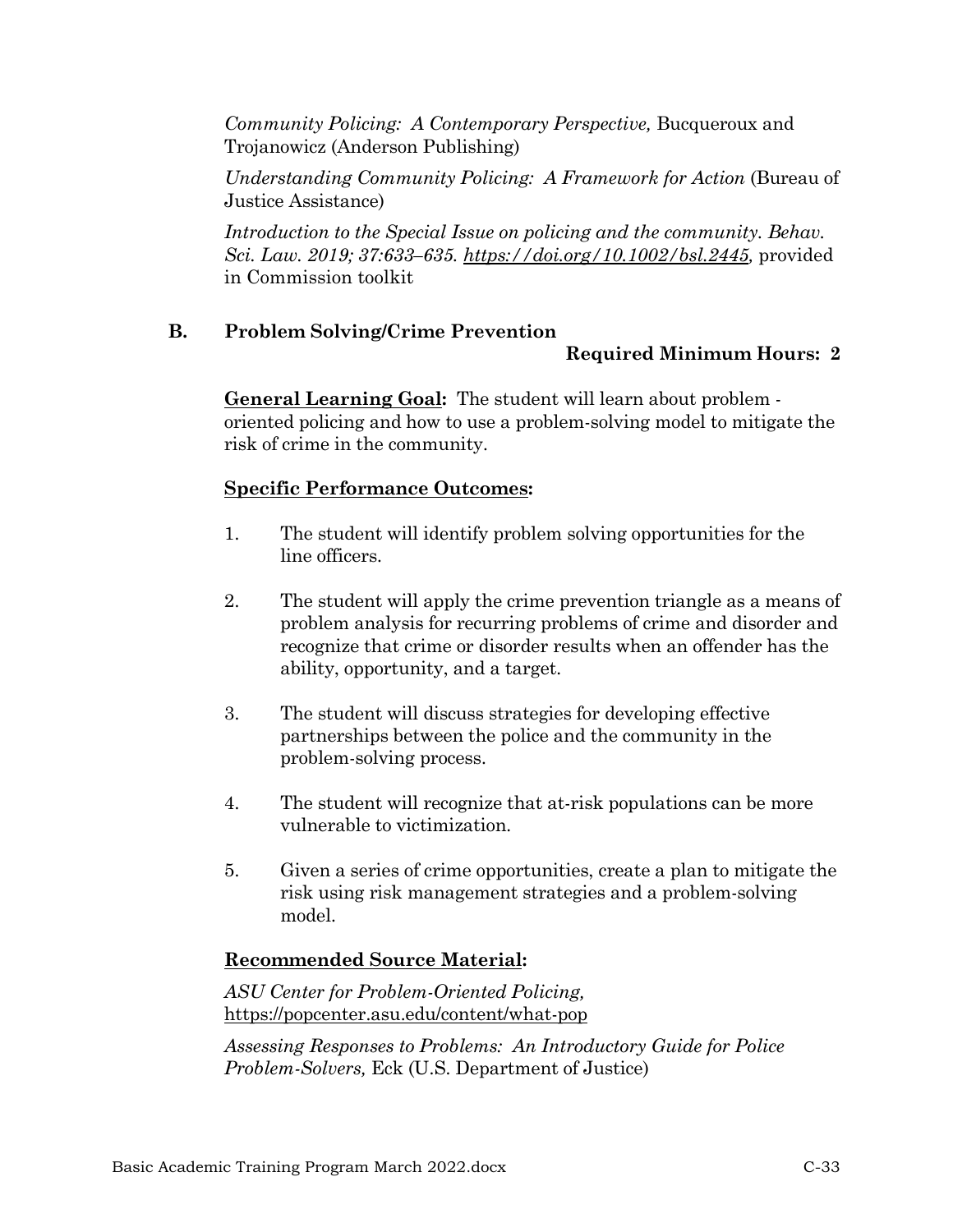*Problem Solving Tips – A Guide to Reducing Crime and Disorder Through Problem Solving Partnerships,* Schmerler, Perkins, Phillips, Rinehart, Townsend (U.S. Dept. of Justice) <http://www.cops.usdoj.gov/pdf/e05021544.pdf>

*Tackling Crime and Other Public Safety Problems: Case Studies in Problem Solving,* Sampson, Rana and Scott (U.S. Dept. of Justice)

*Using Analysis for Problem Solving – A Guidebook for Law Enforcement*  (U.S. Department of Justice)

# **V. PATROL PROCEDURES**

# **REQUIRED HOURS: 90**

# **A. Patrol Observation and Perception**

# **Required Minimum Hours: 4**

**General Learning Goal:** The student will analyze and interpret information gathered during patrol operations, differentiate between proactive and reactive patrol, and demonstrate different patrol methods.

### **Specific Performance Outcomes:**

- 1. Differentiate between proactive and reactive patrol and the strengths and weaknesses of each approach.
- 2. Recognize the factors that can affect patrol officer's perception skills.
- 3. Using case studies or scenario-based exercises the student will identify various information sources.
- 4. Using case studies or scenario-based exercises the student will recognize and determine effective course of action or patrol strategies when encountering suspicious or criminal circumstances during various times of day and week.

# **Recommended Source Material:**

*Police Operations Theory and Practice,* Hess and Wrobleski (Thomson Wadsworth Publishing)

*Police Patrol Operations and Management,* Hale (Prentice-Hall Publishing)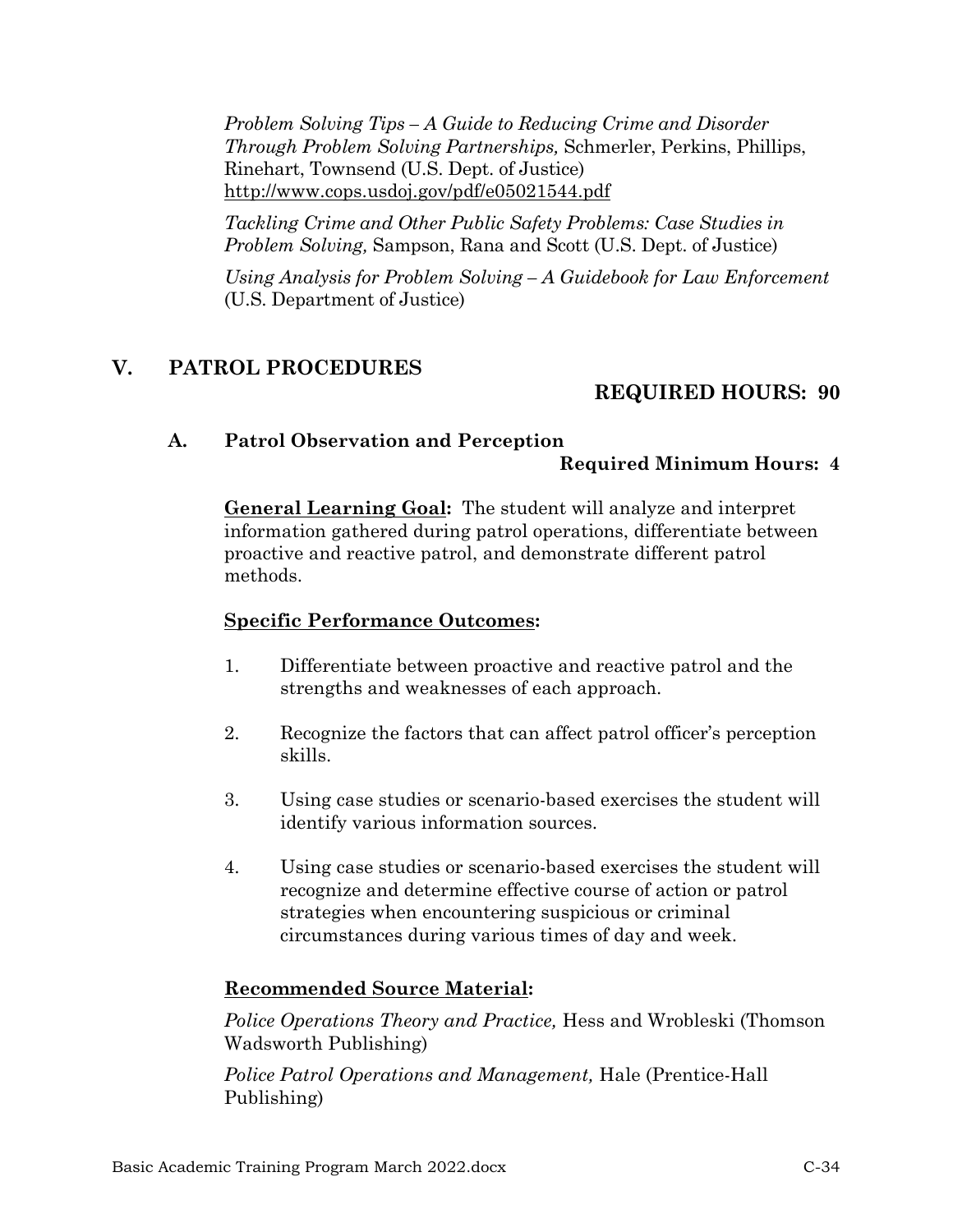*Street Survival: Tactics for Armed Encounters,* Adams, McTernan and Remsberg (Calibre Press)

*The Tactical Edge: Surviving High Risk Patrol,* Remsberg (Calibre Press)

# **B. Officer Survival**

# **Required Minimum Hours: 8**

**General Learning Goal:** The student will understand the mental, physical and tactical preparations required to survive on the job.

- 1. Examine the circumstances in which peace officers are killed in order to recognize the elements involved in police combat confrontations.
- 2. Identify techniques for mental and physical preparation necessary to respond to critical incidents to include:
	- a. Crisis rehearsal
	- b. Positive self-talk
	- c. Physical fitness
	- d. Mental wellness
- 3. Describe an officer's focus of attention by using the awareness spectrum and the triad of tactical thinking.
- 4. Explain the importance of tactical readiness through officer competency and equipment readiness
	- a. physical conditioning
	- b. emotional/mental health
	- c. equipment readiness/competency
- 5. Identify the decision-making process during a use of force.
- 6. Recognize the pre-attack indicators offenders may display prior to an attack on officers.
- 7. Evaluate the "Deadly Errors" and the "Fatal Tendencies" for maintaining officer safety.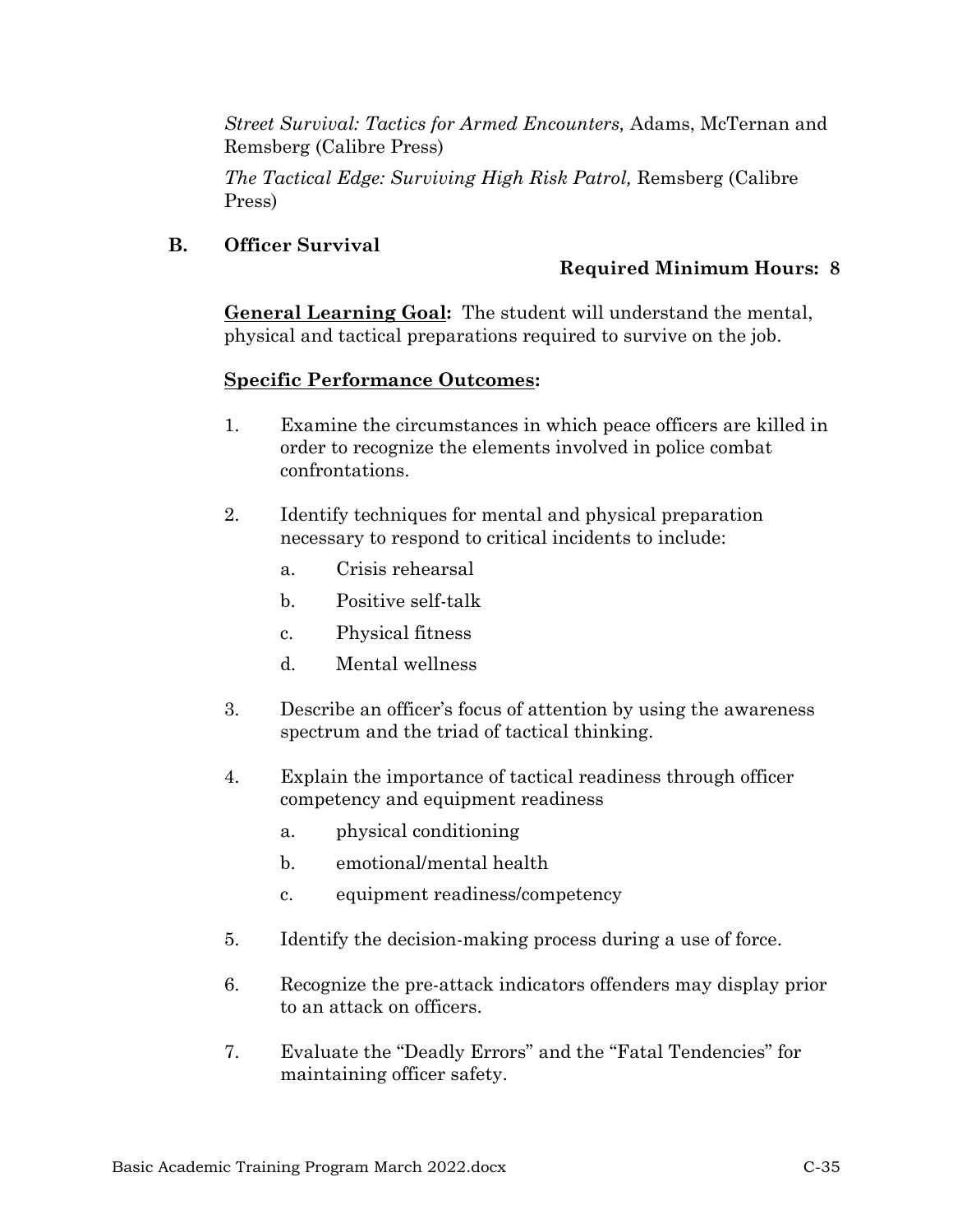# **Recommended Source Material:**

*"Annual Report of Law Enforcement Officers Killed & Assaulted",* FBI www.fbi.gov

*Street Survival II: Tactics for Armed Encounters, Remsburg, Marcou, Glennon (Calibre Press)*

*Tactics for Criminal Patrol,* Remsberg (Calibre Press)

*The Tactical Edge: Surviving High Risk Patrol,* Remsberg (Calibre Press)

*Deadly Force Encounters (Second Edition), Artwohl, Christensen Officer Down Code 3, Brooks (Motorola Teleprograms Inc) Force Science Institute*

# **C. Pedestrian Contacts**

# **Required Minimum Hours: 4**

**General Learning Goal:** The student will demonstrate the legal and tactical aspects for safely contacting pedestrians while minimizing officer risk.

- 1. Using field-based scenarios, demonstrate the ability to legally and safely approach a pedestrian or suspect, including people with disabilities, while alone or with another officer.
- 2. Distinguish between consensual, reasonable suspicion detention, and Terry stop and frisk.
- 3. Explain contact and cover roles.
- 4. Demonstrate the ability to effectively communicate with a pedestrian or suspect through the use of field-based scenarios, including but not limited to using a conversational versus commanding tone; asking pertinent identification questions, i.e., name, date of birth, address, phone number as well as pointed investigative questions.
- 5. Distinguish between behaviors that can be the result of a disability which might be similar to signs of intoxication, such as inconsistent responses or non-responsiveness to questions, coordination issues, heightened agitation, or inability to focus.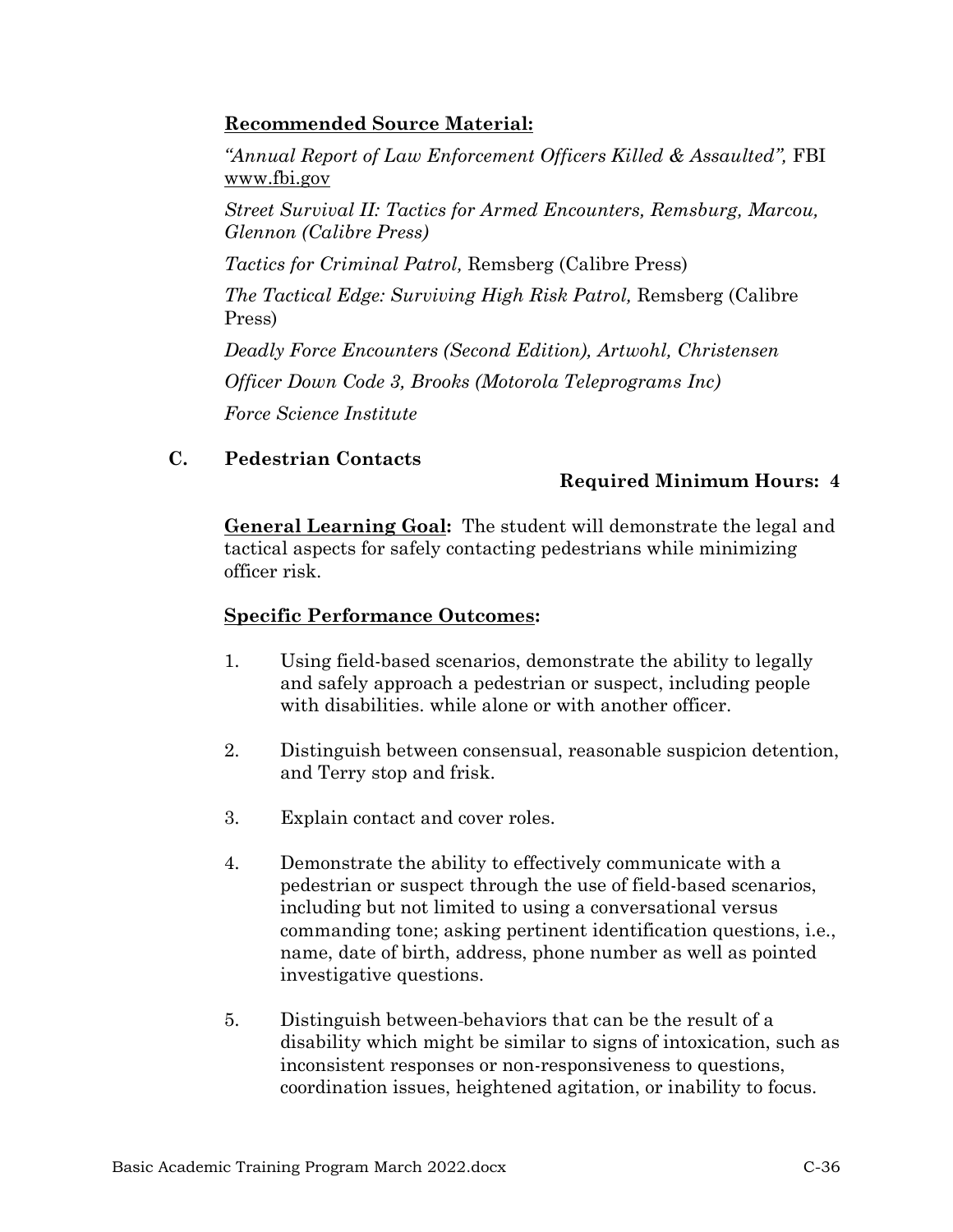- 6. During field-based scenarios, recognize signs of deception when a when in contact with subjects, including but not limited to: repeated questions, vague answers, contradictory answers, and provable lies.
- 7. During field-based scenarios, recognize emotional and physical behavioral warning signs and how to react to them, including but not limited to: glances at officer weapon, looking for escape routes, rigid posture, clinched fists, etc.
- 8. Discuss the inherent dangers of foot pursuits, such as tripping, ambush, getting lost, fatigue, etc., and tactics that will reduce the risk of assault during a foot pursuit.
- 9. Demonstrate the proper use of an offensive and defensive posture during role-plays.
- 10. Document the contact in an accurate written report including required demographic information.

**Recommendation:** Incorporate information from Verbal Communication, ACT, Ethics, and other related courses.

# **Recommended Source Material:**

*Police Operations: Theory and Practice,* Hess and Wrobleski (Thomson Wadsworth Publishing)

*Police Patrol Operations and Management,* Hale (Prentice-Hall Publishing)

*Street Survival: Tactics for Armed Encounters,* Adams, McTernan and Remsberg (Calibre Press)

*Tactics for Criminal Patrol,* Remsberg (Calibre Press)

*The Tactical Edge: Surviving High Risk Patrol,* Remsberg (Calibre Press)

*Street Survival II: Tactics for deadly force encounters,* Remsberg, Marcou, and Glennon (Calibre Press)

<https://calibrepress.com/2020/10/more-on-preattack-indicators/> [https://calibrepress.com/2019/07/10-non-verbals-all-officers-should-be](https://calibrepress.com/2019/07/10-non-verbals-all-officers-should-be-able-to-recognize-interpret/)[able-to-recognize-interpret/](https://calibrepress.com/2019/07/10-non-verbals-all-officers-should-be-able-to-recognize-interpret/) CRS 24-31-903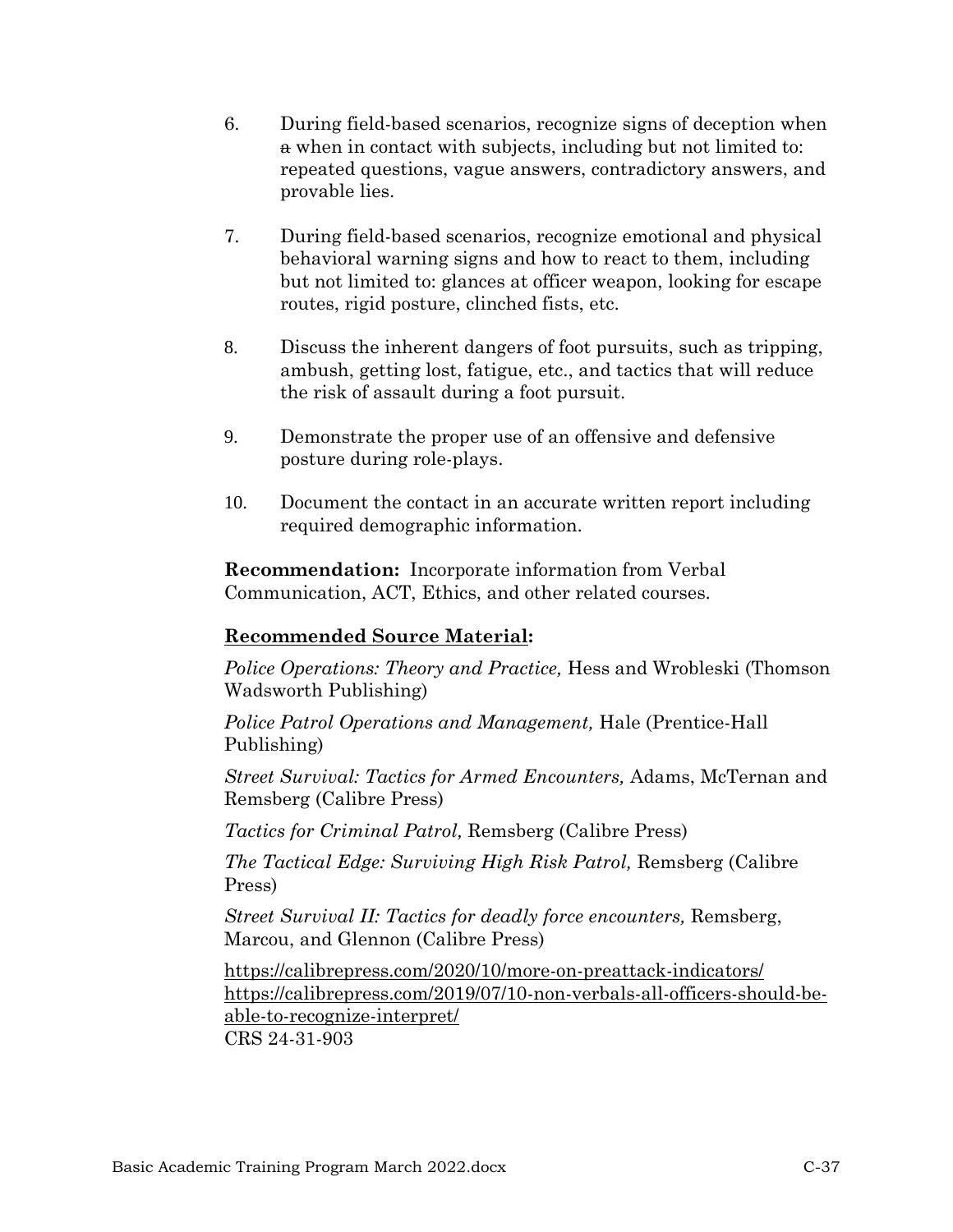*How to Identify Hidden Disabilities,* The Arc's National Center on Criminal Justice and Disability*.* [https://www.thearcofil.org/arc](https://www.thearcofil.org/arc-national-center-on-criminal-justice-disability/)[national-center-on-criminal-justice-disability/](https://www.thearcofil.org/arc-national-center-on-criminal-justice-disability/)

Commission on Improving First Responder Interactions with Persons with Disabilities Toolkit

### **D. Gangs**

# **Required Minimum Hours: 2**

**General Learning Goal:** The student will develop a basic understanding of modern street gangs, gang prevention and enforcement strategies, officer safety when dealing with gang members or associates, and the means for determining if an individual is a member of a gang.

### **Specific Performance Outcomes:**

- 1. Become familiar with the history of street gangs, how and why they are formed, and the psychological, socioeconomic, and sociological motivators for gang membership.
- 2. Recognize local and national gang paraphernalia, clothing, graffiti, and their meaning.
- 3. Cite strategies for gathering gang intelligence.
- 4. Use several methods for determining gang involvement
- 5. Describe officer safety tactics when confronting or contacting suspected gang members.

# **Recommended Source Material:**

*Criminal Investigation, Latest Edition.* Hess, Orthmann, and Cho (Centage Learning)

*Police Operations: Theory and Practice,* Hess and Wrobleski (Thomson Wadsworth Publishing)

# **E. Vehicle Contacts, Stops and Searches Required Minimum Hours: 16**

**General Learning Goal:** The student will learn how to conduct unknown risk vehicle contacts, high risk vehicle contacts, unknown risk contacts that turn into high-risk contacts, and how to determine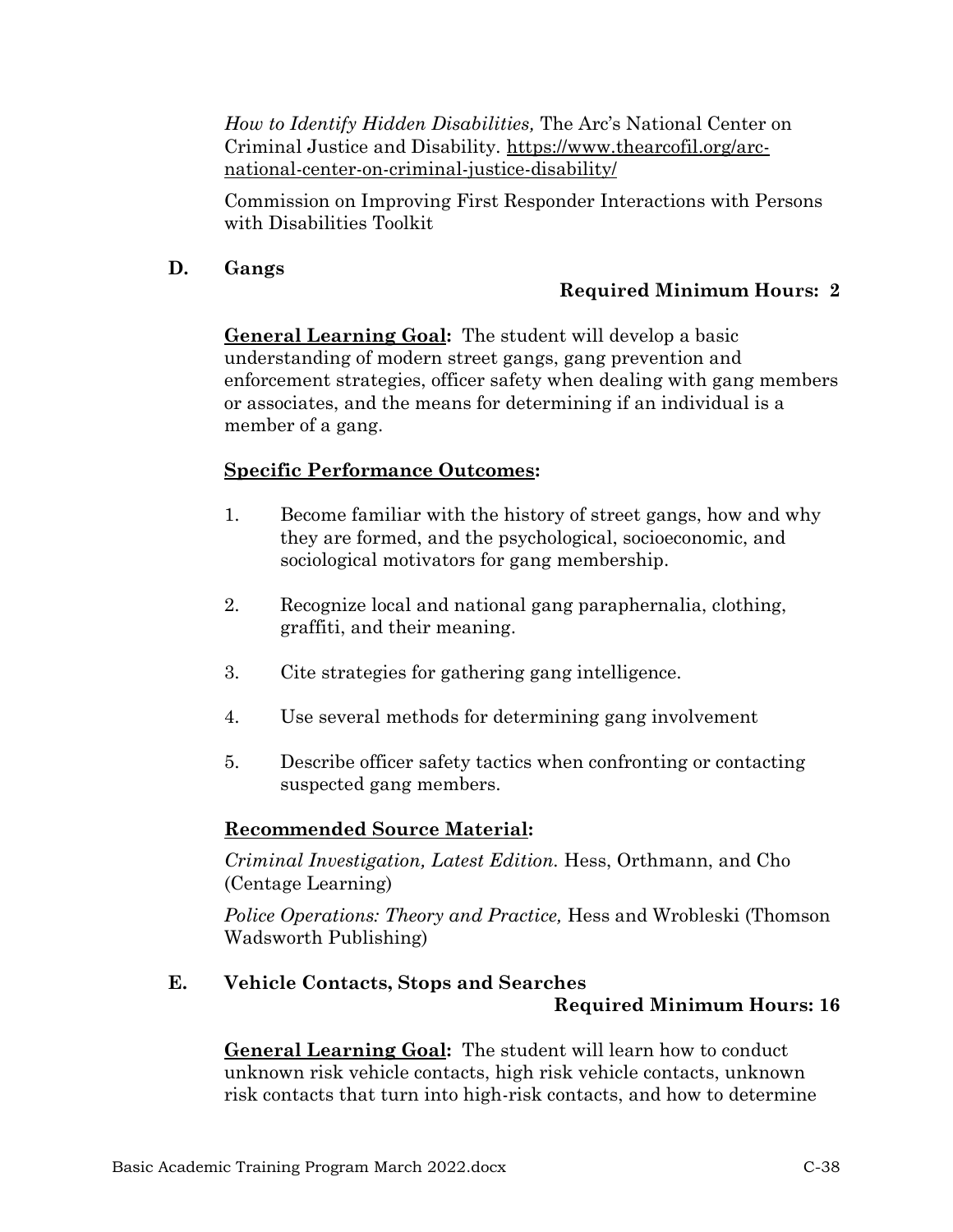the appropriate tactics for each type of contact. The student will recognize the elements and tactics necessary to conduct a legal, safe and effective search of a vehicle, including the communication necessary to affect a stop and search.

- 1. Examine the setup of unknown risk and high-risk traffic contacts using appropriate tactics and officer safety.
- 2. Determine how the driver communicates/interacts and what methods of communication are most effective.
- 3. Distinguish between behaviors that can be the result of a disability which might be similar to signs of intoxication, such as inconsistent responses or non-responsiveness to questions, coordination issues, heightened agitation, or inability to focus.
- 4. Demonstrate the ability to change from an unknown risk vehicle contact to a high-risk vehicle contact when circumstances dictate.
- 5. Using practical exercises, demonstrate the ability to select the appropriate tactics and resources to utilize based upon the environment and circumstances of the contact.
- 6. The student will explain the requirements and restrictions for a lawful search of a vehicle and seizure of evidence in the following situations:
	- a. with consent
	- b. incident to arrest
	- c. items in plain view
	- d. with a search warrant
	- e. with probable cause
	- f. inventory searches
- 7. Through field exercises, the student will demonstrate the search of a vehicle using appropriate officer safety considerations to:
	- a. Remove and control occupants
	- b. Systematically examine the vehicle's exterior and interior, identifying common hiding places for contraband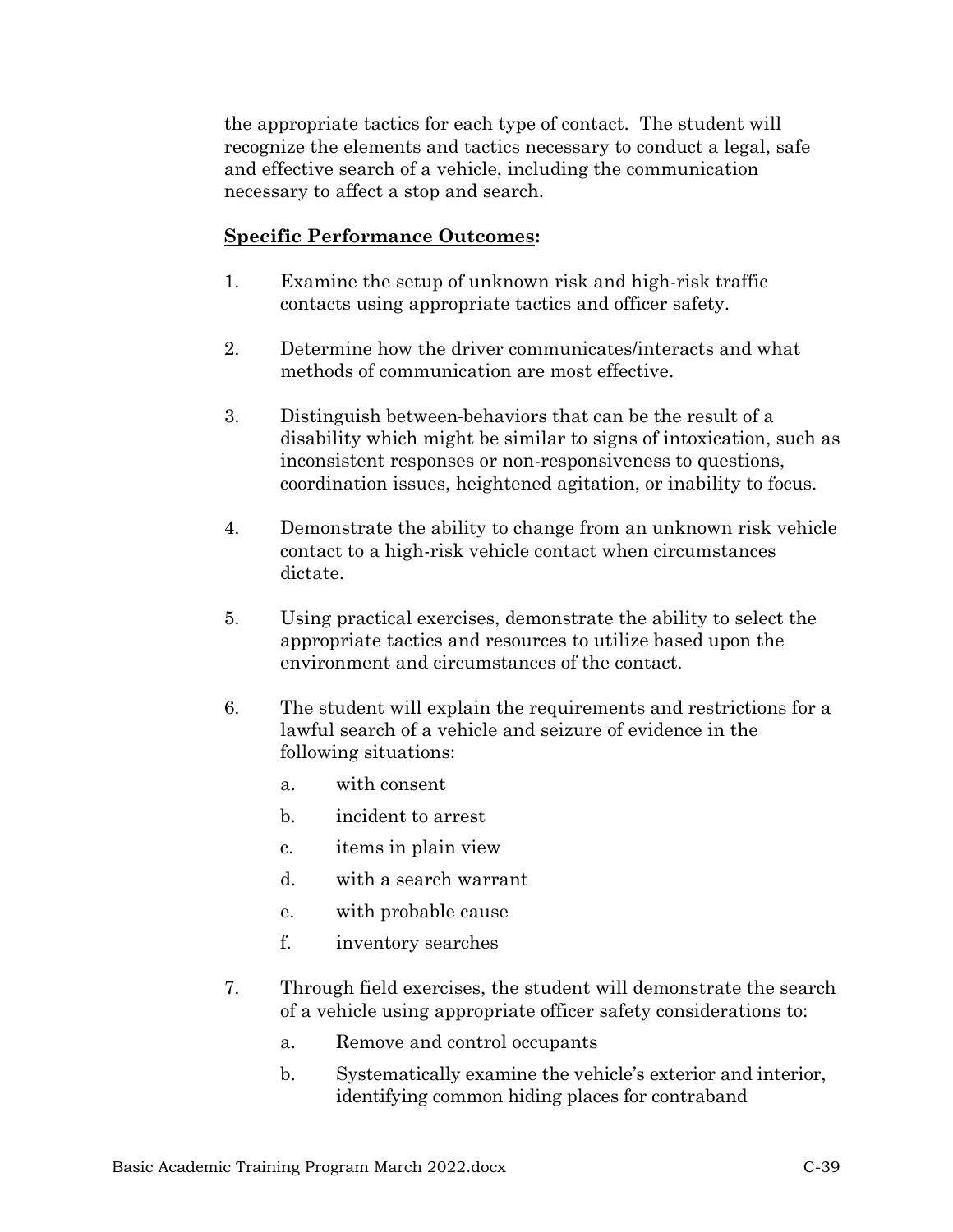- 8. The student will demonstrate the ability to document the event in a written report.
- 9. The student will demonstrate ways to interact with both drivers and passengers with disabilities, including:
	- a. Interacting with someone with an auditory disability during a traffic stop.
	- b. Safely removing a driver or passenger from a vehicle with a physical disability, including both cooperative and uncooperative subjects.
	- c. How to recognize and interact with someone with a cognitive disability.

*Criminal Investigation, Latest Edition.* Hess, Orthmann, and Cho (Centage Learning)

*Police Operations Theory and Practice.* Latest Edition. Hess, Orthmann, and Cho. (Cengage Learning)

# **Recommended Source Material:**

*Street Survival: Tactics for Armed Encounters,* Adams, McTernan and Remsberg (Calibre Press)

*Tactics for Criminal Patrol,* Remsberg (Calibre Press)

*The Tactical Edge: Surviving High Risk Patrol,* Remsberg (Calibre Press)

*The Ultimate Guide – Twenty First Century Patrol Officers Tactical Field Manual: Skills, Tactics, and Techniques*. Fountain. 2020. (Independent Press).

International Association of Chiefs of Police (IACP). Training Key 440: "Police Communications in a Traffic Stop".

IACP. Training Key 608: "Motor Vehicle Stops and Searches: Brief Summary of Laws".

IACP. Training Key 527: "Professional Traffic Stops".

*How to Identify Hidden Disabilities, The Arc's National Center on Criminal Justice and Disability.* [https://www.thearcofil.org/arc](https://www.thearcofil.org/arc-national-center-on-criminal-justice-disability/)[national-center-on-criminal-justice-disability/](https://www.thearcofil.org/arc-national-center-on-criminal-justice-disability/)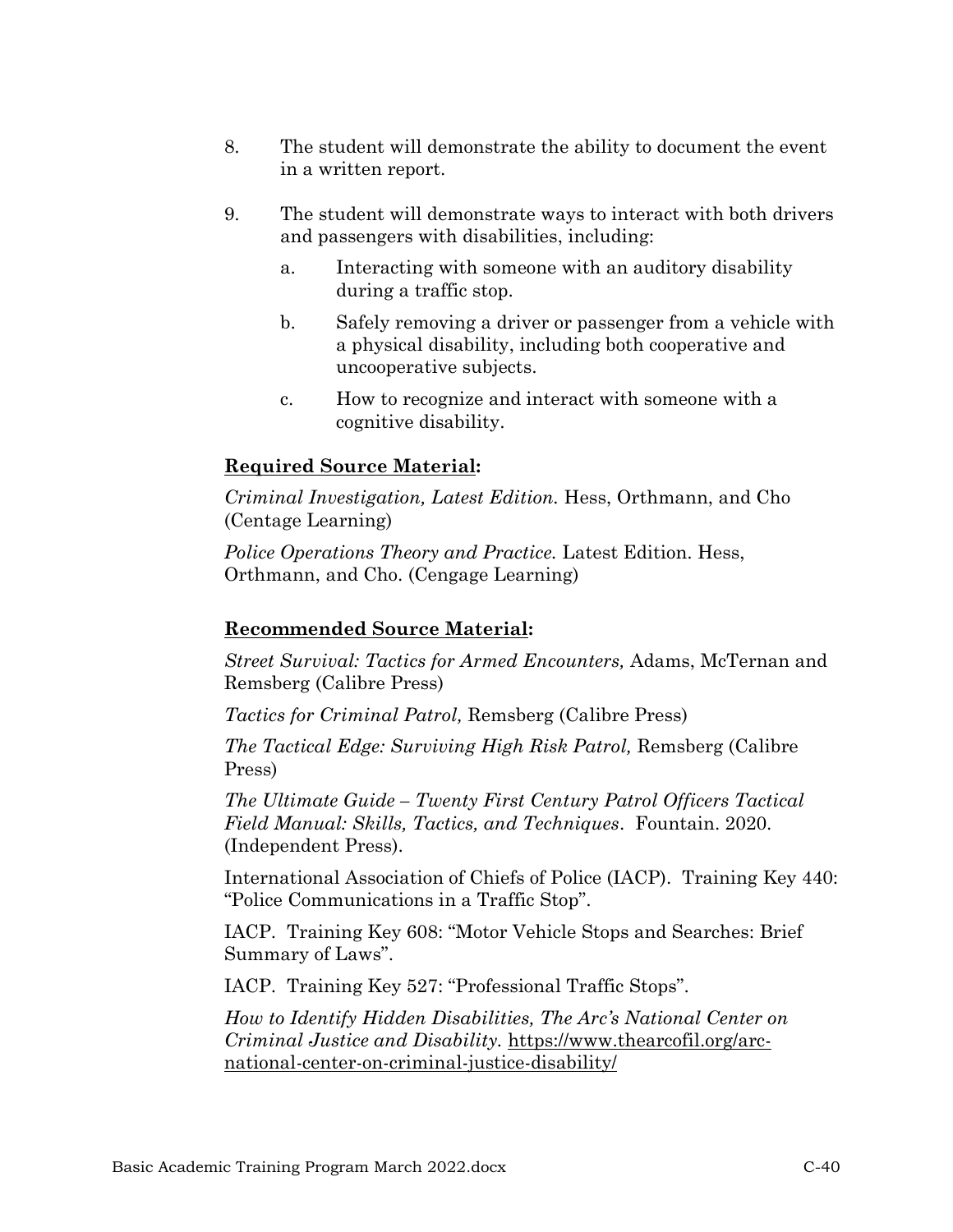Commission on Improving First Responder Interactions with Persons with Disabilities Toolkit

# **F. Building Searches**

# **Required Minimum Hours: 12**

**General Learning Goal:** The student will understand tactics needed to properly, thoroughly, and safely search and clear buildings using all available resources.

# **Specific Performance Outcomes:**

- 1. Demonstrate various building search tactics.
- 2. Through field exercises, demonstrate the ability to adapt searching techniques to various search scenarios.
- 3. Demonstrate the proper application of various equipment used in building searches.

# **Recommended Source Material:**

*Criminal Investigation, Latest Edition.* Hess, Orthman, and Cho (Centage Learning)

*Police Operations Theory and Practice,* Hess and Wrobleski (Thomson Wadsworth Publishing)

*Street Survival: Tactics for Armed Encounters,* Adams, McTernan and Remsberg (Calibre Press)

*The Tactical Edge: Surviving High Risk Patrol,* Remsberg (Calibre Press)

# **G. Handling In-Progress Calls**

# **Required Minimum Hours: 8**

**General Learning Goal:** The student will understand the hazards involved with in-progress calls and describe proper procedures in responding to and handling the calls safely.

- 1. Explain the factors to be considered in responding safely to inprogress calls, including:
	- a. information and intelligence gathering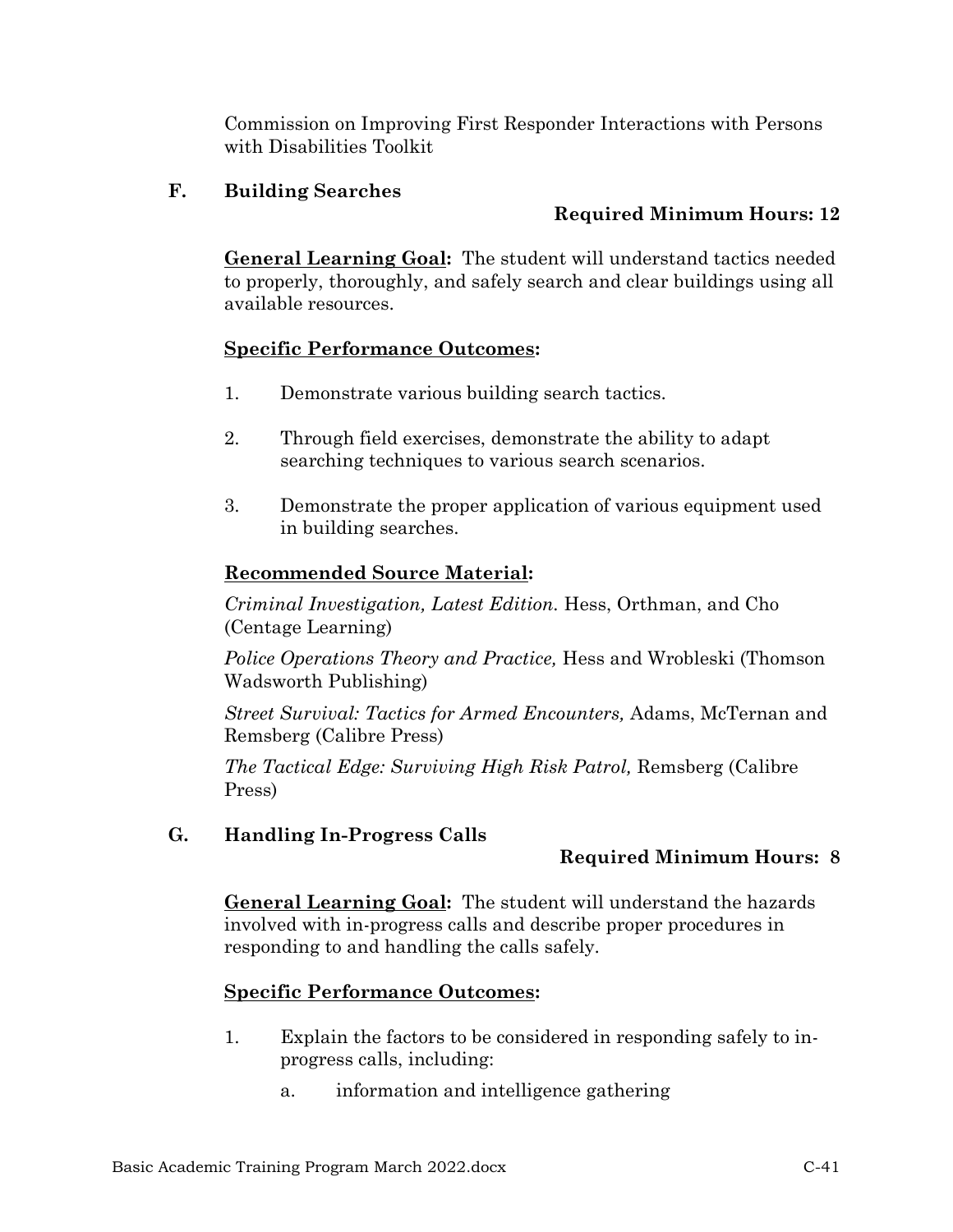- b. response strategy, including route selection
- c. cover/concealment
- d nature of crime
- e. tactical aspects
- f. control
- g. containment
- h. isolate and neutralize/reduce threats
- 2. Through scenarios, demonstrate and explain tactical and legal considerations involved in handling in-progress calls.

**Recommendation:** Incorporate CRS requirements and search and seizure rules such as probable cause, arrest, search, reasonable suspicion, stop and frisk, ethics and de-escalation techniques in the initial discussions and debriefs for the scenarios.

# **Recommended Source Material:**

*"Annual Report of Law Enforcement Officers Killed & Assaulted",* FBI [www.fbi.gov](file://///fs_CJ/DATA7/Files/Post%20Board/Manual/2017%20Manual/JAN%202017/www.fbi.gov%20)

*Colorado Peace Officer's Handbook*, *Latest* edition. Blue360 Media.

*Street Survival: Tactics for Armed Encounters,* Remsberg, Marcou and Glennon (Calibre Press) Latest Edition

*The Tactical Edge: Surviving High Risk Patrol,* Remsberg (Calibre Press)

# **H. Civil Disputes**

# **Required Minimum Hours: 2**

**General Learning Goal:** The student will demonstrate the ability to successfully identify, assess and assist in a non-criminal dispute.

- 1. Differentiate between criminal matters and civil disputes.
- 2. Demonstrate the officer safety techniques required to safely handle a civil dispute.
- 3. Demonstrate understanding of the practical and legal issues commonly encountered in a civil dispute.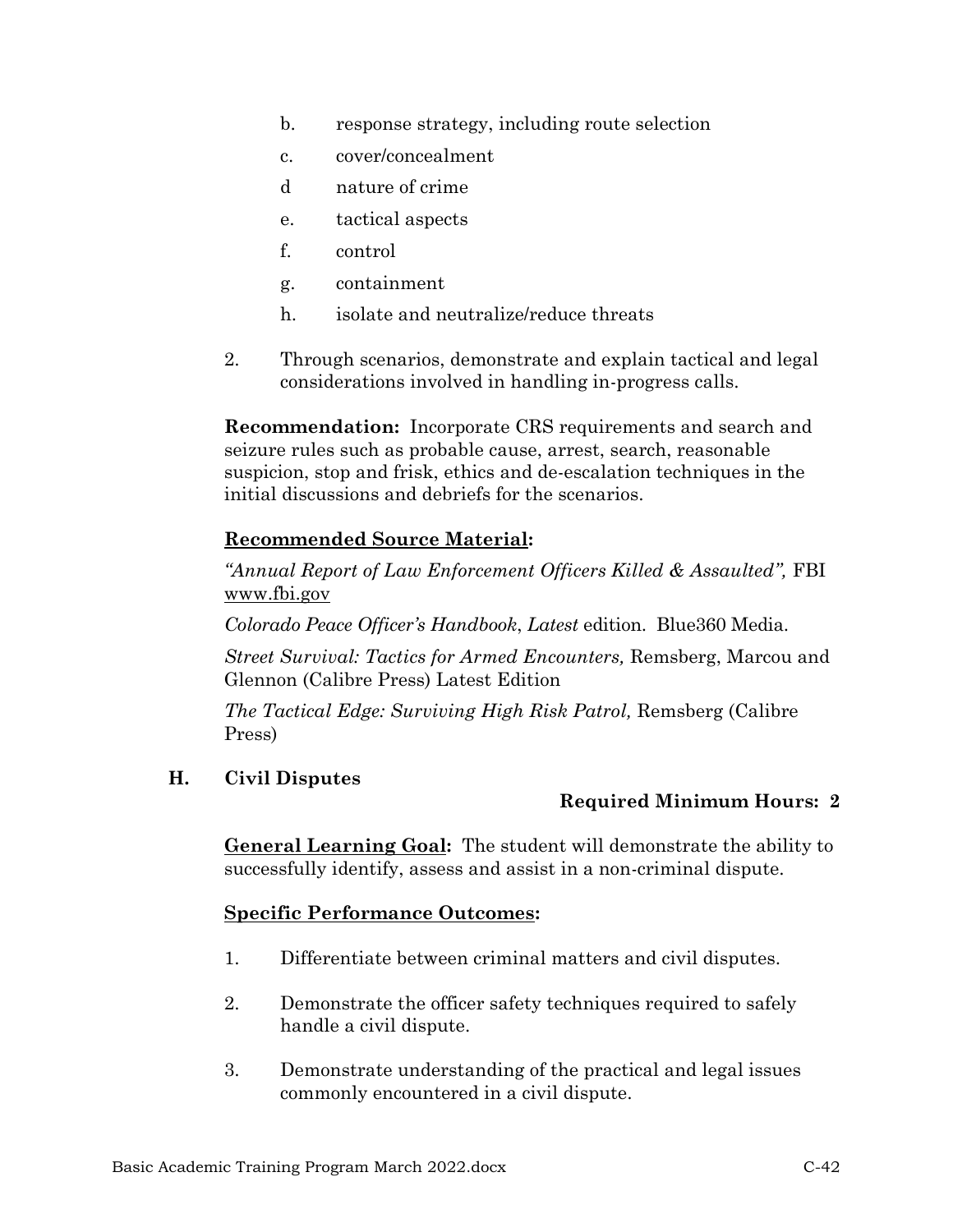- 4. Display knowledge of conflict resolution techniques and problem-solving strategies required to successfully handle civil disputes.
- 5. Differentiate between various types of civil disputes and the techniques required to handle each, including:
	- a. landlord-tenant disputes
	- b. liens
	- c. restraining orders
	- d. child custody disputes including where a child is disabled, and one parent can't care for him/her.
	- e. repossessions
	- f. bail bondsman issues
	- g. disputes regarding disability access and what to do when someone is denied access to a public accommodation (ADA Title III)
- 6. Resolve disputes where there is a disabled or elderly person who cannot be removed or who requires a caretaker.

# **Recommended Source Material:**

*Colorado Civil Process: Law, Practice and Procedure,* Rosenberg, District Attorneys Council (CDAC)

*Police Field Operations*, Adams (Prentice-Hall)

*Legal Source book chapter 15*

**I. Crowd Control**

# **Required Minimum Hours: 6**

**General Learning Goal:** The student will demonstrate knowledge of the behavior of crowds and appropriate law enforcement response to large group activities, including lawful assemblies, civil disobedience and large-scale disturbances and riots.

# **Specific Performance Outcomes:**

1. Explain the constitutional guarantees governing the rights of citizens to engage in group activities, including lawful demonstrations to include: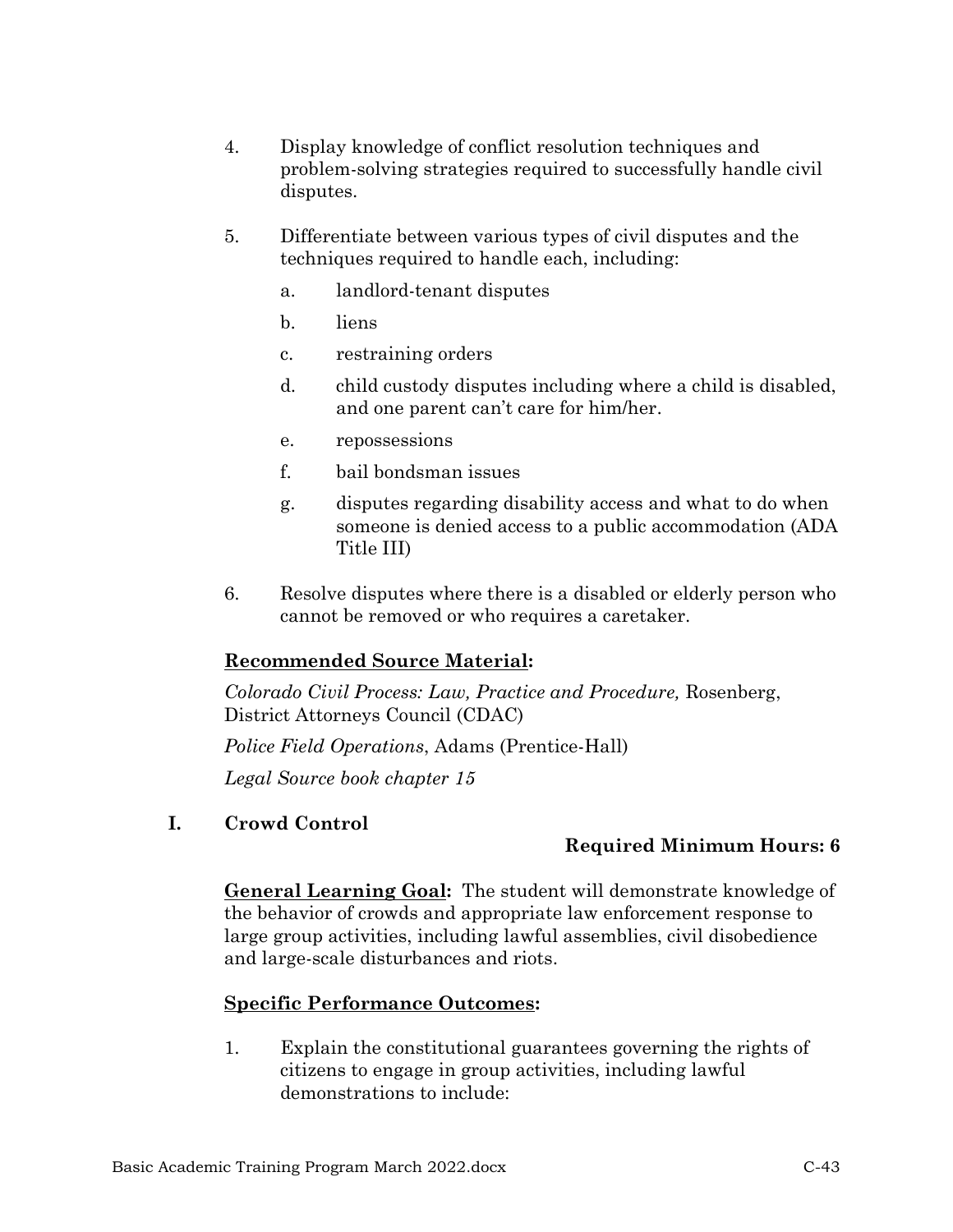- a. First Amendment rights and limitations related to lawful assembly and freedom of association.
- b. First Amendment rights and limitations related to types of speech to include threats, fighting words, symbolic speech, and political speech.
- c. What generally constitutes a traditional public forum?
- 2. Describe the psychological influences on crowds and the warning signals of civil disobedience.
- 3. Explain the tactics and procedures for utilizing mobile field force to include:
	- a. Crowd Dispersal Notifications.
	- b. Arrest team utilization.
	- c. Protestor devices.
- 4. Through field exercises, demonstrate the tactics required to control an unruly crowd, including crowd control formations.
- 5. Explain the law and procedural requirements associated with:
	- a. C.R.S. § 24-31-905 Prohibited law enforcement action in response to protests.
	- b. C.R.S.  $\S$  18-9-101 108.5

### **Recommended Source Material:**

Colorado Revised Statutes

U.S. Const. amend I.

Colo. Const. Art. II, Section 10

*Police Field Operations, Thomas F.* Adams, 8th Edition, Copyright 2014. (Pearson)

*Police Operations Theory and Practice, Karen M. Hess, Ph.D.,* Christine H. Orthmann, Henry Lim 6th Edition, Copyright 2014. (Thomson Wadsworth Publishing)

Criminal Intelligence Coordinating Council, Recommendations for First Amendment-Protected Events for State and Local Law Enforcement Agencies (U.S. Department of Justice, 2011) [\(https://bja.ojp.gov/library/publications/recommendations-first](https://bja.ojp.gov/library/publications/recommendations-first-amendment-protected-events-state-and-local-law)[amendment-protected-events-state-and-local-law\)](https://bja.ojp.gov/library/publications/recommendations-first-amendment-protected-events-state-and-local-law)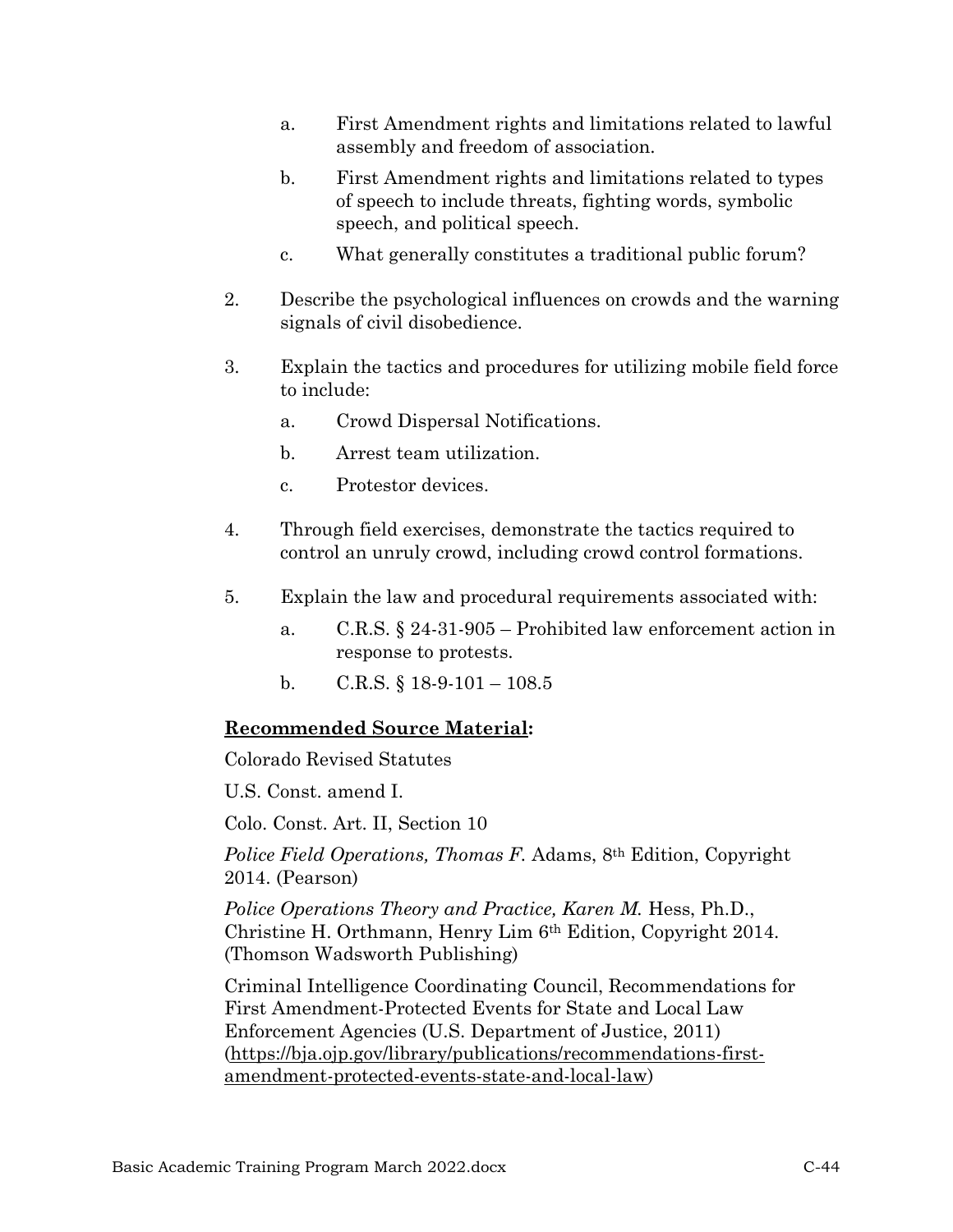Crowd Management, Law Enforcement Policy Center April 2019 (International Association of Chiefs of Police) [\(https://www.theiacp.org/resources/policy-center-resource/crowd\)](https://www.theiacp.org/resources/policy-center-resource/crowd)

The First Amendment: Freedom of Speech (Thomson Reuters, 2012)

Feiner v. New York, 340 U.S. 315 (1951).

Cohen v. California, 403 U.S. 15, 20 (1971).

United States v. Cruikshank, 92 U.S. 542, 552 (1876).

Brandenburg v. Ohio, 395 U.S. 444 (1969).

Hess v. Indiana, 414 U.S. 105 (1973).

City of Colo. Springs v. 2354 Inc., 896 P.2d 272 (Colo. 1995).

Trades Council v. Harper Constr. Co., 134 Colo. 469, 307 P.2d 468 (1957).

Hague v. Committee for Industrial Organization, 307 U.S. 496 (1939)

### **J. Hazardous Materials**

# **Required Minimum Hours: 2**

**General Learning Goal:** The student will recognize a hazardous materials incident and demonstrate understanding of the responsibilities of first responders.

# **Specific Performance Outcomes:**

- 1. Describe the types, classes, and risks of hazardous materials.
- 2. Explain the proper safety tactics for handling a hazardous materials incident.

# **Recommended Source Material:**

*Emergency Response Guidebook,* U.S. Dept. of Transportation

*Hazardous Materials Field Guide,* Bevelacqua and Stelp (Cengage Learning)

*Hazardous Materials: Regulations, Response & Site Operations,* Gantt (Cengage Learning)

### **K. Area Searches and Perimeters**

# **Required Minimum Hours: 2**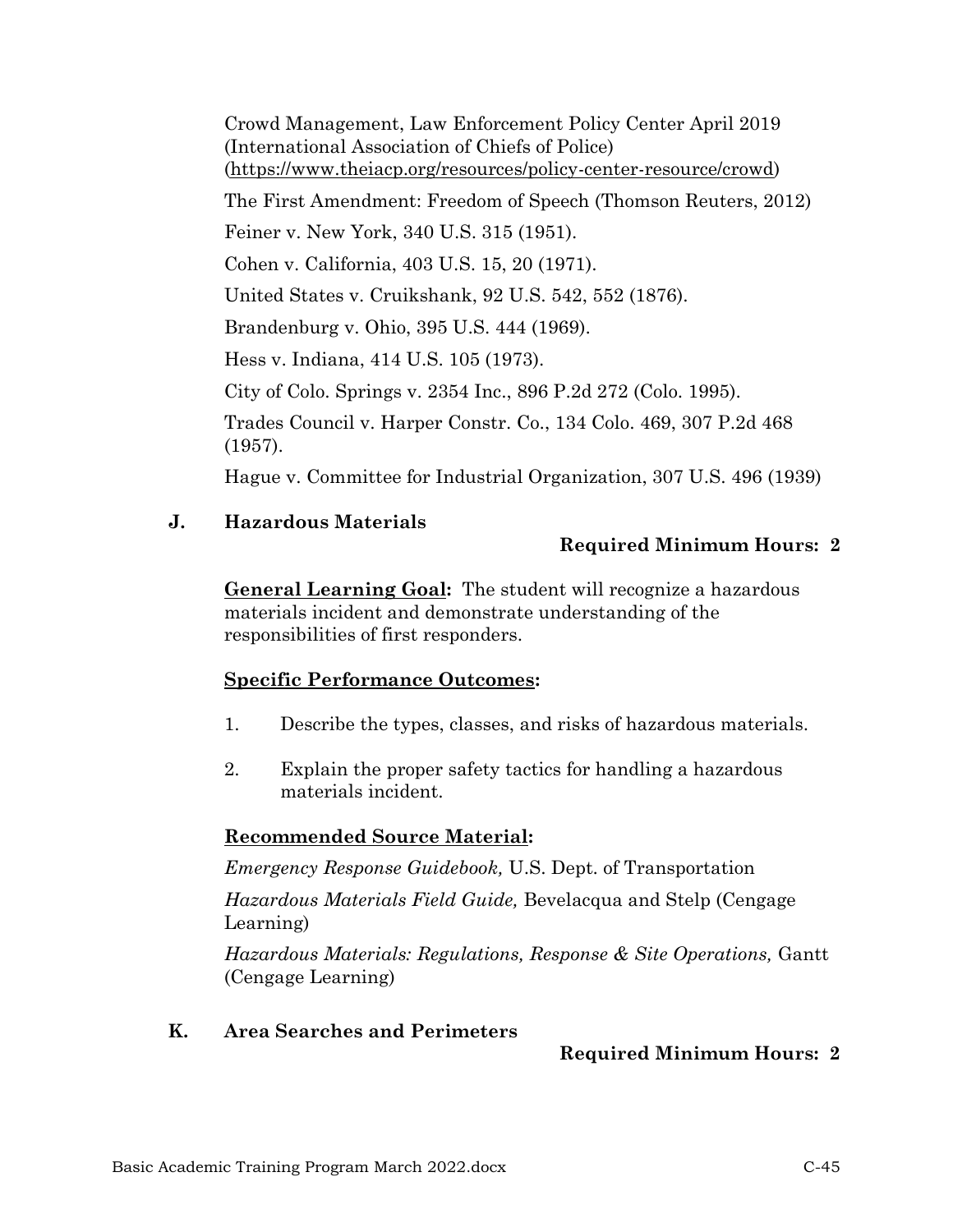**General Learning Goal:** The student will demonstrate an understanding of how to set up a search perimeter and safely conduct an outside area search.

### **Specific Performance Outcomes:**

- 1. Explain the principles involved in setting up a perimeter and formulating search plans for locating people.
- 2. Through scenarios, set up perimeters and conduct area searches using appropriate resources, tactics, and officer safety measures.

### **Recommended Source Material:**

*Criminal Investigation, Latest Edition.* Hess, Orthmann, and Cho (Centage Learning)

*Police Operations: Theory and Practice,* Hess and Wrobleski (Thomas Wadsworth Publishing)

*Street Survival: Tactics for Armed Encounters,* Adams, McTernan and Remsberg (Calibre Press)

*The Tactical Edge: Surviving High Risk Patrol,* Remsberg (Calibre Press)

# **L. Hostage-Taking and Crisis Negotiations Required Minimum Hours: 2**

**General Learning Goal:** The student will understand the responsibilities of a first responder at a hostage-taking or barricaded gunman incident.

# **Specific Performance Outcomes:**

- 1. Describe the value of intelligence-gathering and tactical planning at an incident scene.
- 2. Explain perimeter and containment responsibilities and the philosophy governing that mission.
- 3. Describe the Stockholm Syndrome and explain how it may impact the outcome of a hostage situation.

# **Recommended Source Material:**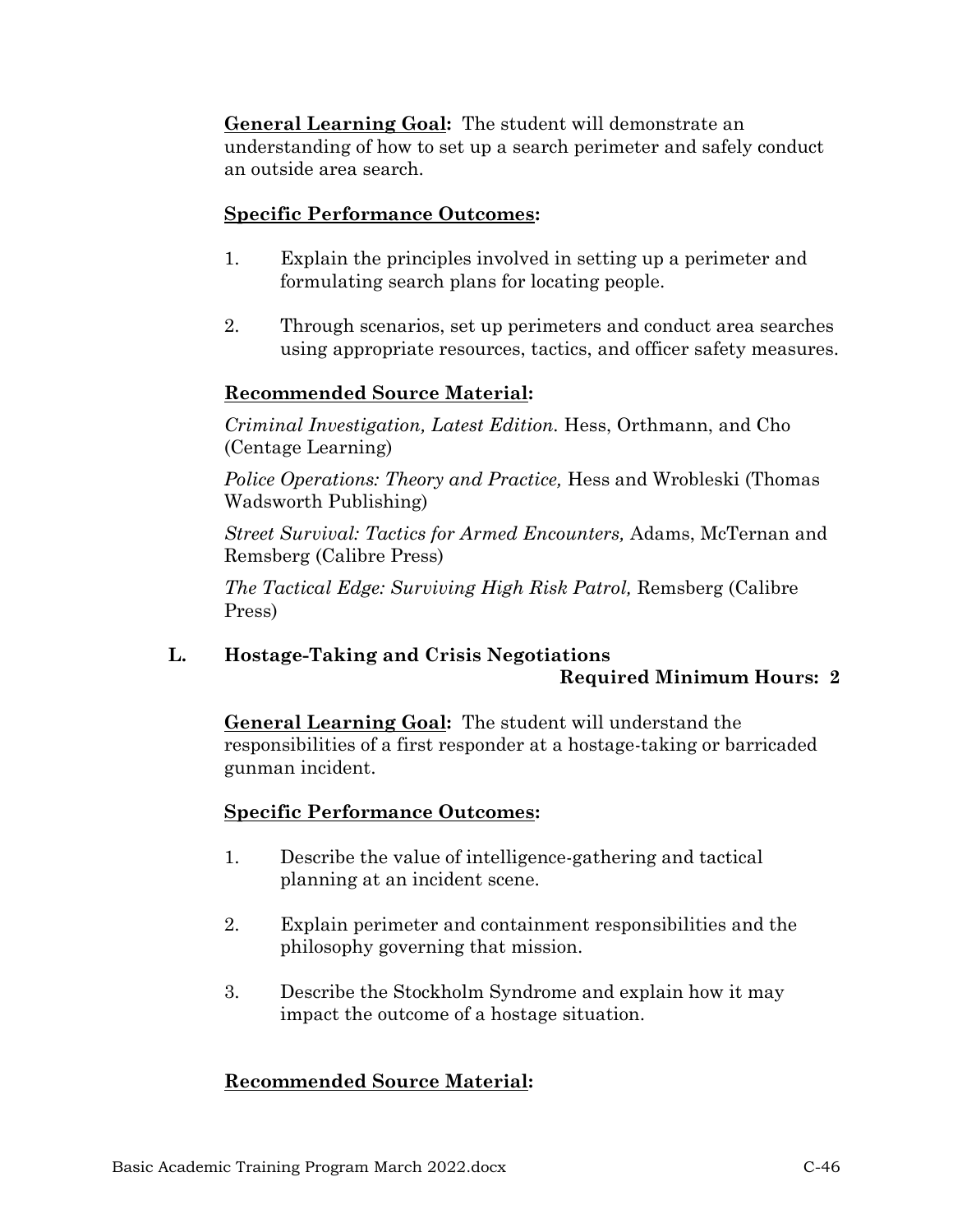*Criminal Investigation, Latest Edition.* Hess, Orthmann, and Cho Centage Learning)

*Police Operations Theory and Practice,* Hess and Wrobleski (Thomson Wadsworth Publishing)

*Street Survival: Tactics for Armed Encounters,* Adams, McTernan and Remsberg (Calibre Press)

*The Tactical Edge: Surviving High Risk Patrol,* Remsberg (Calibre Press)

*FBI Law Enforcement Bulletin 2014/2011,*  [https://leb.fbi.gov/2014/march/crisis-or-hostage-negotiation-the](https://leb.fbi.gov/2014/march/crisis-or-hostage-negotiation-the-distinction-between-two-important-terms)[distinction-between-two-important-terms](https://leb.fbi.gov/2014/march/crisis-or-hostage-negotiation-the-distinction-between-two-important-terms)

[https://leb.fbi.gov/2011/july/police-negotiations-with-war-veterans](https://leb.fbi.gov/2011/july/police-negotiations-with-war-veterans-seeing-through-the-residual-fog-of-war)[seeing-through-the-residual-fog-of-war](https://leb.fbi.gov/2011/july/police-negotiations-with-war-veterans-seeing-through-the-residual-fog-of-war) 

*Hostage-Taking and Crisis Negotiations and various other resources,*  National Tactical Officers Association (NTOA)<http://ntoa.org/>

*U.S. Department of Justice: Federal Bureau of Investigation (FBI), Critical Incident Response Group, Crisis Negotiation Unit (CNU) & Hostage Rescue Team (HRT)*

*U.S. Department of Justice: Federal Bureau of Investigation (FBI), CNU Database, Hostage Barricade Database System (HOBAS)*

# **M. Rapid Emergency Deployment**

# **Required Minimum Hours: 16**

**General Learning Goal:** The student will demonstrate, a through practical exercises, an understanding of Rapid Emergency Deployment.

- 1. Identify the type of incidents that prompted the development of the Rapid Emergency Deployment procedures.
- 2. Explain the concept of Rapid Emergency Deployment and the criteria required for Rapid Emergency Deployment to be implemented and the traits an active harmer may display.
- 3. Demonstrate individual and team tactics used in Rapid Emergency Deployment to successfully resolve an active harming incident.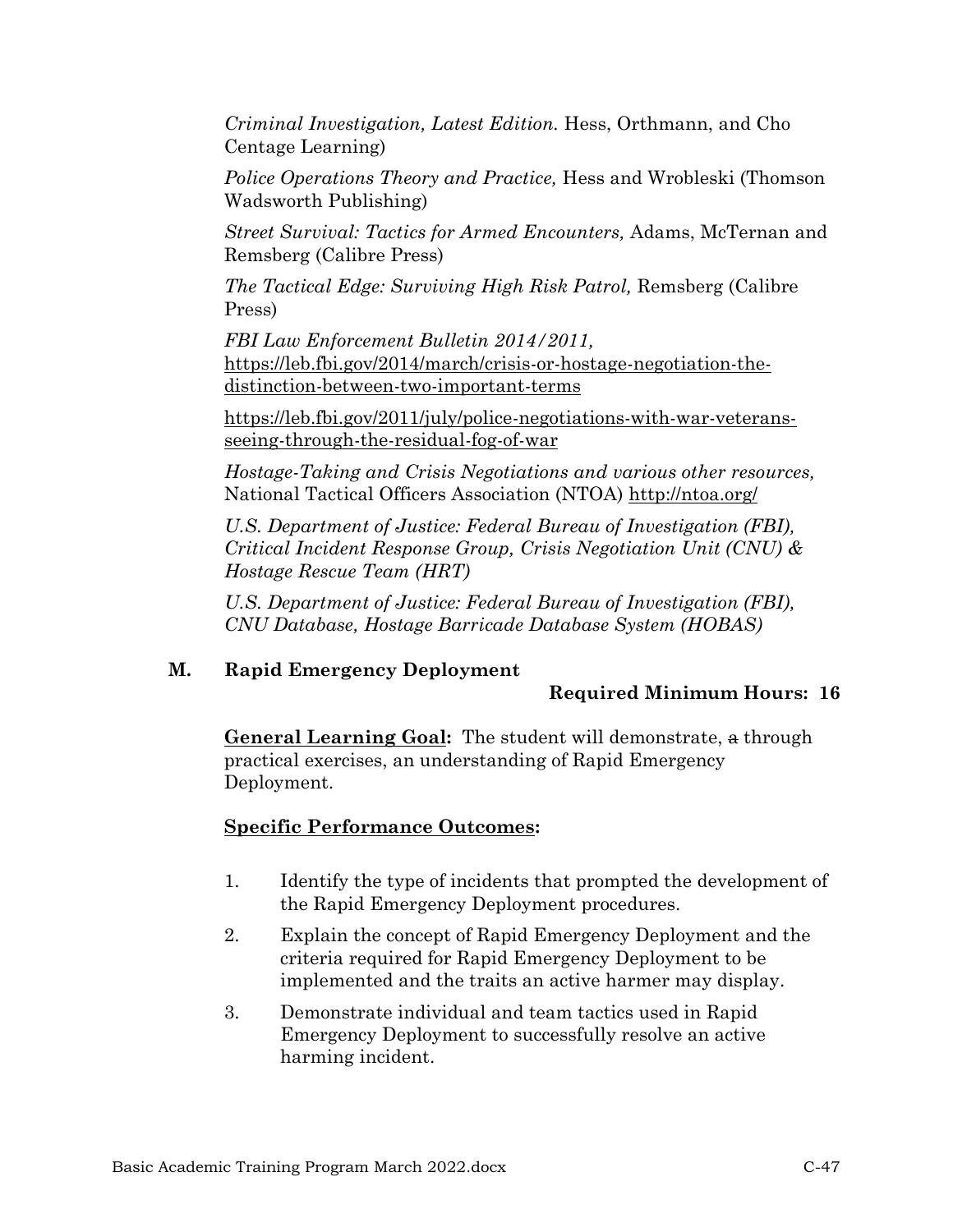- 4. Contrast the type of incidents that could require the application of Rapid Emergency Deployment tactics and those which would not.
- 5. Successfully complete team and single officer response scenariobased training exercises.

**Recommendation:** At least 75% of the class should be performanceoriented skill-building and scenarios using the crawl, walk, run approach.

# **Recommended Source Material:**

*Advanced Law Enforcement Rapid Response Training Center (ALERRT), study 2000-2013* (U.S. Department of Justice, FBI & Texas State University)<http://alerrt.org/>

*A Study of Active Shooter Incidents - Nov 2013 (*Federal Bureau of Investigation, Critical Response Group) [https://www.fbi.gov/file](https://www.fbi.gov/file-repository/active-shooter-study-2000-2013-1.pdf/view)[repository/active-shooter-study-2000-2013-1.pdf/view](https://www.fbi.gov/file-repository/active-shooter-study-2000-2013-1.pdf/view)

Remsberg, C., Marcou, D., Glennon, J. *Street Survival II*. Calibre Press Inc. 2018

Blair, J.P., Nichols, T., Burns, D., Curnutt, J.R. *Active Shooter Event and Response*. CRC Press. 2013

Blair, J.P., Martaindale, M.H. *Evaluating Police Tactics: An Empirical Assessment of Room Entry Techniques*. Anderson Publishing. 2014

# **N. National Incident Management System/ Incident Command System (NIMS/ ICS)**

# **Required Minimum Hours: 4**

**General Learning Goal:** The student will understand the benefit of the National Incident Management System and the Incident Command System as they pertain to the law enforcement role in handling major incidents.

- 1. In the classroom, students will individually complete IS-100.C and IS-700.B and take the certification tests.
- 2. Develop an understanding of the common responsibilities of onscene personnel and the on-scene resources needed to manage a complex incident.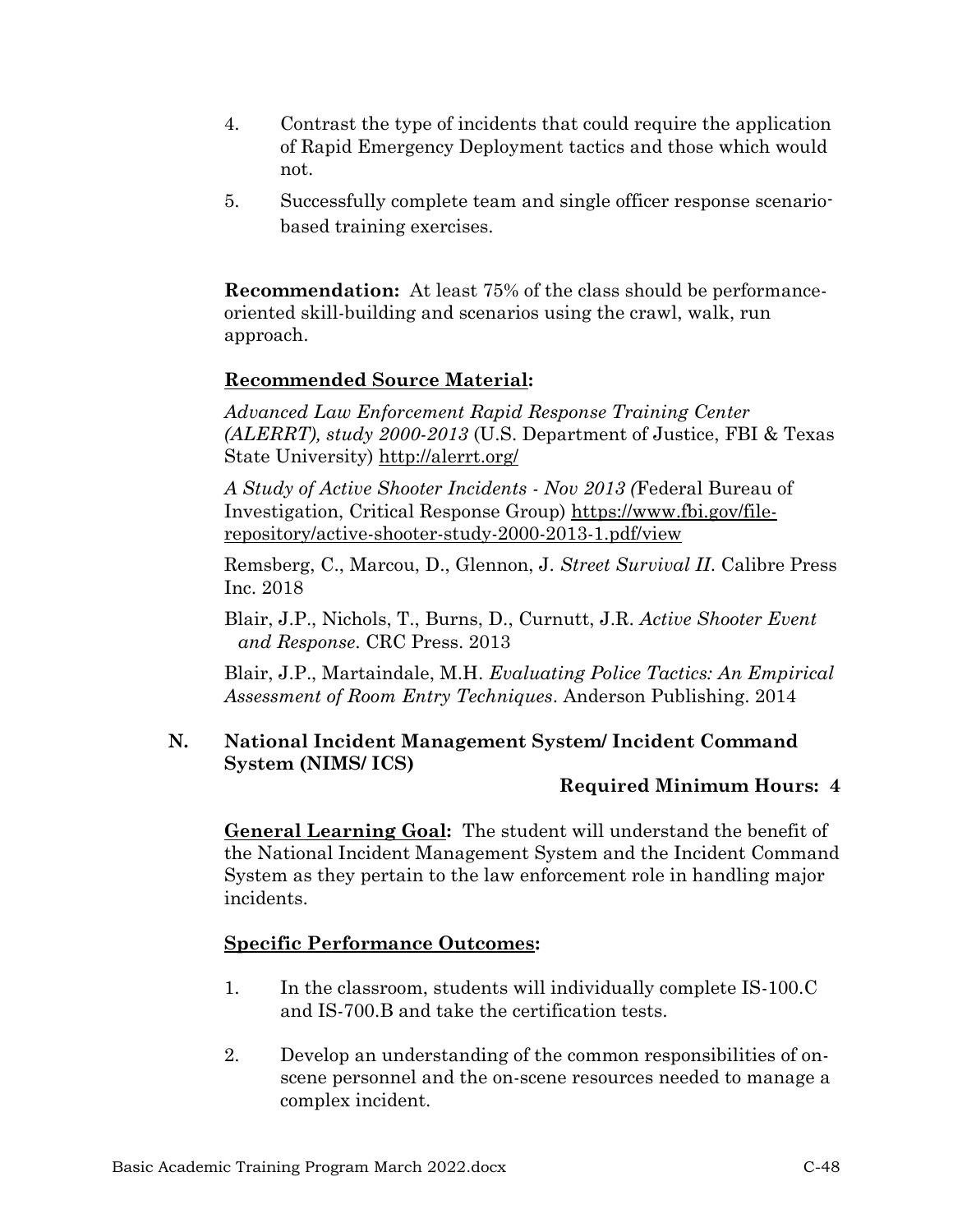3. Demonstrate an understanding of ICS through a practical exercise.

# **Required Source Material:**

IS-100.C: Introduction to the Incident Command System, ICS 100 <https://training.fema.gov/is/courseoverview.aspx?code=IS-100.c>

IS-700.B: An Introduction to the National Incident Management System<https://training.fema.gov/is/courseoverview.aspx?code=is-700.b>

# **Recommended Source Material**

IS-200.C: Basic Incident Command System for Initial Response: *National Training Curriculum, National Incident Management System,* FEMA-NIMS Resource Center <https://training.fema.gov/is/courseoverview.aspx?code=IS-200.c>

# **O. Biohazards Awareness**

# **Required Minimum Hours: 2**

**General Learning Goal:** The student will understand various biohazard threats and the measures to be used to minimize or prevent exposures.

# **Specific Performance Outcomes:**

- 1. Recognize how law enforcement duties may expose an officer to various infectious agents.
- 2. Demonstrate safety measures, including protective equipment, to mitigate or prevent exposure to biohazards.
- 3. Describe appropriate post-exposure management procedures.

# **Recommended Source Material:**

*Bloodborne Pathogen Standards*, OSHA Standards. <http://www.osha.gov/SLTC/bloodbornepathogens/index.html>

*Defending the Homeland: Domestic Intelligence, Law Enforcement, and Security,* White (Wadsworth Publishing)

*Preparing for Biological Terrorism, an Emergency Service Guide, Buck* (Thomson Delmar Learning)

*Terrorism and Homeland Security,* White (Cengage Learning)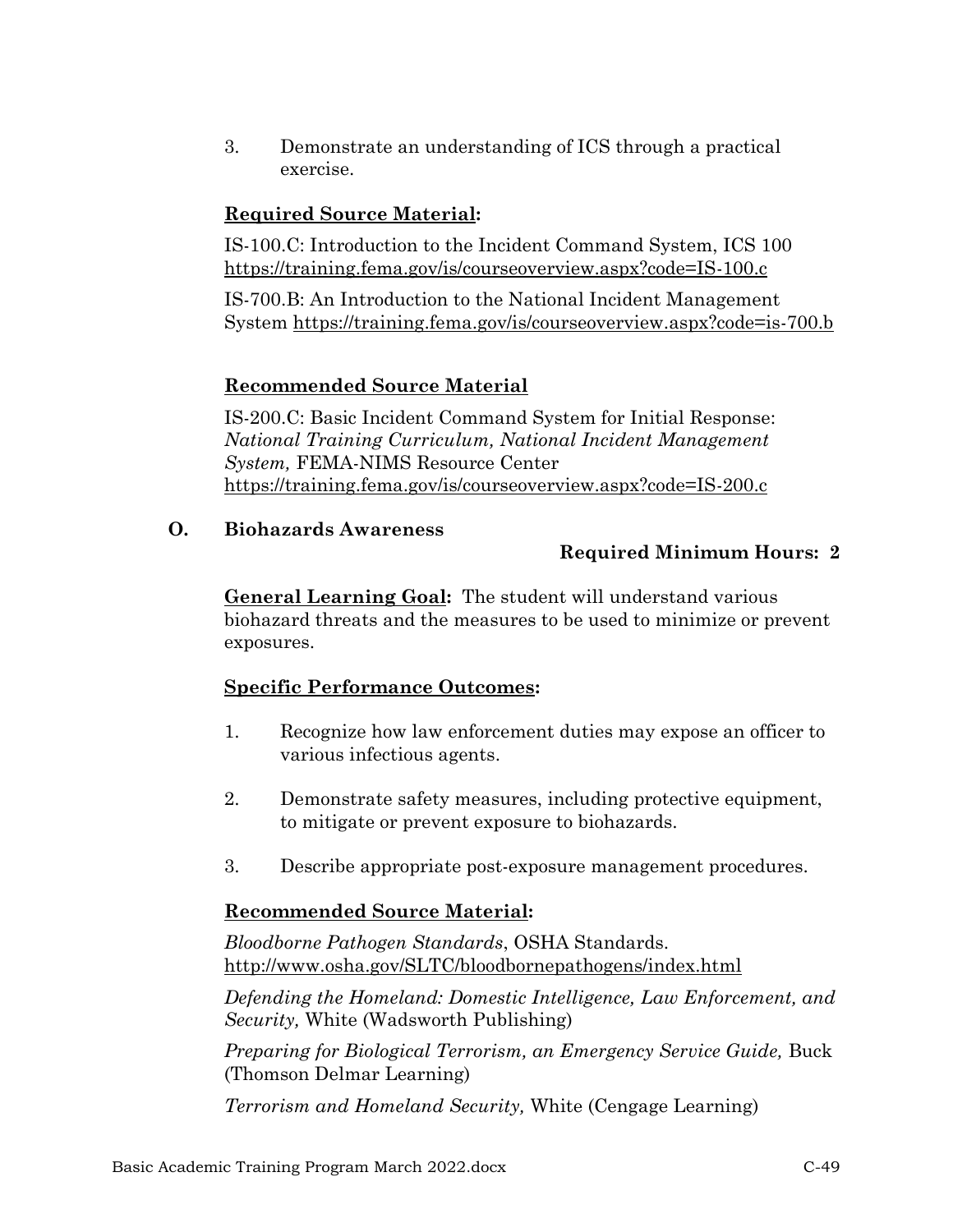*Terrorism Handbook for Operational Responders,* Bevelacqua and Stilp (Thomson Delmar)

*The Counterterrorism Handbook,* Bolz Jr., Dudonis and Schulz (CRC Press**)**

### **VI. TRAFFIC CONTROL**

### **REQUIRED HOURS 50**

#### **A. Traffic Code**

### **Required Minimum Hours: 8**

**General Learning Goal:** The student will learn elements of traffic code violations as defined in Title 42 C.R.S.

#### **Specific Performance Outcomes:**

1. The student will recognize elements of traffic code violations as defined in 42-2, 3 &4 C.R.S., specifically:

Article 2 – Drivers' License

Part 1: Drivers' License 42-2*-*101 C.R.S.: Licenses for drivers required 42-2-114 C.R.S.: Voluntary disability identifier symbol 42-2-115 C.R.S.: License, permit, or identification card to be exhibited on demand. 42-2*-*119 C.R.S.: Notices – change of address or name 42-2*-*136 C.R.S.: Unlawful possession or use of license Part 2: Habitual offenders 42-2*-*206 C.R.S.: Driving after revocation prohibited 42-2-138 C.R.S.: Driving under restraint – penalty Part 3: Identification Cards Part 4: Commercial Drivers Licenses

Article 3 – Registration and Taxation

42-3*-*103 C.R.S.: Registration required – exemptions 42-3-202 C.R.S.: Number of plates to be attached 42-3-203 C.R.S.: Standardized plate - rules 42-3-124 C.R.S.: Violation– penalty

Article 4 – Regulation of Vehicles and Traffic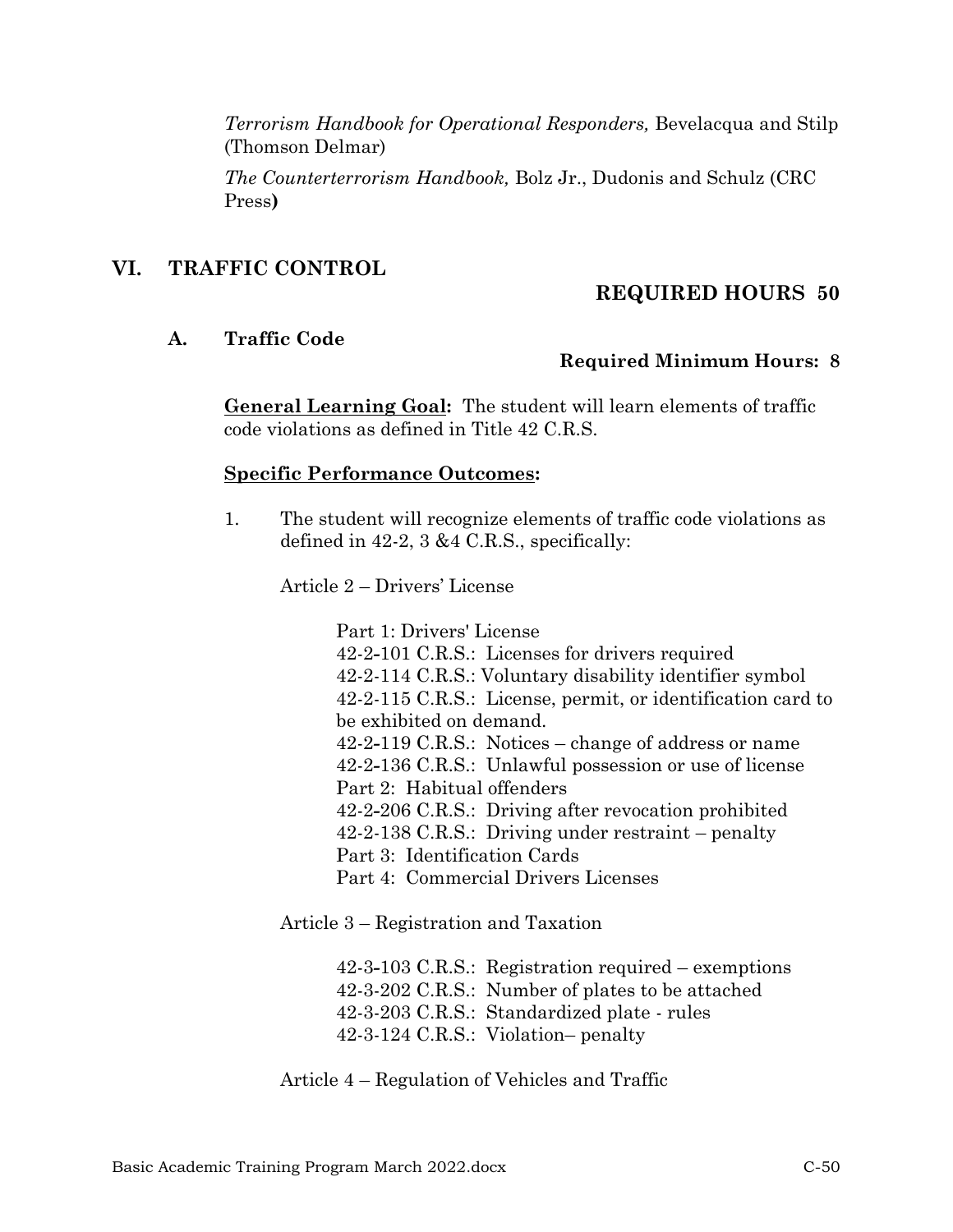Part 1: Traffic Regulations 42-4*-*107 C.R.S.: Obedience to police officer*s* 42-4*-*108 C.R.S.: Public officer to obey provisions – exceptions for emergency vehicles Part 2: Equipment Part 6: Signals – Signs – Markings Part 7: Rights-of-way Part 8: Pedestrians Part 9: Turning – Stopping Part 10: Driving – Overtaking – Passing Part 11: Speed Regulations Part 12: Parking Part 14: Other offenses Part 15: Motorcycles Part 16: Accidents and accident reports 42-4-1601 C.R.S.: Accidents involving death or personal injuries – duties 42*-*4-1602 C.R.S.: Accident involving damage – duty 42-4-1603 C.R.S.: Duty to give notice, information, and aid 42-4-1604 C.R.S.: Duty upon striking unattended vehicle or other property 42-4-1605 C.R.S.: Duty upon striking highway fixtures or traffic control devices 42-4-1606 C.R.S.: Duty to report accidents 42-4-1607 C.R.S.: When driver unable to give notice or make written report Part 19: School bus Requirements 42-4-1903 C.R.S.: School buses-stops-signs-passing

2. The student will recognize the purpose of the model traffic code, as adopted by local governments.

# **Required Source Material:**

*Colorado Revised Statutes,* Title 42, Articles 2, 3, and 4

**B. Traffic Direction**

# **Required Minimum Hours: 2**

**General Learning Goal:** The student will learn vehicle and pedestrian traffic direction and regulation.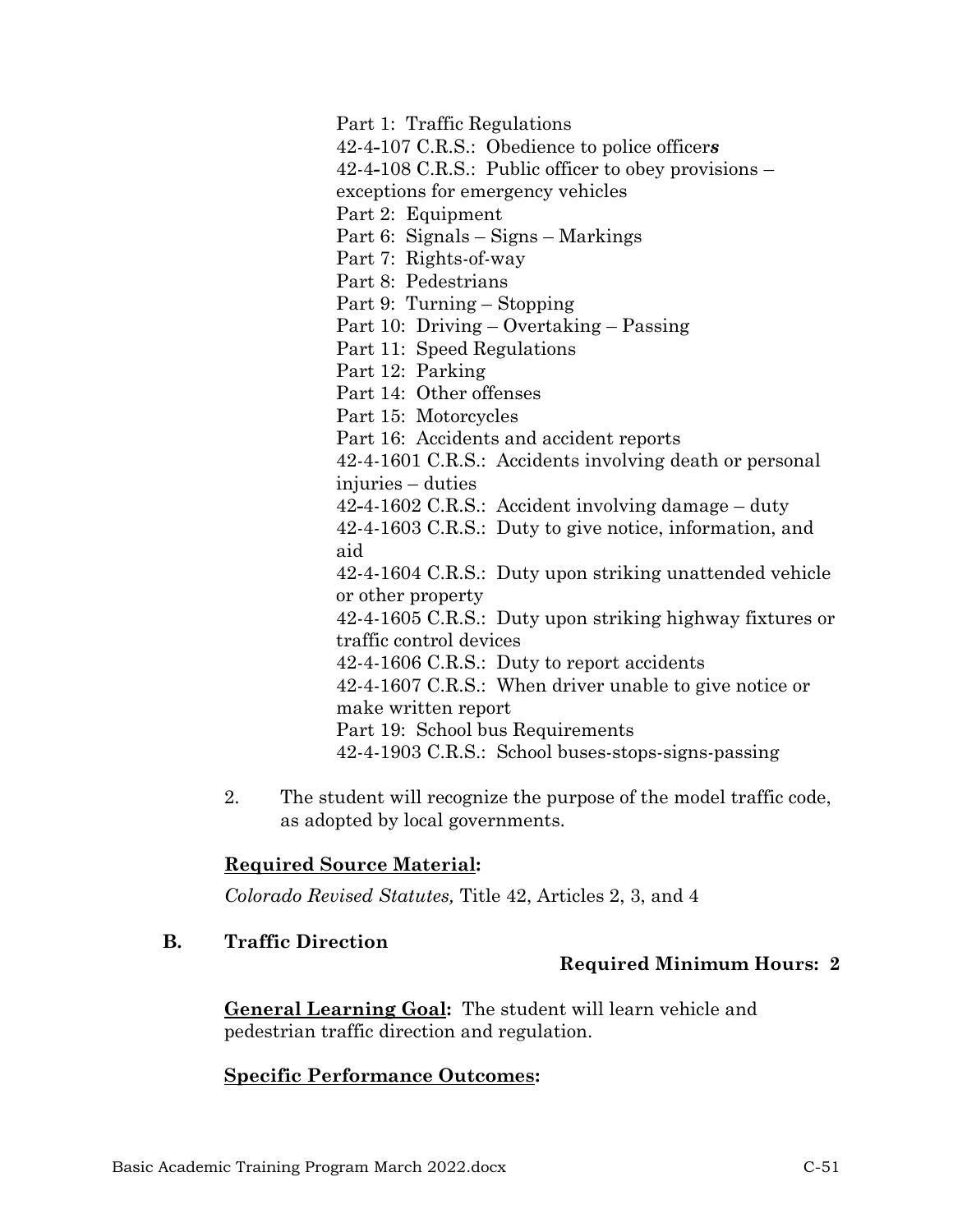- 1. The student will be able to explain the motor vehicle law governing traffic direction.
- 2. The student will be able to select proper positioning to maximize visibility while minimizing hazards to the officer.
- 3. The student will recognize the correct methods of giving the basic traffic direction signals of stop, start, and turn in both daytime and nighttime conditions.
- 4. The student will actively participate in a mock traffic direction scenario(s) or actual traffic direction, for a minimum of 15 minutes as an individual and 10 minutes as a team.

### **C. Traffic Crash Documentation**

# **Required Minimum Hours: 16**

**General Learning Goal:** The student will have developed the knowledge and skills properly document a crash using the state approved forms.

- 1. The student will be able to explain the guidelines regulating the use of the Colorado Department of Revenue Form DR3447.
- 2. The student will be able to define Traffic Crash*.*
- 3. The student will be able to cite specific examples of when to use and when not to use a DR3447 to document a traffic crash.
- 4. The student will be able to complete a DR3447 for a property damage or injury crash involving non-commercial vehicles.
- 5. The student will be able to recognize the proper meaning of area of impact, cataclysm, commercial motor vehicle, controlled access highway, crosswalk, driveway access, non-collision fire, first harmful event, gore, highway interchange, intersection, motor vehicle, non-contact vehicle, non-vehicle, pedestrian, person, private property, road, roadway, traffic unit, and traffic way.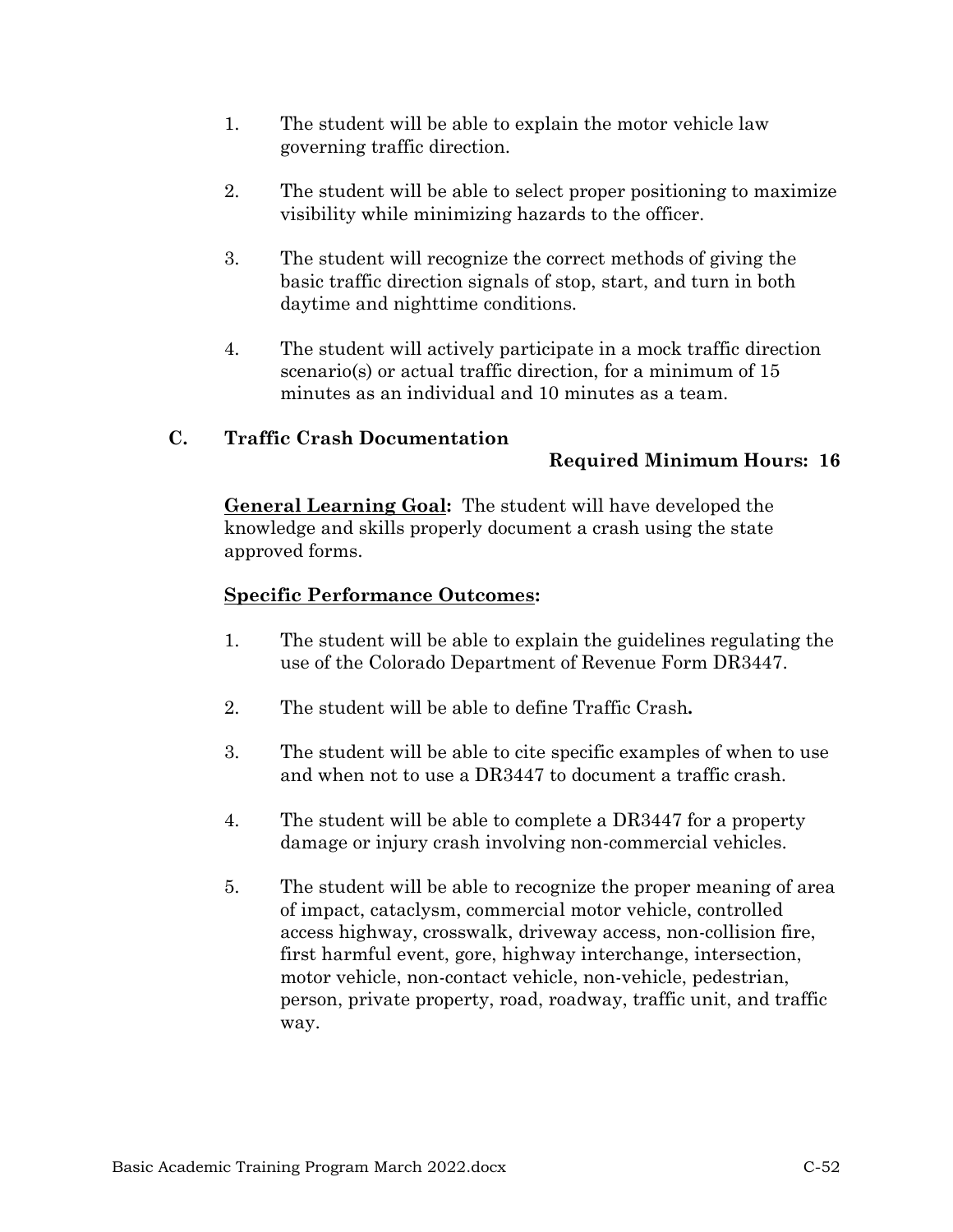- 6. The student will be able to recognize the proper meaning of the injury classifications listed on the DR3447.
- 7. The student will be able to identify the crash scene perimeter and area of impact.
- 8. The student will be able to choose those things that can be used to identify the area of impact, final vehicle position, and vehicle path of travel.
- 9. The student will have the knowledge to complete a crash diagram, which will document the area of impact, vehicle path of travel, any path of difficulty, debris, roadway, and traffic control devices.
- 10. The student will have the knowledge to measure the area of impact and all paths of difficulty.

# **Recommended Source Material:**

*Manual on Classification of Motor Vehicle Traffic Accidents,* American National Standards Institute, Inc. (ANSI) <https://crashstats.nhtsa.dot.gov/>

*Investigating Officer's Traffic Accident Report Manual,* Colorado Department of Revenue

# **D. Standard Field Sobriety Testing and D.U.I. Enforcement Required Minimum Hours: 24**

**General Learning Goals:** The fundamental purpose of this training course is to foster DUI deterrence, i.e., to dissuade people from driving while impaired by increasing the odds that they will be arrested and convicted. This training will help officers become more skillful at detection and description, make more DUI arrests, and obtain more convictions. These actions will lead to greater DUI deterrence through less impaired driving and fewer crashes, injuries, and deaths.

# **Specific Performance Outcomes:**

Participants will learn to:

1. Recognize driving behaviors and other indicators commonly exhibited by impaired drivers.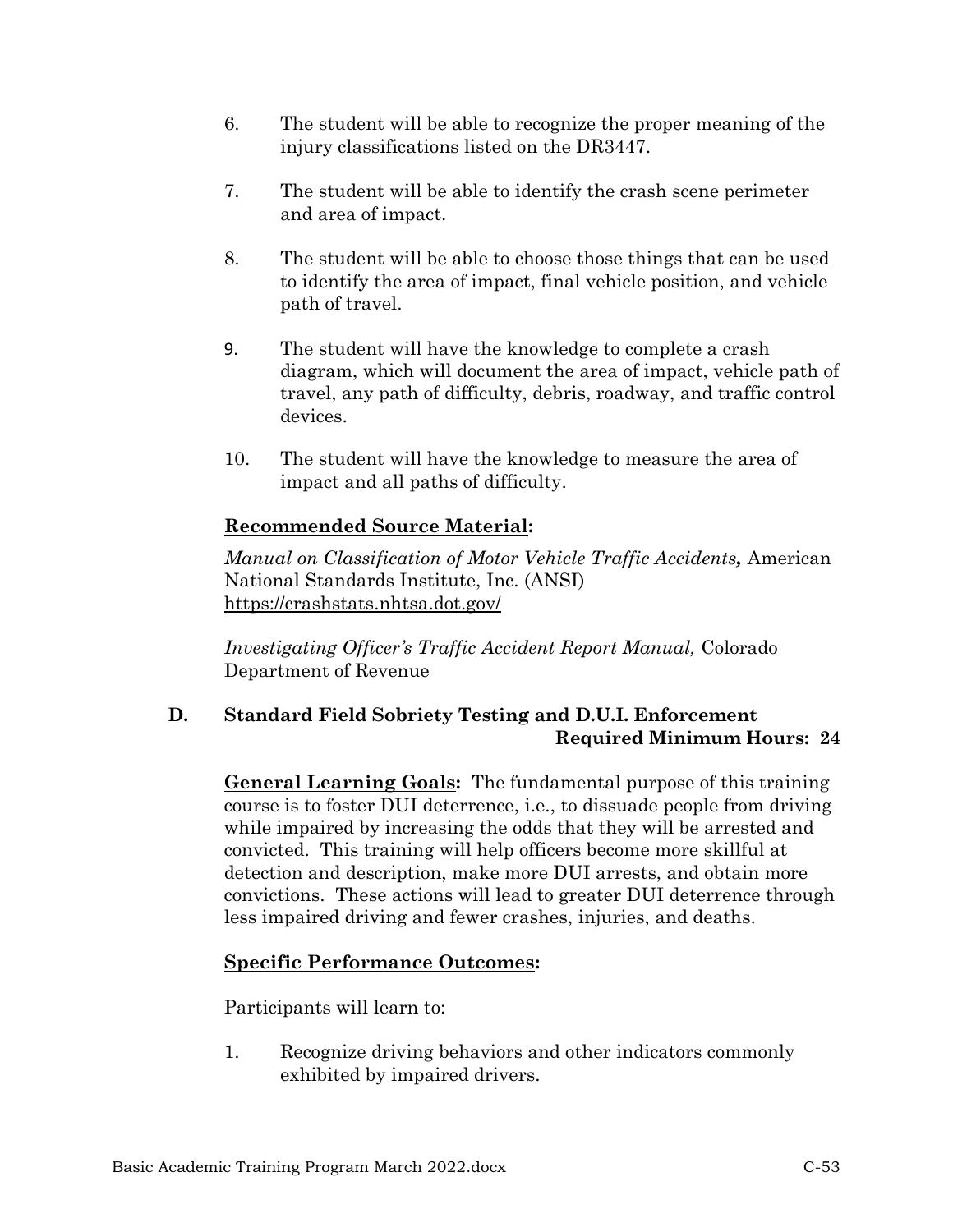- 2. Become better detectors and better describers by improving their knowledge, attitudes, and skills in detecting the impaired driver and articulating their observations.
- 3. Develop a better understanding of the tasks and decisions involved in the DUI detection process.
- 4. Recognize the magnitude and scope of DUI-related crashes, injuries, deaths and property loss, and other social aspects of the DUI problem.
- 5. Understand the deterrent effects of DUI enforcement.
- 6. Have a better understanding of the legal environment relevant to DUI enforcement and use of the three standardized field sobriety tests (SFST).
- 7. Know and recognize typical clues of alcohol impairment that may be detected during face-to-face contact with DUI suspects.
- 8. Know and perform the appropriate administrative procedures for the divided attention psychophysical tests.
- 9. Know and perform appropriate administrative procedures for the horizontal gaze nystagmus test.
- 10. Know and recognize typical clues of alcohol impairment that may be seen during administration of the SFSTs.
- 11. Understand the DUI prosecution requirements and their relevance to DUI arrest reporting.

**Instructor Qualifications:** SFST practitioner training must be taught by SFST instructors that meet all requirements of the State of Colorado Standards for the Standard Field Sobriety Instructor Testing (SFST) Program.

# **Required Source Material:**

### *Colorado Revised Statutes,* Title 42

*Colorado Standards for the SFST program*  [http://www.coloradodot.info/programs/alcohol-and-impaired](http://www.coloradodot.info/programs/alcohol-and-impaired-%20driving/documents/Field_Sobriety_test_standards.pdf)[driving/documents/Field\\_Sobriety\\_test\\_standards.pdf](http://www.coloradodot.info/programs/alcohol-and-impaired-%20driving/documents/Field_Sobriety_test_standards.pdf)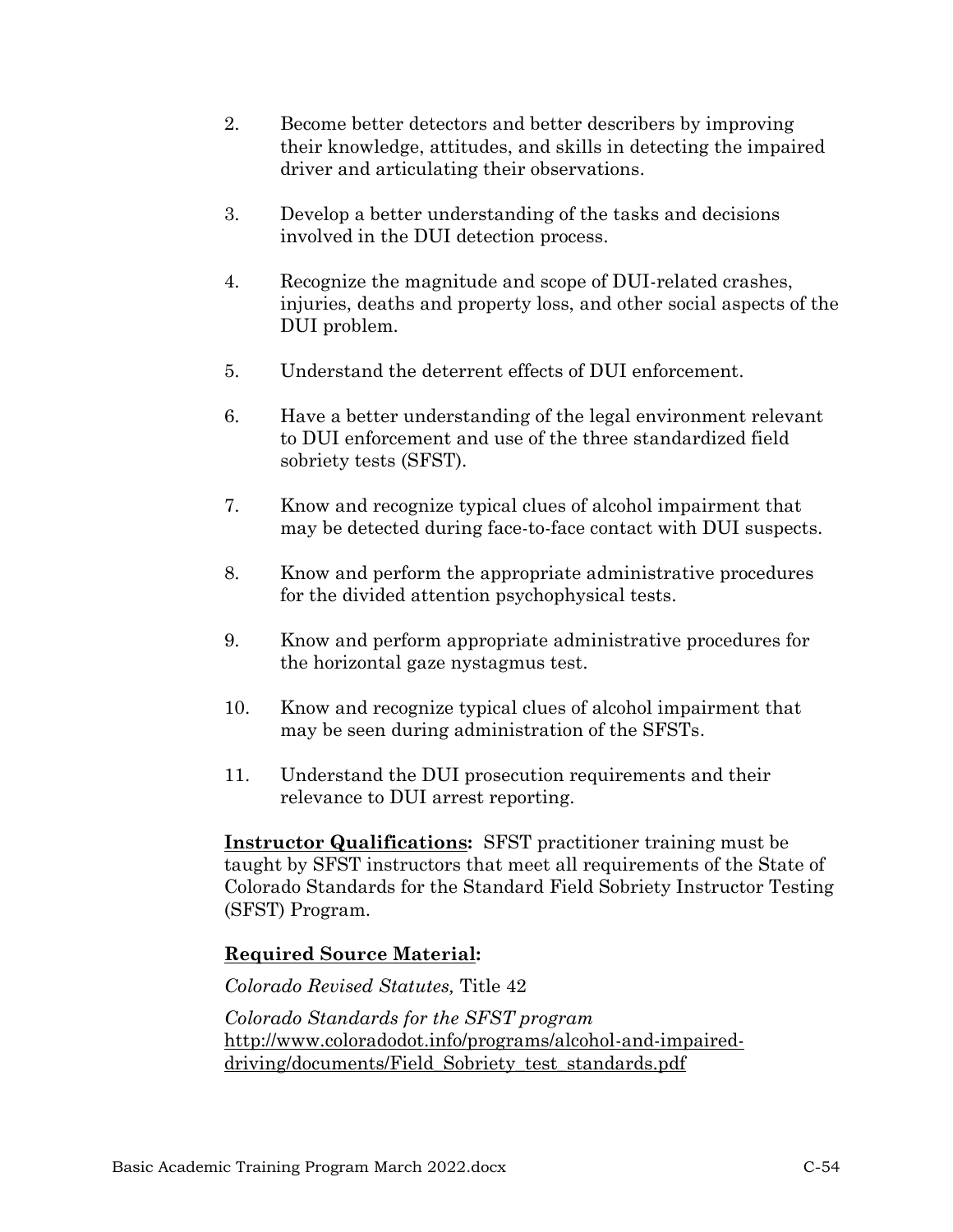*NHTSA 24hr SFST Student Manual*  [http://www.coloradodot.info/programs/alcohol-and-impaired](http://www.coloradodot.info/programs/alcohol-and-impaired-driving/law-enforcement/sfsttraining.html)[driving/law-enforcement/sfsttraining.html](http://www.coloradodot.info/programs/alcohol-and-impaired-driving/law-enforcement/sfsttraining.html)

# **VII. INVESTIGATIVE PROCEDURES**

# **REQUIRED HOURS 48**

### **A. Preliminary Investigations**

### **Required Minimum Hours: 4**

**General Learning Goal:** The student will understand procedures for responding to a crime scene, conducting an initial crime scene investigation, interviewing victims, witnesses, and suspects, and conducing a follow up investigation.

- 1. The student will describe factors that interfere with accurate reporting of information available prior to arrival on scene and how that may affect their response.
- 2. As the initial peace officer arriving on a crime scene, the student will determine the following:
	- a. If a crime has been committed, and the type of crime, or if the incident is civil.
	- b. Identification of the people on-scene and their role in the crime.
	- c. The immediate action to be taken and what notifications should be made.
	- d. The procedures necessary to establish a crime scene perimeter and protect the primary and any secondary scenes.
	- e. The procedures necessary to locate and isolate witnesses, including conducting a neighborhood canvass and locating any available video.
- 3. Given a series of fact patterns, the student will describe the actions to be taken from dispatch or observation of an incident though securing the scene and gathering the available information and evidence.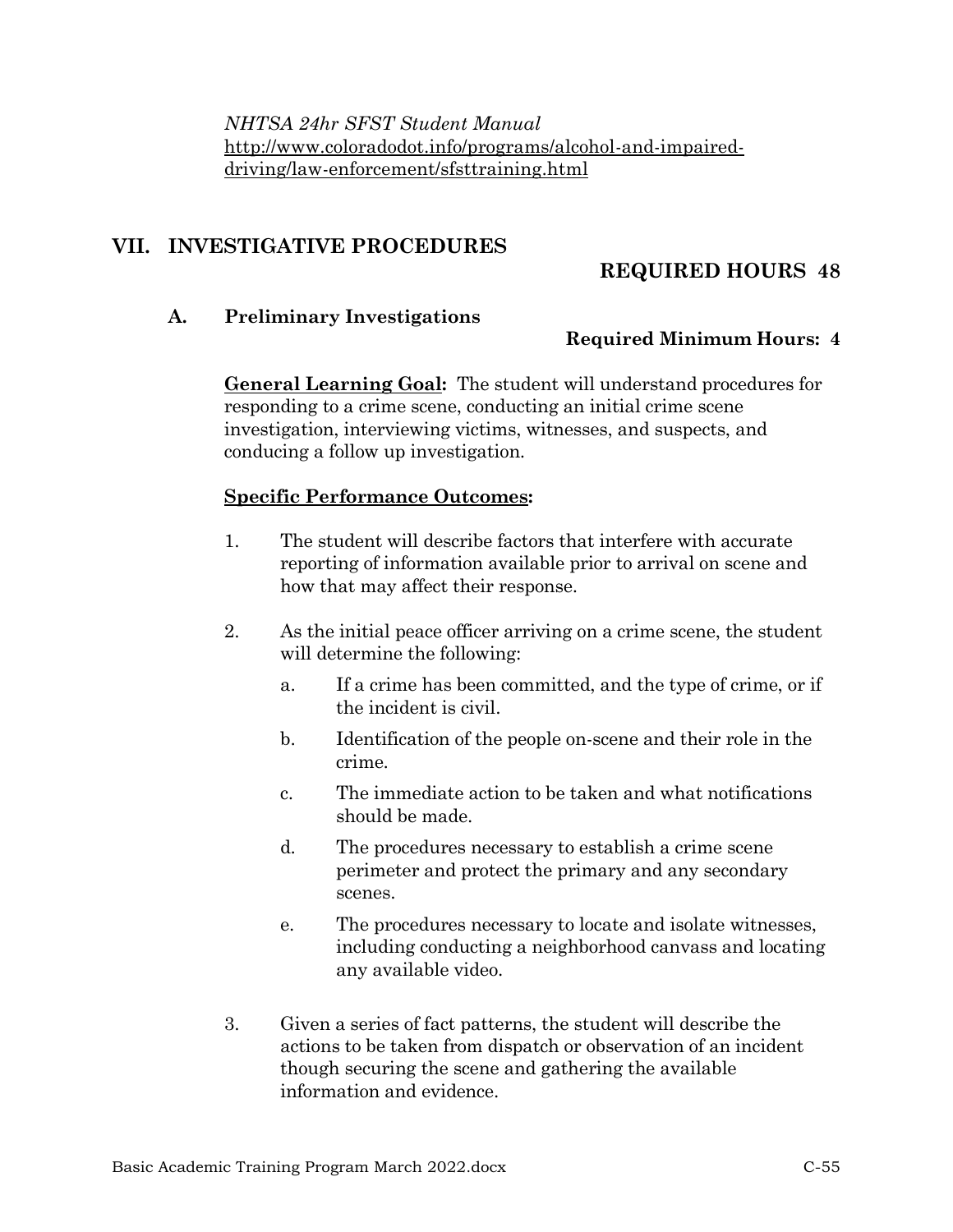# **Recommended Source Material:**

*Criminal Investigation, Latest Edition.* Hess, Orthmann, and Cho (Centage Learning)

*Police Field Operations*, *Adams (Prentice-Hall) Latest Edition*

# **B. Crime Scene Search**

### **Required Minimum Hours: 2**

**General Learning Goal:** The student will understand how to conduct an indoor and outdoor search of a crime scene.

### **Specific Performance Outcomes:**

1. The student will identify basic search techniques including, but not limited to grid, strip, spiral or other systematic techniques designed to discover relevant evidence both in an indoor and outdoor setting.

# **Required Source Material:**

*Criminal Investigation,* Hess, Orthmann, and Cho, Latest Edition. (Cengage Learning)

### **C. Crime Scene Documentation**

# **Required Minimum Hours: 8**

**General Learning Goal:** The student will understand the correct recording, sketching, and photography techniques of processing a crime scene in mock crime scenes.

- 1. The student will demonstrate basic crime scene photography techniques, to include the three views of the crime scene and camera positions.
- 2. The student will demonstrate basic crime scene note taking techniques, to include recorded narrative; detailed sequence of events; and evidence handling documentation.
- 3. The student will demonstrate the ability to do an indoor and outdoor crime scene sketch utilizing the methods of measurement such as triangulation, base line, or rectangular coordinates; the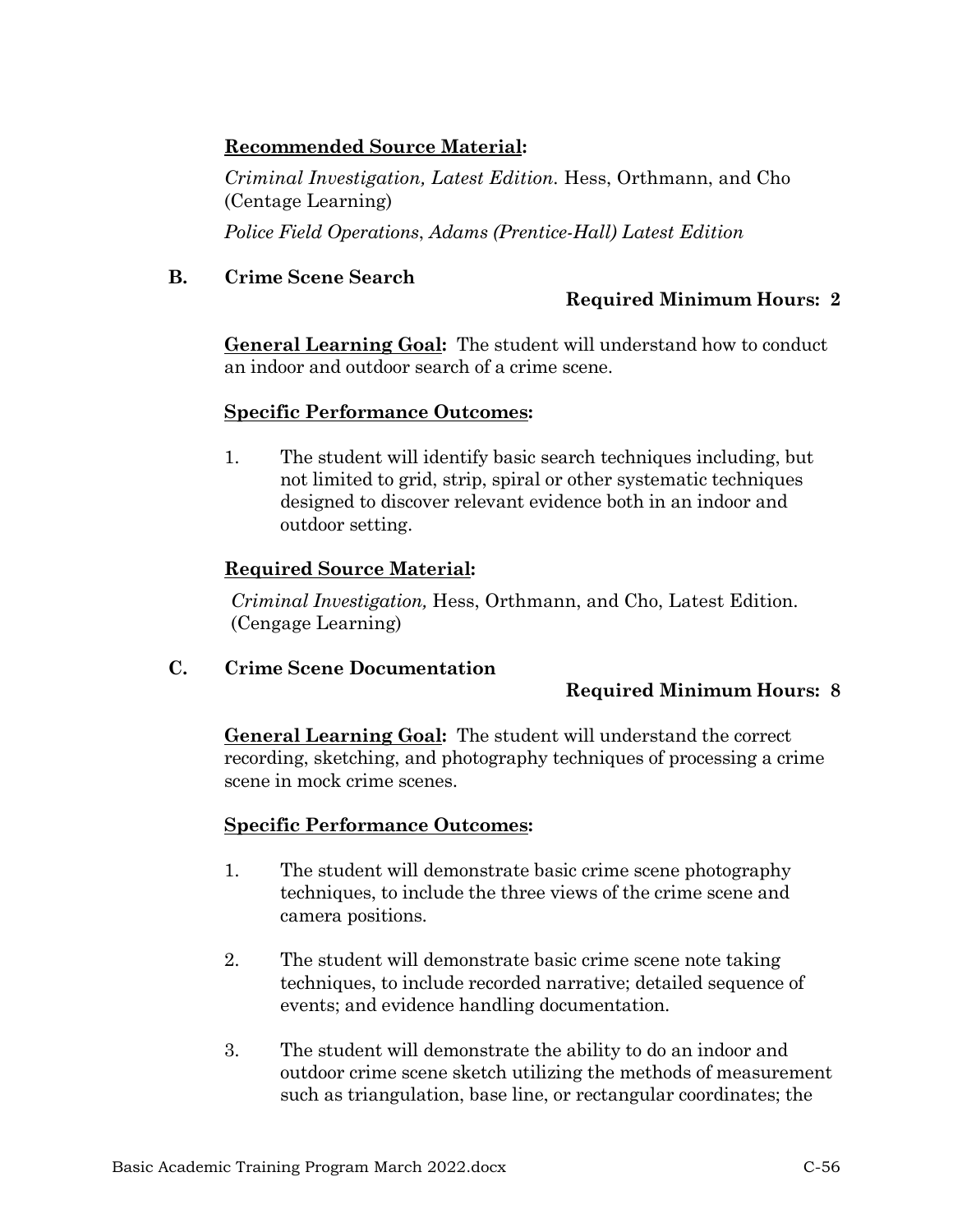information contained in a legend; and the value of crime scene sketches relative to photographs.

4. Given a minimum of two crime scenes, the student will demonstrate investigative techniques, search the scene for pertinent evidence for that specific crime, photograph and sketch the scene, collect evidence, and prepare a written report.

### **Required Source Material:**

*Criminal Investigations,* Hess, Orthmann, and Cho. 11th Edition 2017. (Cengage Learning)

# **D. Identification and Collection of Evidence Required Minimum Hours: 10**

**General Learning Goal:** The student will recognize the different types of physical evidence, identify their value in a criminal investigation, and demonstrate effective procedures for evidence collection and preservation.

- 1. The student will describe the value of more commonly encountered evidentiary items found at a crime scene including but not limited to:
	- a. Latent fingerprints
	- b. Bullets
	- c. Shell casings
	- d. Tool Marks
	- e. Hair and fibers
	- f. Documents
	- g. Body fluids
- 2. The student will demonstrate effective methods and techniques for collecting evidence including but not limited to:
	- a. Maintaining admissibility through chain of custody
	- b. Marking, packaging and documenting custody
	- c. Safely preserving evidence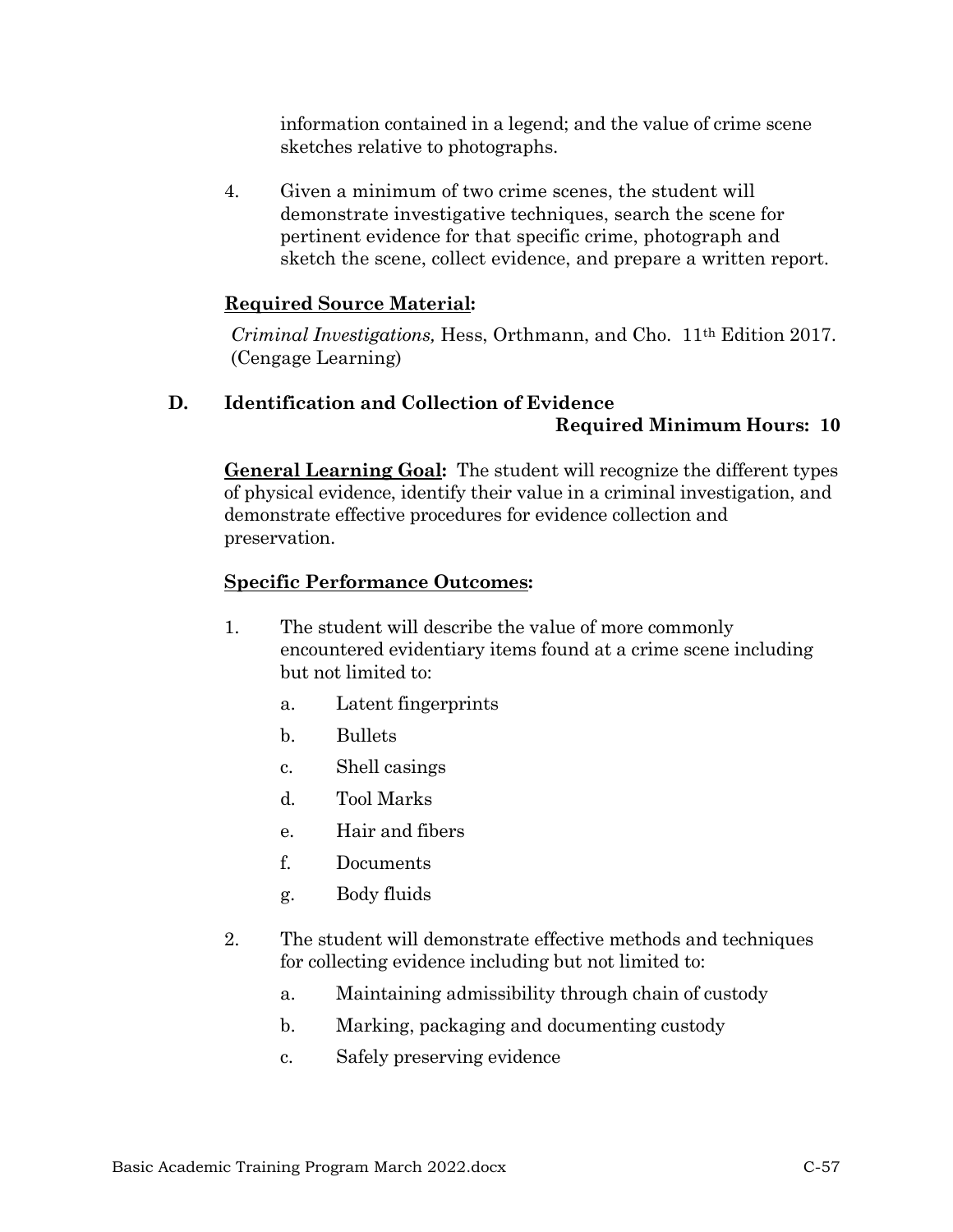- d. Locating, dusting, photographing, and lifting latent fingerprints
- 3. The student will describe and/or demonstrate proper collection and retention techniques, practices, and protocols for evidence that may contain Biological or DNA evidence, including but not limited to:
	- a. Additional handling requirements due to increase sensitivity of DNA evidence
	- b. Sources, locations, and limitations of DNA evidence
	- c. The importance of elimination and reference samples
	- d. The role that the Combined DNA Index System (CODIS) has in criminal investigations and how it is used to solve crimes

# **Recommended Source Material:**

*Criminal Investigation, Latest Edition.* Hess, Orthmann, and Cho (Centage Learning)

*Guidelines for the Documentation, Collection and Preservation of Evidence,* Arndt (Colorado Bureau of Investigation)

**E. Identification of Suspects**

# **Required Minimum Hours: 4**

**General Learning Goal:** The student will understand the more common methods and sources of information used to identify suspects.

- 1. The student will be able to identify sources of information, which would aid in identifying and locating suspects or witnesses to include but not limited to:
	- a. Field identification
	- b. Mug shots
	- c. Photo identification line-ups
	- d. Physical line-ups
	- e. Modus operandi
	- f. Police and other agency files
	- g. Composite drawings/sketches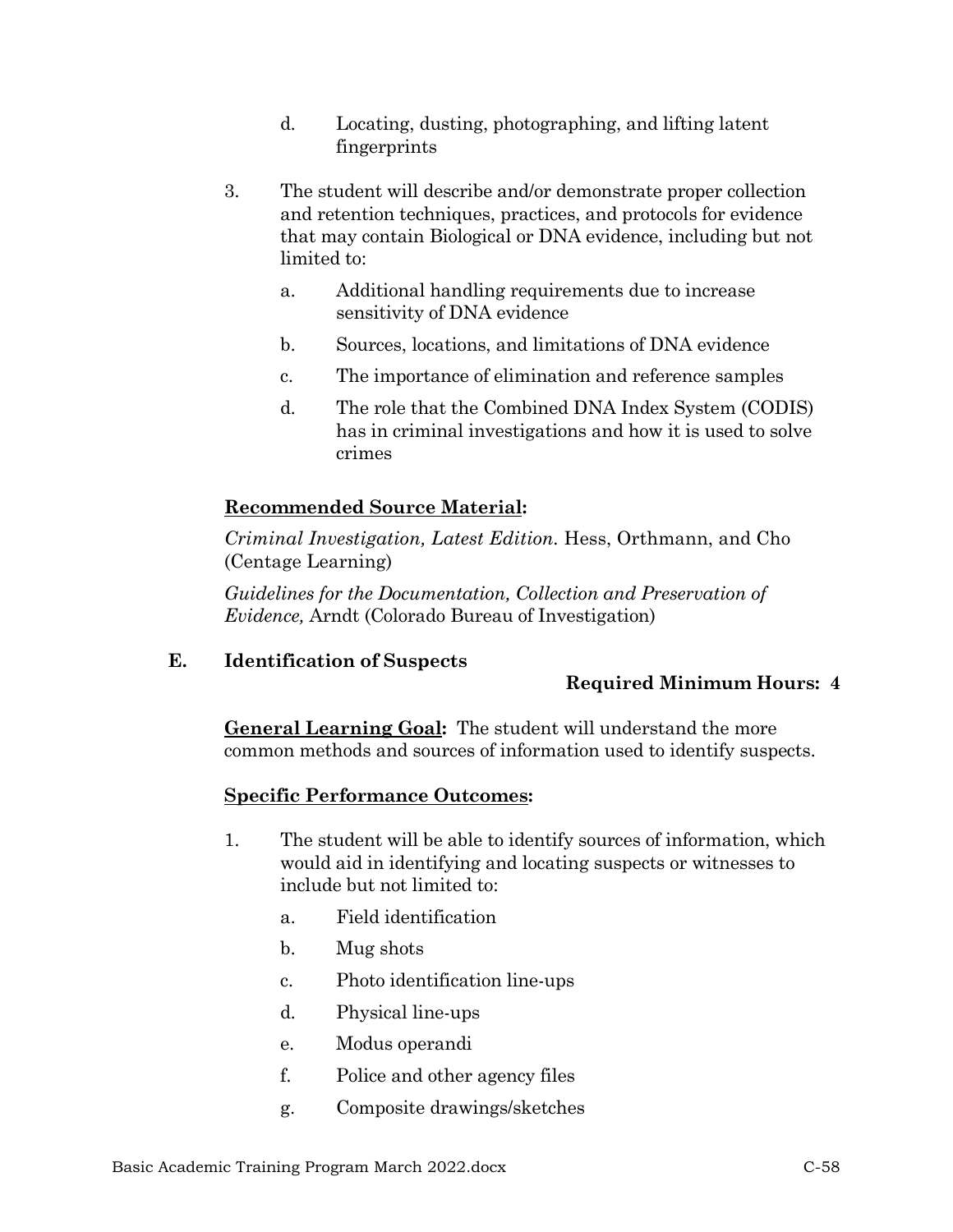h. Informants

# **Recommended Source Material:**

*Criminal Investigation, Latest Edition.* Hess, Orthman, and Cho (Centage Learning)

*Colorado Peace Officer's Legal Source Book,* Chapter 10 [Colorado District Attorney's Council (CDAC)/Colorado Attorney General]

### **F. Sexual Assault**

# **Required Minimum Hours: 6**

**General Learning Goal:** The student will understand the complicated dynamics of sexual assault and be prepared to professionally respond to, and investigate, sexual offenses.

### **Specific Performance Outcomes:**

- 1. The student will demonstrate an understanding of:
	- a. Patrol response to Sexual Assault Calls
	- b. Societal influence on Sexual Assault investigations
	- c. Assaults on persons with a disability
	- d. Consent
	- e. Offender Behavior
	- f. Victim Trauma
	- g. Prevalence and Nature of False Reports
	- h. Working effectively with Victim Advocates
	- i. Victim Interview
	- j. Evidence Collection
	- k. Forensic Medical Examinations
	- l. Drug Facilitated Sexual Assault
	- m. Suspect Interview
	- n. Follow-up Investigation Considerations
	- o. Rural Considerations (When Applicable)
- 2. The student will recognize that a cognitive or intellectual disability may prevent a knowing consent.

# **Required Source Material:**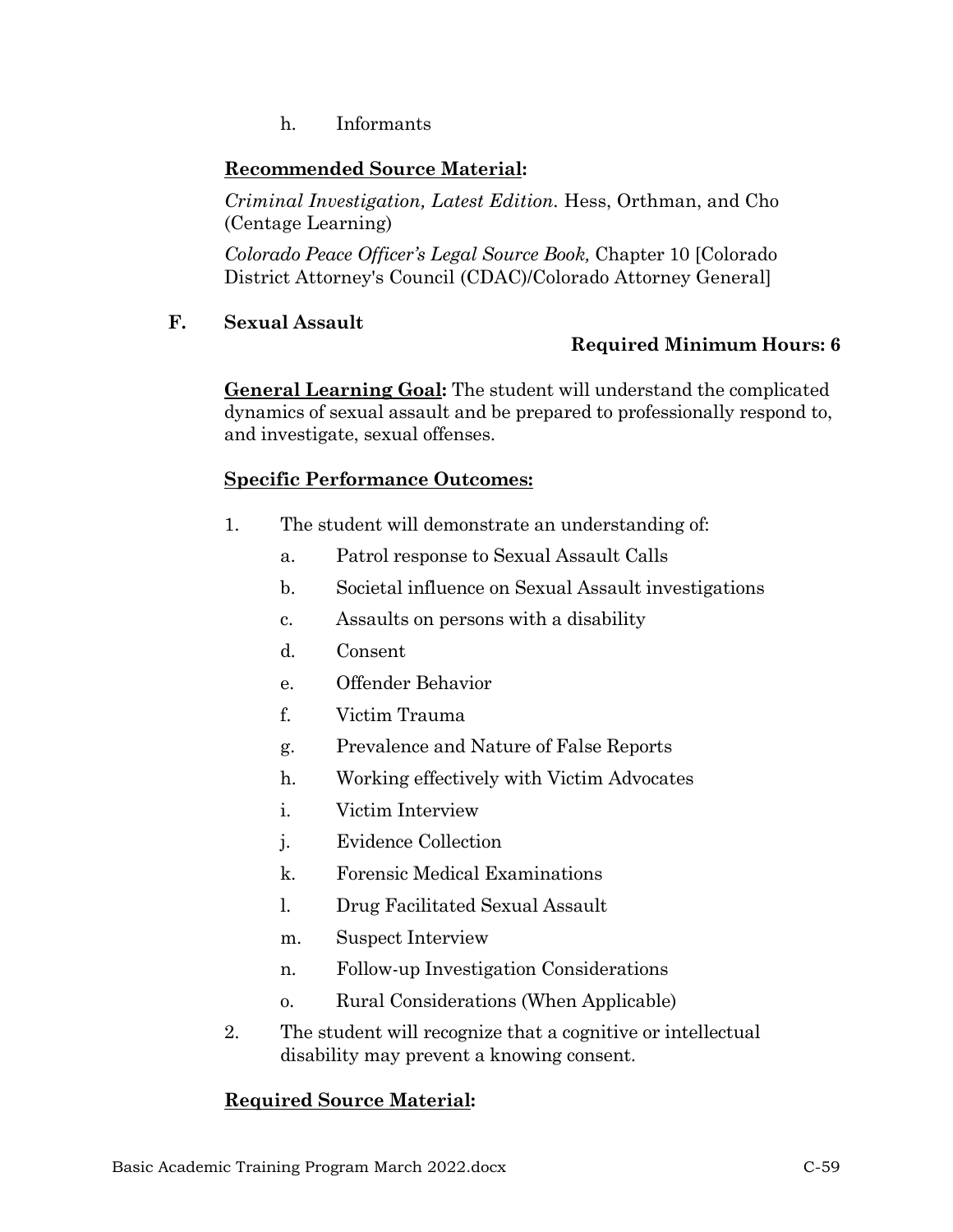Colorado Revised Statutes

### **Recommended Source Material:**

Colorado Coalition Against Sexual Assault (CCASA), Colorado Reporting Options <http://www.ccasa.org/>

*End Violence Against Women International*,<http://www.evawintl.org/>

Sexual Assault Investigative Guidelines, [International Association of Chiefs of Police (IACP)]

Sexual Assault Supplemental report form, [International Association of Chiefs of Police (IACP)] [http://www.theiacp.org](http://www.theiacp.org/)

[www.ojjdp.ojp.gov.](http://www.ojjdp.ojp.gov/) *Child Forensic Interviewing Best Practices*

River Bridge Regional Center Mountain West SANE Alliance (What is a Forensic Examination?) <https://www.riverbridgerc.org/mwsa/>

TRAUMA RESPONSE: Dr. Rebecca Campbell, The Neurobiology of Sexual Assault (there are three parts, this is part 1/3: <https://www.youtube.com/watch?v=khUfN58RUo8> )

### **G. Major Case Considerations**

# **Required Minimum Hours: 14**

**General Learning Goal:** The student will understand the procedures for conducting a basic investigation of a major case.

- 1. The student will identify the procedures to be followed at the scene of a major case, including but not limited to:
	- a. Robbery
	- b. Assault
	- c. Crimes against children
	- d. Death investigations
	- e. Burglary
	- f. Fraud/White Collar Crime
	- g. Computer related crime
	- h. Arson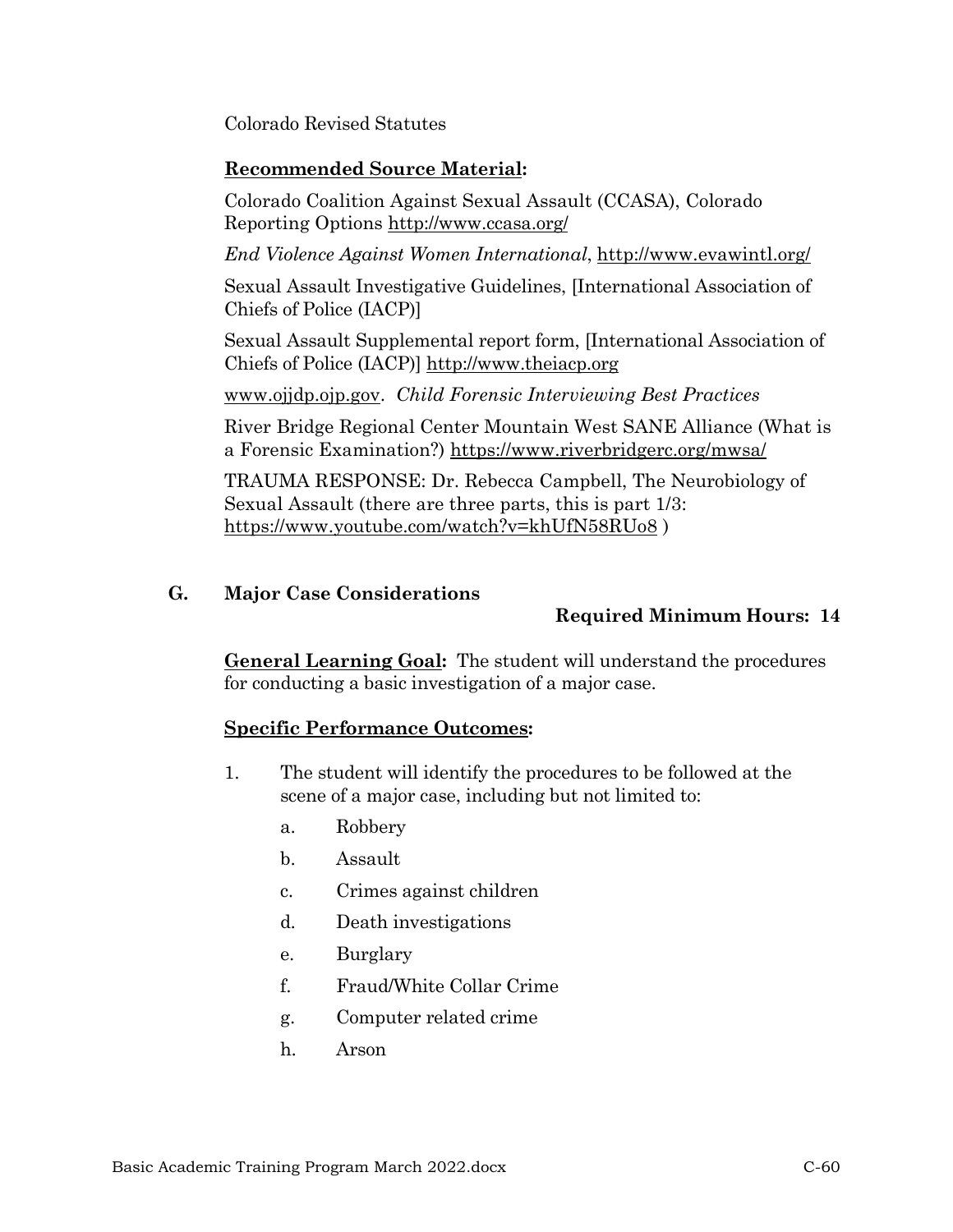2. The student will explain the need for sensitivity to the feelings of victims, survivors, and witnesses at a major crime scene.

# **Recommended Source Material:**

*Colorado Sudden Infant Death Syndrome (SIDS) Program Brochures* <http://www.angeleyes.org/>

*Criminal Investigation, Latest Edition.* Hess, Orthman, and Cho Centage Learning)

*SIDS and SUID, Centers for Disease Control and Prevention* (Dept. of Health and Human Services)

# **VIII. COMMUNICATIONS**

# **REQUIRED HOURS 34**

### **A. Report Writing**

### **Required Minimum Hours: 24**

**General Learning Goal:** The student will understand the basic requirements of written communication in law enforcement.

### **Specific Performance Outcomes:**

- 1. The student will understand the value of note taking and techniques crucial to writing complete and accurate reports.
- 2. The student will understand the characteristics of effective law enforcement written communication.
- 3. The student will demonstrate the ability to write a clear, complete, concise, and grammatically correct report.
- 4. The student will demonstrate the ability to write a clear, complete, concise and grammatically correct arrest affidavit, search warrant, and motion for non-testimonial evidence.
- 5. The student will observe scenario situations and transfer their observations into an accurate written format.

**Recommendation:** Schedule class in four six-hour blocks spaced throughout the academy to incorporate other courses' activities and exercises as material for reports. Requires coordination with other instructors.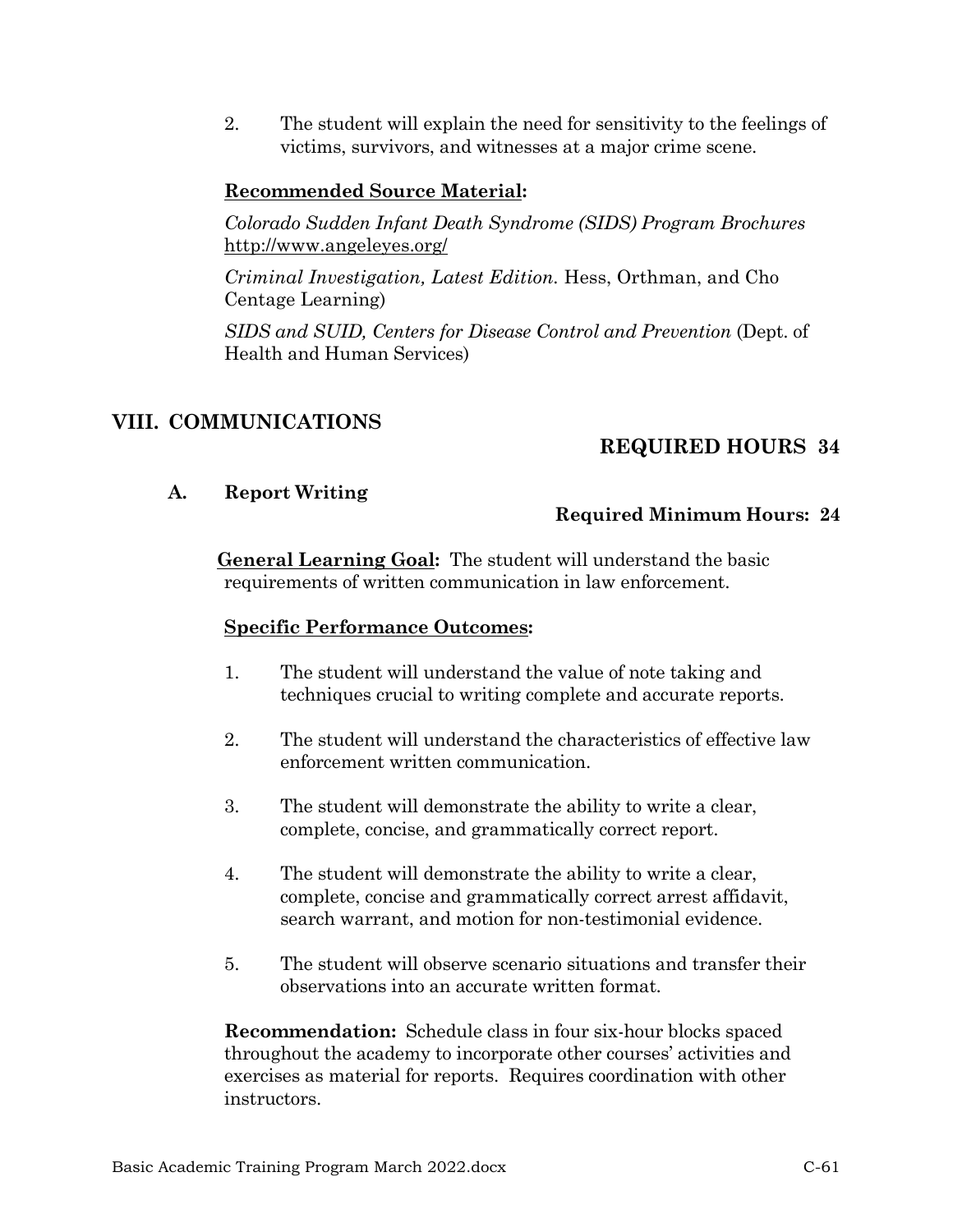# **Recommended Source Material:**

*Report Writing for Law Enforcement* (Joseph N. Davis, LawTech Publishing Co., Ltd, January 15, 1998)

# **B. Verbal Communication Techniques**

# **Required Minimum Hours: 8**

**General Learning Goal:** The student will understand effective communication techniques for interacting with people in multiple contexts and with various emotional states and disabilities.

# **Specific Performance Outcomes:**

- 1 The student will discuss effective techniques for communicating with individuals or groups and the differences between the two.
- 2. The student will explain how a traumatic experience can adversely impact a person's ability to clearly communicate.
- 3. The student will use effective techniques for defusing conflict and stress using interpersonal communication in reality-based training.
- 4. The student will describe the various communication considerations when dealing with diverse populations.
- 5. The student will describe adaptive verbal and non-verbal deescalation strategies for people disabilities, including recognizing the need for sign language, interpreters, and interactive communication devices, for example a cell phone.

# **Recommended Source Material:**

*Crisis Intervention—Contemporary Issue for On-site Interveners,* Dr. Hendricks (Thomas Publishers)

*Verbal Judo: The Gentle Art of Persuasion,* Dr. Thompson (Quill) *Communicating with People Who are Deaf or Hard of Hearing: ADA Guide for Law Enforcement Officers,*  <https://www.ada.gov/lawenfcomm.htm>

*First Responder Tips for interacting with people with dementia*, dementiatogether.org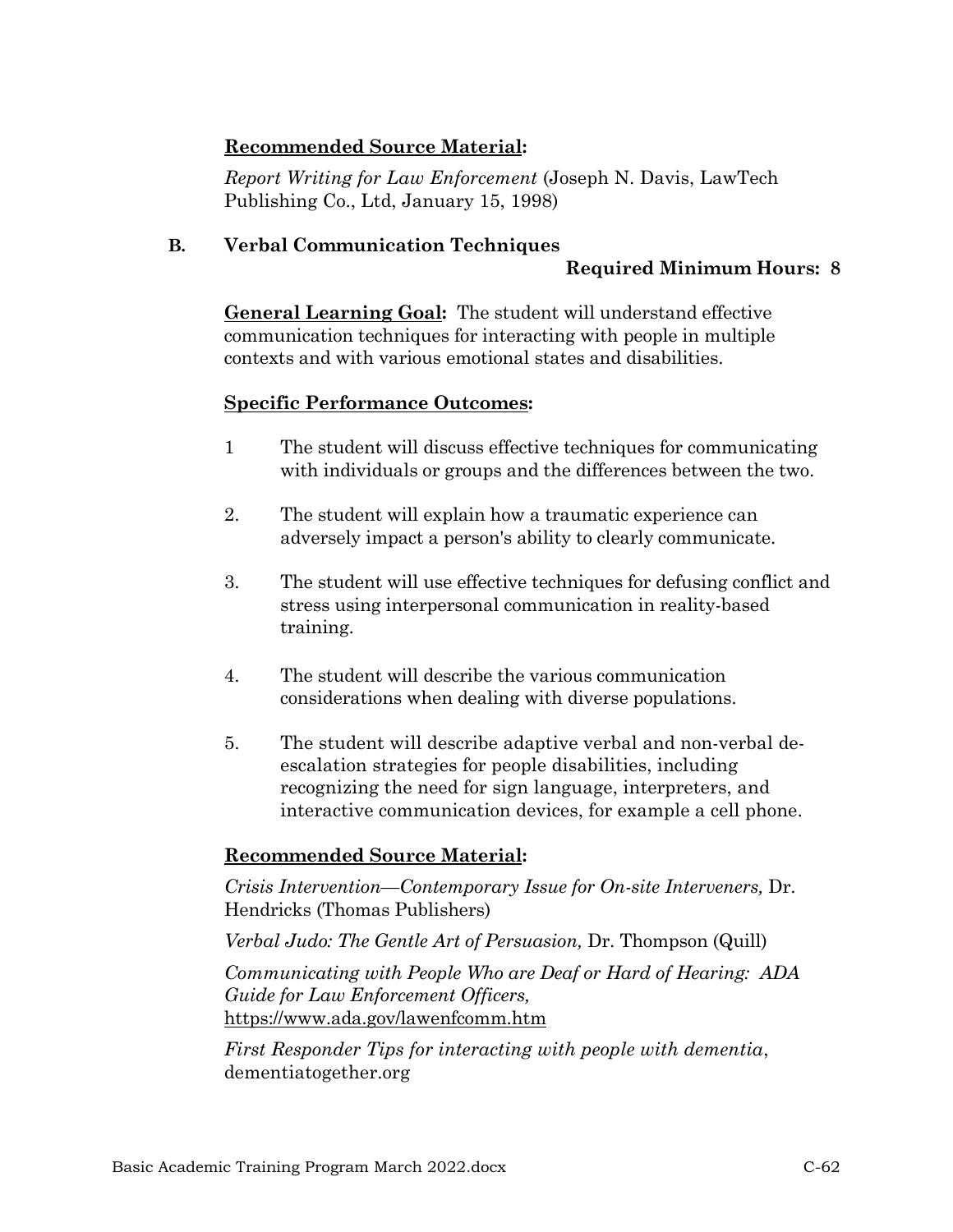Commission on Improving First Responder Interactions with Persons with Disabilities Toolkit

# **C. Leadership**

# **Required Minimum Hours: 2**

**General Learning Goal:** The students will understand why leadership is an integral component of the law enforcement profession, and the necessity for building future leaders.

### **Specific Performance Outcomes:**

- 1. The student will recognize the personality traits and behaviors desirable of a follower and a leader.
- 2. The student will understand the different types of power (referent, expert, legitimate, coercive and reward).
- 3. The student will understand the difference between management and leadership.

# **Required Source Material:**

*Leadership Theory and Practice*, Northouse, Ninth Edition, 2021), SAGE Publications Inc

# **Recommended Source Material:**

*Leading Up: How to Lead Your Boss So You Both Win*. Useem. 2003. (Random House)

# **IX. WELLNESS TRAINING PROGRAM**

# **REQUIRED HOURS: 30**

# **A. Introduction to Wellness**

# **Required Minimum Hours: 2**

**General Learning Goal:** The students will understand why wellness is an integral component of the law enforcement profession, and the necessity of being in good physical condition.

# **Specific Performance Outcomes:**

1. Recognize the impact that police work has on a healthy lifestyle.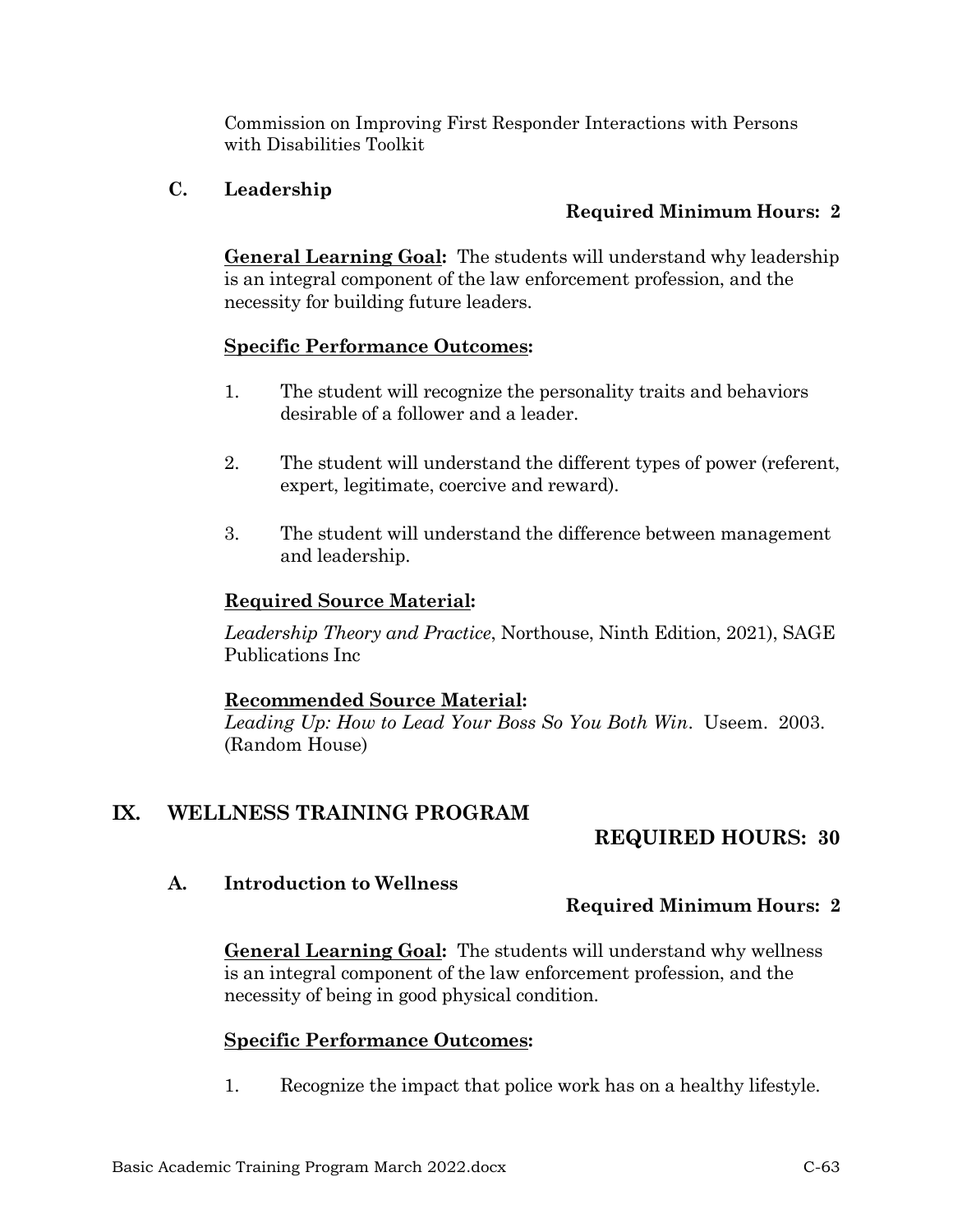- 2. Understand diet's impact on wellness.
- 3. Understand the importance of flexibility and the need for stretching as part of a workout routine.
- 4. Understand the importance of good body mechanics to avoid injury during a workout.
- 5. Know what percent of body fat is acceptable (by health standards).

# **Recommended Source Material:**

*Cooper Institute Aerobics Program for Total Well Being,* Cooper (Bantam Books)

*Physical Fitness Assessments and Norms* (Cooper Institute)

# **B. Wellness Lab**

# **Required Minimum Hours: 24**

**General Learning Goal:** The students will be introduced to stretching, resistance, aerobic, and anaerobic fitness training regimens.

# **Specific Performance Outcomes:**

- 1. The wellness lab will be supervised by an Academy Instructor, and each session will begin with a stretching and warm-up phase. Training should be broken into 1-hour increments, and each increment will consist of one of the following training sessions:
	- a. Resistance training such as CrossFit, weight training, or swimming
	- b. Aerobic exercise such as jogging, biking, or swimming
	- c. Anaerobic exercise such as sprints or interval training

**Note**: Lab training will consist of a variety of resistance, aerobic, and anaerobic training, not to exclude any of the before mentioned forms of fitness.

# **C. Stress and Trauma**

# **Required Minimum Hours: 4**

**General Learning Goal:** The student will understand the concept of stress and its sources. The student will also understand the concept of traumatic stress.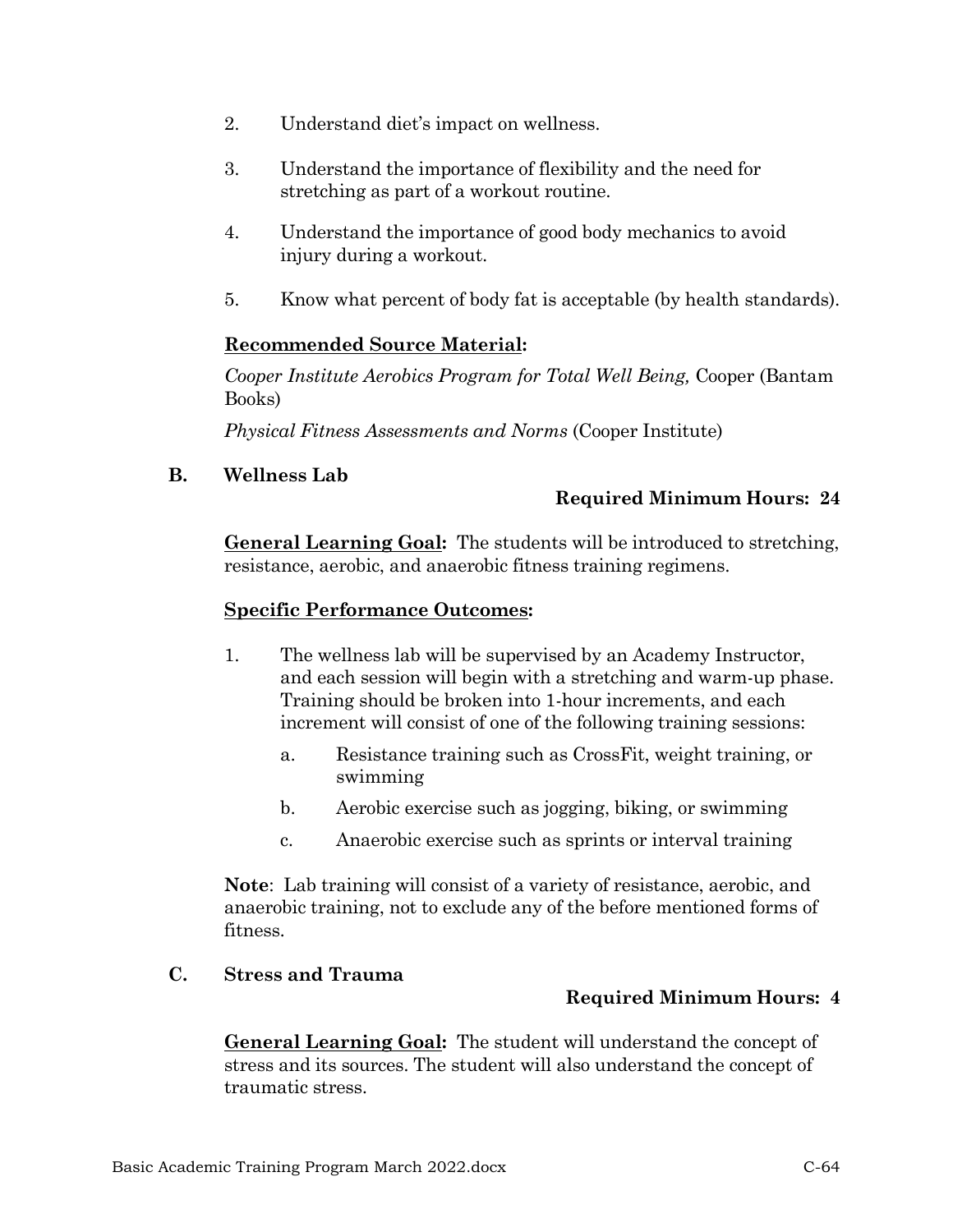### **Specific Performance Outcomes:**

- 1. The student will describe the emotional/psychological and physical responses to stress and how they may interfere with a peace officer's performance.
- 2. The student will identify stress management techniques.
- 3. The student will explain and discuss how stress reduction and communication techniques will enhance family and work-related relationships.
- 4. The student will be able to differentiate between general and traumatic stress.
- 5. The student will explain and discuss several trauma recovery methods and know the signs and red flags associated with poor trauma resolution.

# **Recommended Source Material Only:**

*Emotional Survival for Law Enforcement,* Gilmartin (E-S Press) *Managing Police Stress,* Ford (The Management Advantage) *Police Field Operations*, Adams (Prentice-Hall Publishing) *Trauma Recovery Handbook: A Recovery Guide for Yourself, Your Colleagues, and Those You Love,* Slover & Tasci (Debra Tasci)

# **X. TACTICAL CASUALTY CARE FOR LAW ENFORCEMENT REQUIRED HOURS: 8**

# **A. Tactical Casualty Care - Lecture Required Minimum Hours - Lecture: 3**

**General Learning Goal:** Course participants will learn to apply lifesaving medical actions in the context of a hazardous situation such as an active shooter, specific medical interventions, and skills to include:

- 1. Bleeding control with a tourniquet
- 2. Bleeding control with gauze packs or topical hemostatic agents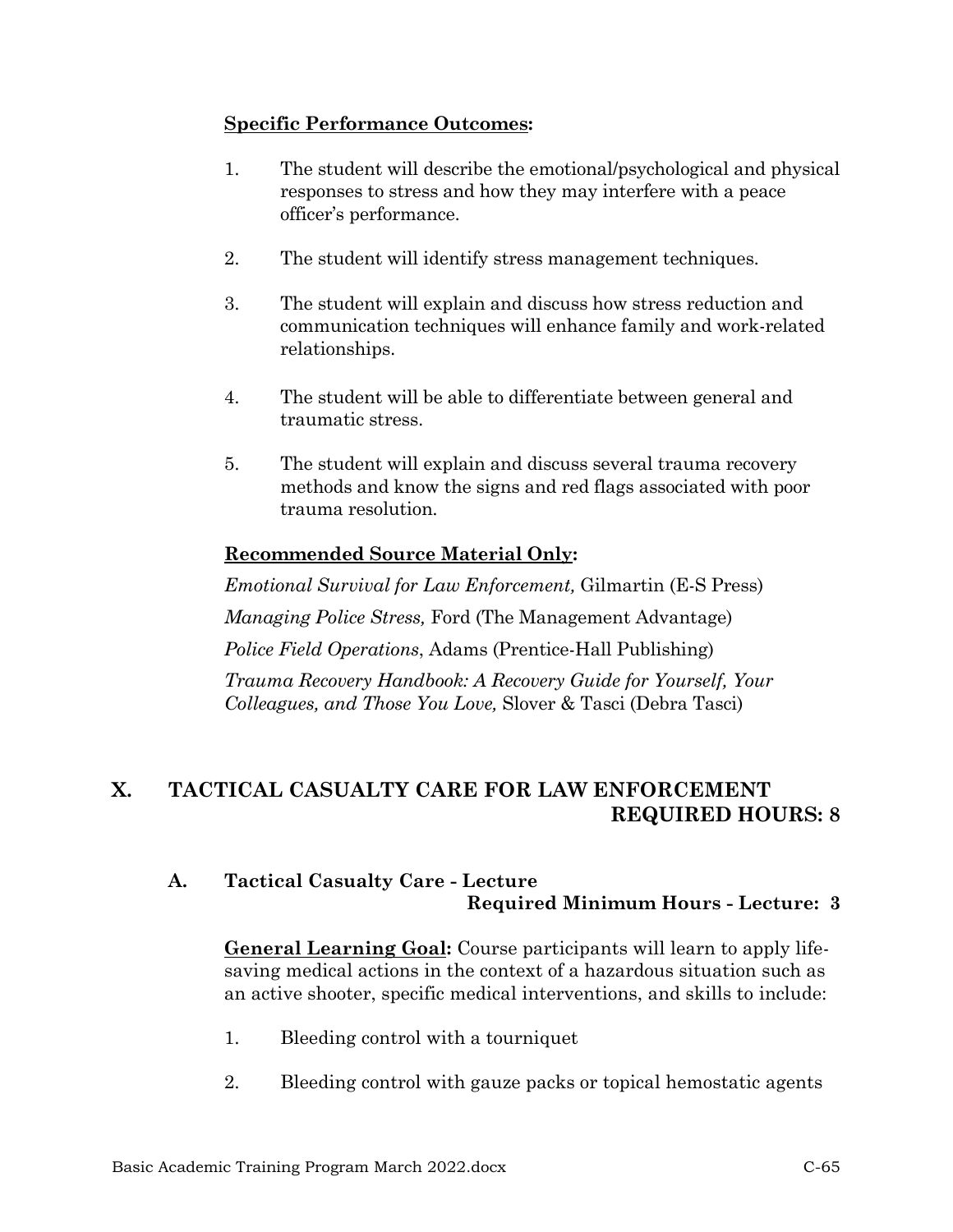- 3. Opening an obstructed airway to allow the casualty to breathe
- 4. Recognition and treatment of open, sucking chest wounds
- 5. Recognition of life-threatening tension pneumothorax

### **Specific Performance Outcomes:**

- 1. Understand the rationale for immediate action to obtain hemorrhage control (including external hemorrhage control, direct pressure and wound packing, early use of tourniquet for severe hemorrhage, internal hemorrhage control by rapid evacuation, and transportation to major hospital/trauma center.
- 2. Describe the progressive strategy for controlling hemorrhage.
- 3. Describe appropriate airway control techniques.
- 4. Describe the tactically relevant indicators of shock.
- 5. Describe recognition and management of an open, sucking chest wound.
- 6. Describe the clinical presentation of a tension pneumothorax.

# **B. Skills Stations and Scenario Based Training**

# **Required Minimum Hours – Skills Stations: 1 Required Minimum Hours – Scenario-Based Training: 4**

**General Learning Goal:** To apply the medical knowledge and skills taught during the didactic session in a series of case scenarios of gradually increasing complexity and stress.

- 1. Students will complete skills stations, such as applying a tourniquet and packing a wound, designed to learn application of techniques and equipment.
- 2. The student will take part in a minimum of one (1) scenario designed to reinforce the concept of self-care by demonstrating self-application of a tourniquet, first to their own arm and then